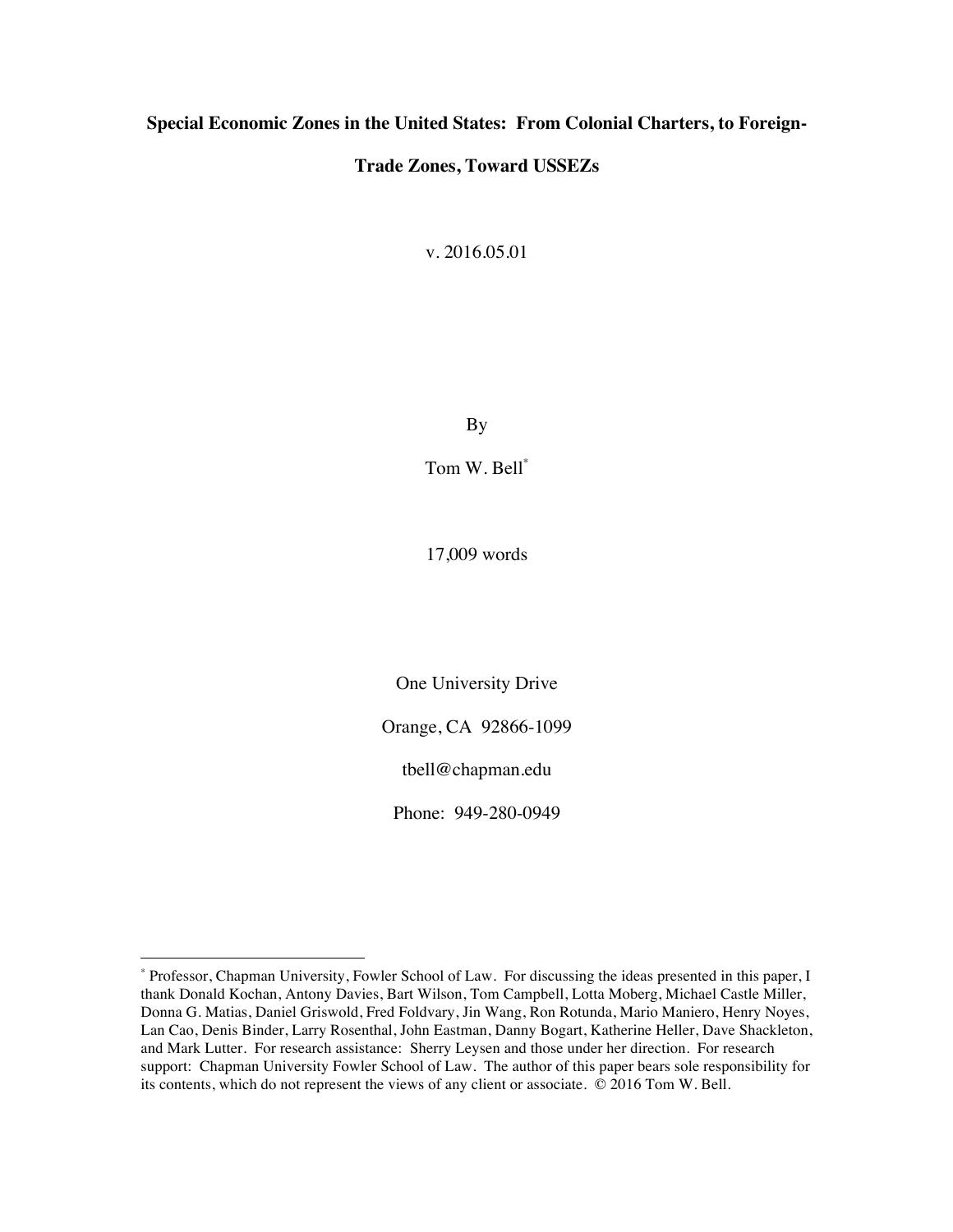# **Special Economic Zones in the United States: From Colonial Charters, to Foreign-Trade Zones, Toward USSEZs**

## Abstract

Special economic zones (SEZs) have a long and complicated relationship with the United States. The lineage of the country runs back to proto-SEZs, created when Old World governments sold entrepreneurs charters to build for-profit colonies in the New World, such as Jamestown and New Amsterdam. In more recent times, though, the United States has lagged behind the rest of the globe in tapping the potential of SEZs, which have exploded in number, types, territory, and population. True, the US hosts a large and growing number of Foreign-Trade Zones (FTZs), but these do little more than exempt select companies from federal customs obligations. Elsewhere, SEZs have done much more to increase jurisdictional competition and improve citizens' lives. Consider the SEZs that spread from Hong Kong throughout China, lifting tens of millions of people out of poverty in the process, or the huge private developments now taking root in Africa, the Middle East, and India. This paper proposes that the United States combine the best of foreign and domestic policies to create a new generation of SEZs. These United States Special Economic Zones (USSEZs) would arise on federally owned property, such as lands managed by the Bureau of Land Management, and generate sorely needed public funds by selling territorial exemptions from select state and federal taxes, laws, and regulations. Through USSEZs, special jurisdictions might bring economic growth, human welfare, and individual freedom back to America.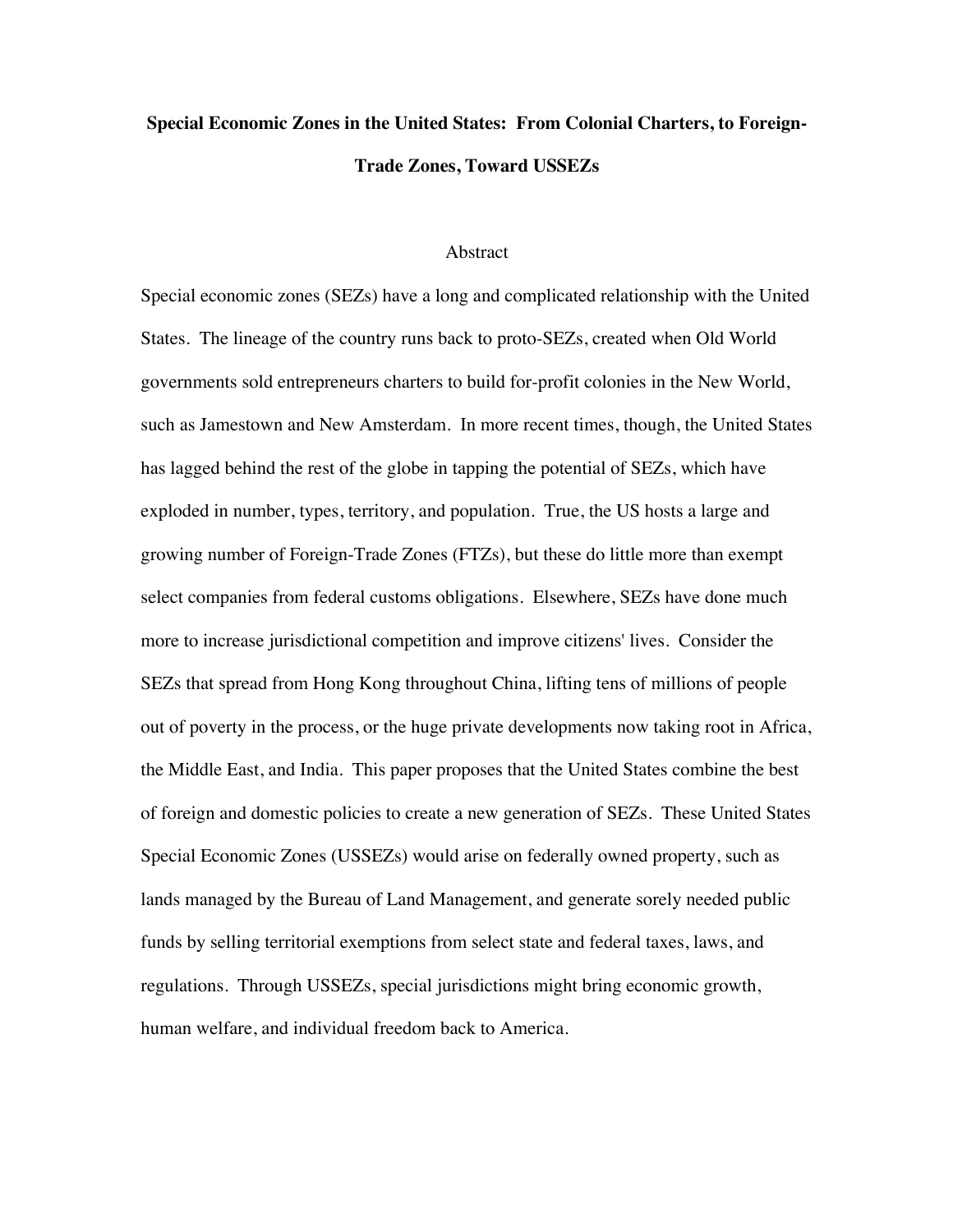# **Special Economic Zones in the United States: From Colonial Charters, to Foreign-**

## **Trade Zones, Toward USSEZs**

#### Outline

- 1.0 Introduction
- 2.0 Special Economic Zones (SEZs) in the World Today
	- 2.1 The "What?" and "Why?" of Special Economic Zones
	- 2.2 Spread and Growth of SEZs Worldwide
- 3.0 Precursors to SEZs in the United States
	- 3.1 The Proto-SEZs that Created the United States
	- 3.2 Empowerment Zones and Similar Special Regulatory Zones
	- 3.3 Foreign-Trade Zones (FTZs)
- 4.0 United States Special Economic Zones (USSEZs)
	- 4.1 What Makes a USSEZ "Special"?
	- 4.2 Where to Locate USSEZs
	- 4.3 Administration of the USSEZ System
	- 4.4 Revenue Flow and Political Economy of USSEZs
	- 4.5 Protection of Civil Liberties in USSEZs
		- 4.5.1 How State Action and Waiver Doctrines Affect Civil Liberties in USSEZs
		- 4.5.2 How Exposure to Liability and Competition Protect Civil Liberties in USSEZS
- 5.0 Conclusion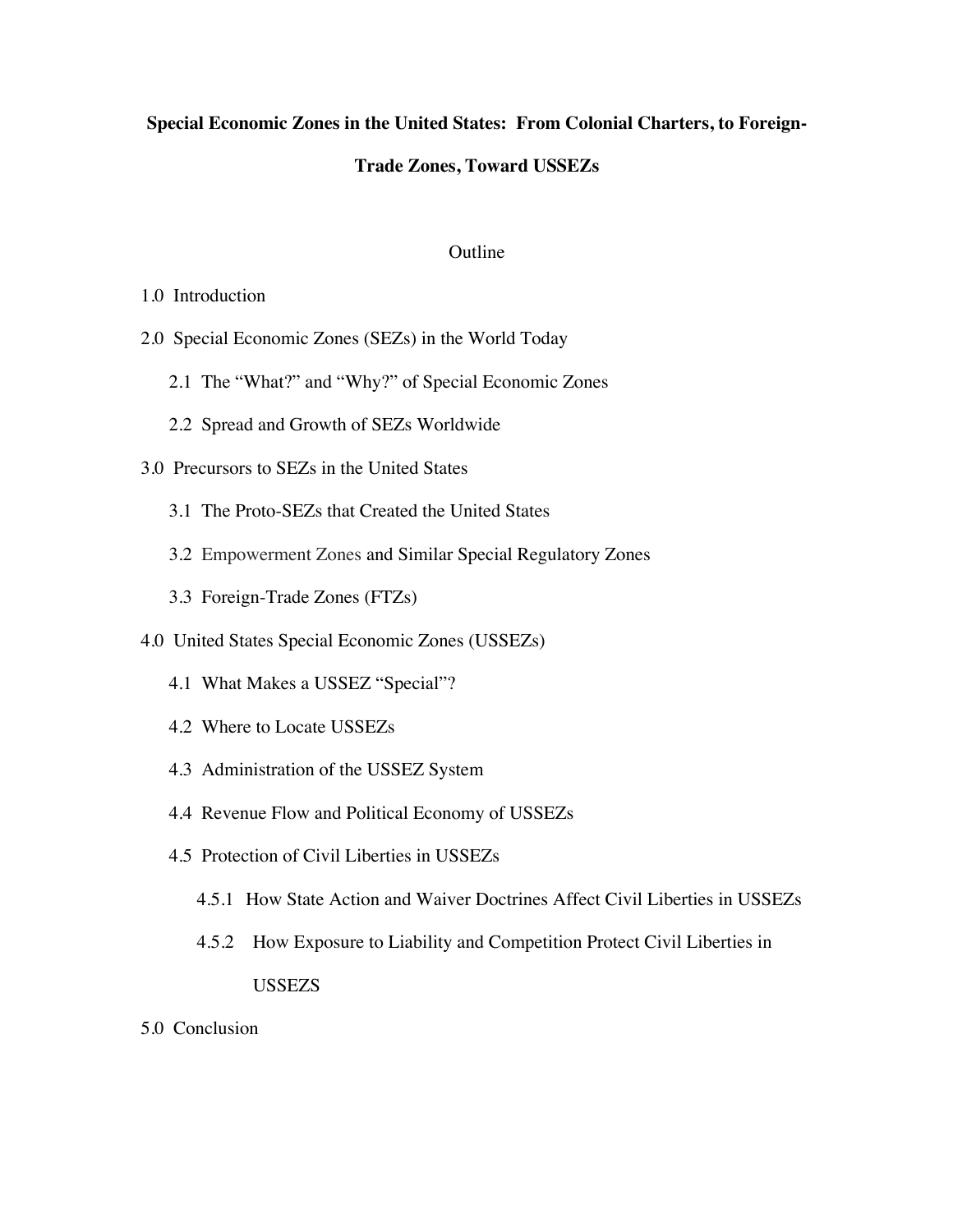# **Special Economic Zones in the United States: From Colonial Charters, to Foreign-Trade Zones, Toward USSEZs**

## **1.0 Introduction**

Look at a globe or map of the world. What do you see? More likely than not, you see many various countries, each filled in with even patch of color—pink, or light green, or blue. Cartographers typically portray nation states that way. We often think of them that way, too.

In truth, however, we do not live in a coloring-book world. Nation states are not smooth, even swathes of political authority. Instead, almost every country in the world includes one or more special jurisdictions—places where the country's usual rules do not apply. In such zones, host governments offer lower taxes, streamlined services, lighter regulations, or other localized benefits. Sometimes, the host country goes still further, and allows the special jurisdiction considerable local autonomy in regulatory, economic, administrative, and legal matters.<sup>1</sup> Rather than showing India as, say, a smooth orange color, therefore, cartographers might do better to show it sprinkled with 202 operational special economic zones (SEZs), perhaps coloring them gold to indicate more clearly where the government has relaxed its usual constraints.<sup>2</sup>

<sup>&</sup>lt;sup>1</sup> For an explanation of the relation between this four-fold set of attributes and the next generation of special zones, see John Fund, *Honduras Says Yes to LEAP Zones*, NATIONAL REVIEW, July 28, 2014, http://www.nationalreview.com/article/383899/honduras-says-yes-leap-zones-john-fund (interviewing Mark Klugmann) (visited Sept. 28, 2015).

<sup>2</sup> *See*, Indian Ministry of Commerce and Industry, Department of Commerce, List of State-wise Exporting SEZs (March 31, 2015) http://www.sezindia.nic.in/writereaddata/pdf/ListofoperationalSEZs.pdf (listing 202 operational SEZs) (visited September 22, 2015). Or perhaps cartographers should show the 435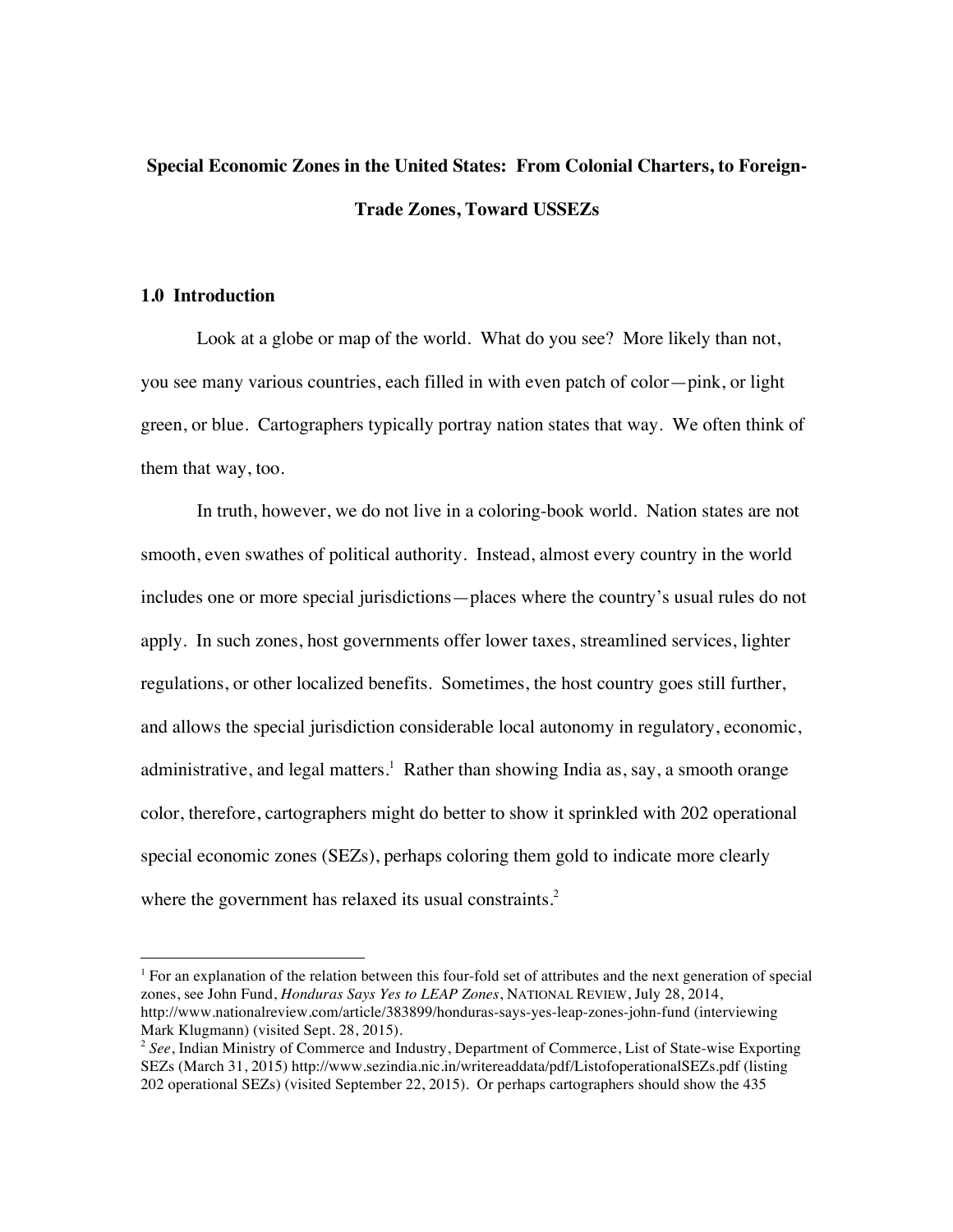If conventional globes and maps show the world in the style of a coloring book, this paper presents it as something like an impressionistic video—a scene of many different shades of political power, changing in number and distribution over time. Like a species of animals, but on a historical scale, the population and distribution of these special jurisdictions ebb and flow. Special jurisdictions have evolved like animals, too, transforming from mere free ports into largely self-governing cities.

From the facts about SEZs disclosed in these pages, we win a more realistic perspective on the momentous changes currently sweeping through what we might call, on a wholly objective view of the matter, the governing services industry. Formerly, nation states monopolized the market for protecting human rights, providing social services, and establishing the rule of law. Now, increasingly, nation states invite other entities to shoulder the burdens of government. Special economic zones exemplify that trend.

As is the nature of SEZs, these delegations of state power have occurred only in select locations and under certain conditions. Not every such experiment has worked, but many have, and the body politic has gradually converged on improved forms of selforganization. Slowly and quietly, this gentle revolution has begun to transform the nation state from the inside out.

SEZs have spread across the globe in recent decades, exploding in number, types, territory, and population. This trend signals that we have entered something like a

 $\overline{a}$ 

approved Indians SEZs. *See* \_\_\_, *List of Formal Approvals granted under the SEZ Act, 2005* (undated) http://www.sezindia.nic.in/writereaddata/pdf/ListofFormalapprovals.pdf (listing 416 zones) (visited September 22, 2015); \_\_, *Special Economic Zones established/notified prior to SEZ Act, 2005* (undated) http://www.sezindia.nic.in/about-asi.asp (listing 19 zones) (visited September 22, 2015). Many of those approved zones will likely not be developed, however.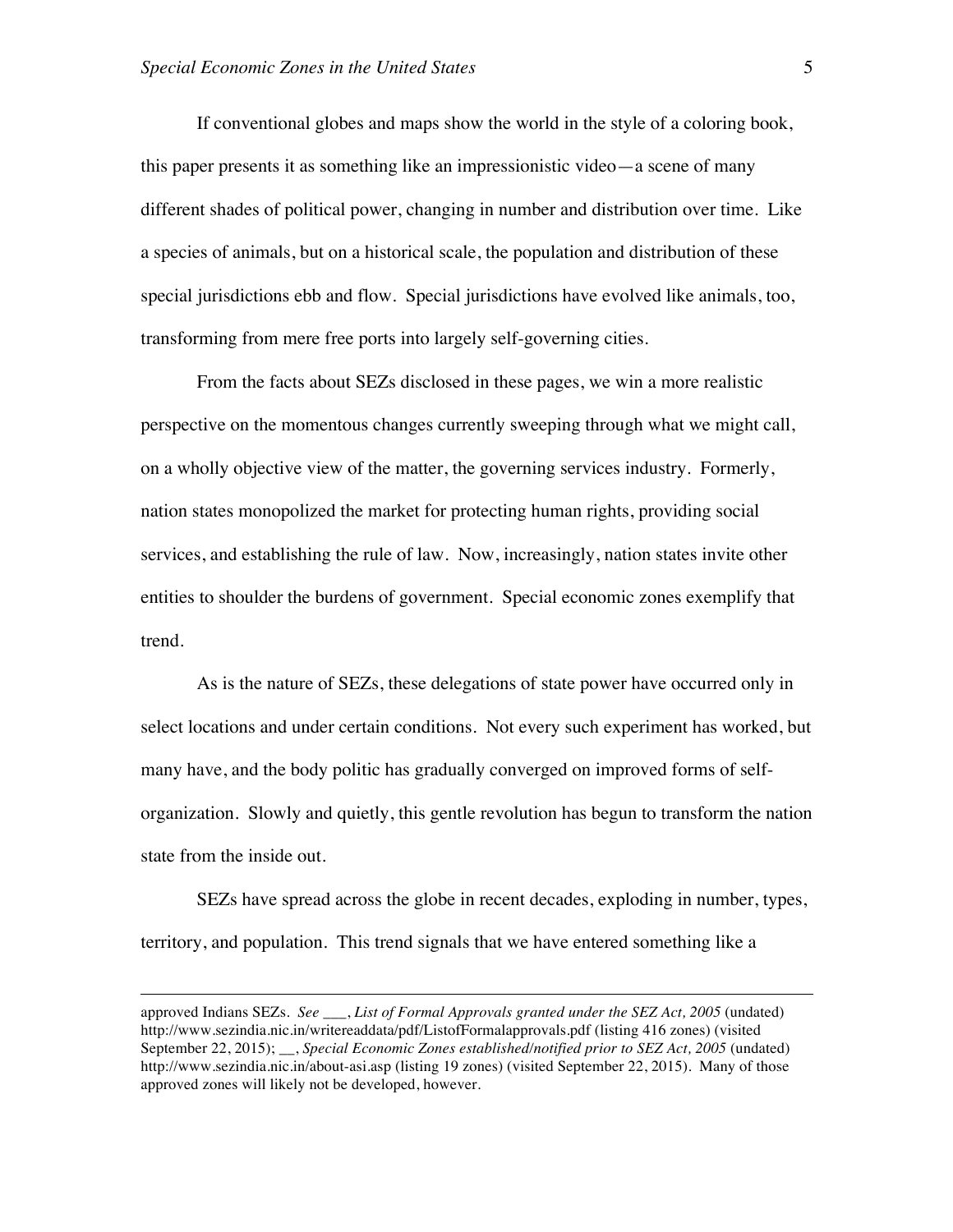Jurassic Age in the development of governing institutions.<sup>3</sup> Though not without its risks, the coming large scale and long-term changes can, if understood and guided, redound to the benefit of all.

The United States, in particular, has a special role to play in showing the world how special jurisdictions can promote economic growth, human welfare, and individual freedom. The United States was born from a cluster of proto-SEZs. More recently, the United States has created hundreds of flourishing Foreign-Trade Zones (FTZs). Looking forward, this paper describes United States SEZs (USSEZs) and explains why they might show the world a new generation of special jurisdictions.

\* \* \*

This paper has three main parts. Section 2.0 describes SEZs in the world today. It begins by defining its subject—"SEZ" here stands for a wide variety of special jurisdictions where political authorities relax and delegate their power—and then reports on the burgeoning spread and growth of SEZs in recent decades. This results in some telling charts, with describe graphically the global SEZ boom.

Section 3.0 describes the complicated history of SEZs in the United States. The country can trace its roots back to the proto-SEZs that arose when Old World kings sold charters to entrepreneurs, who sought to profit from founding private settlements in the New World, such as Jamestown and New Amsterdam. The United States has long since moved away its origins as a cluster of crude but daring special zones, of course. It still carries the blood of those bold ancestors, though. Even today, the United States hosts a

<sup>&</sup>lt;sup>3</sup> This term coheres with the analogy made below, at  $\S 2.2$ , between dinosaur-like nation states and mammal-like SEZs, and describes an era that saw rapid evolution of the political world order.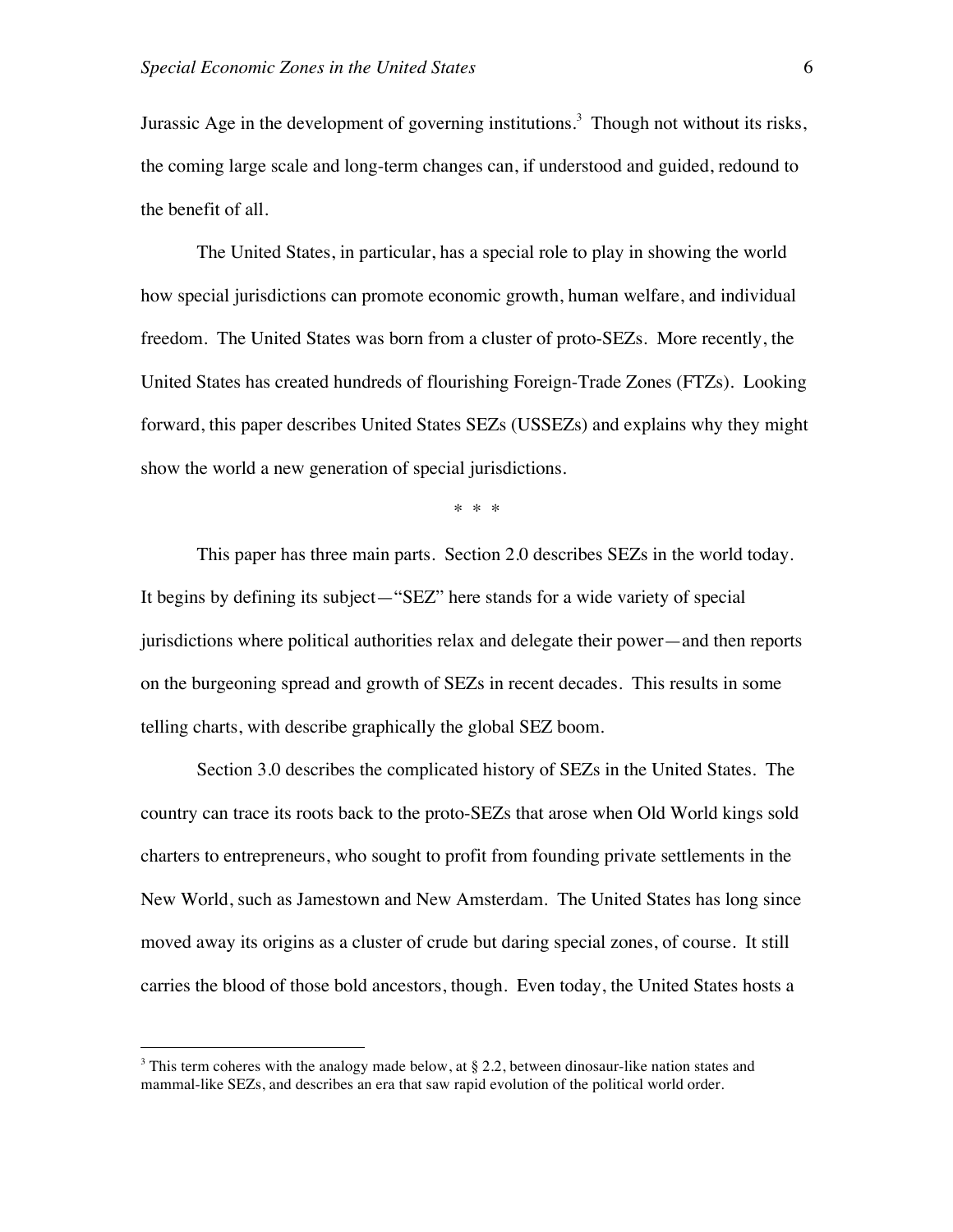large and growing number of Foreign-Trade Zones (FTZs), which exempt select companies from federal customs duties and excise taxes, as well as state and local *ad valorem* (i.e., assessed on the value of property) taxes.

In offering those special exemptions, FTZs resemble SEZs elsewhere in the world. Elsewhere, however, SEZs do much more. Consider the special zones that spread from Hong Kong throughout China, lifting millions upon millions out of poverty, or the huge private developments now taking root in Africa, Arabia, and India, which offer the prospect of whole cities owned and governed by their residents. Granted, those examples show SEZs benefitting relatively underdeveloped areas. Can SEZs benefit a relatively wealthy country like the United States? Perhaps.

Consider that the United States does have relatively underdeveloped areas: vast stretches of federal lands that currently lay empty and largely fallow. If the United States wanted to develop those areas, the right kind of SEZs might help. To that end, section 4.0 proposes United States SEZs (USSEZs).

USSEZs would arise on federally owned property—on a fraction of the many millions of acres that the Bureau of Land Management currently manages, for instance, or on decommissioned military land. The enabling grant of each USSEZ would limit federal law, easing the burden of certain regulations and taxes within the zone, and would completely preempt the mandatory effect of state laws therein. This freedom would allow streamlined forms of civil administration, attracting investment and spurring economic growth. The USSEZ program would generate revenue for the federal government, which it would share with states bordering zones, improving public finances and extinguishing a long-burning conflict between the federal government and the states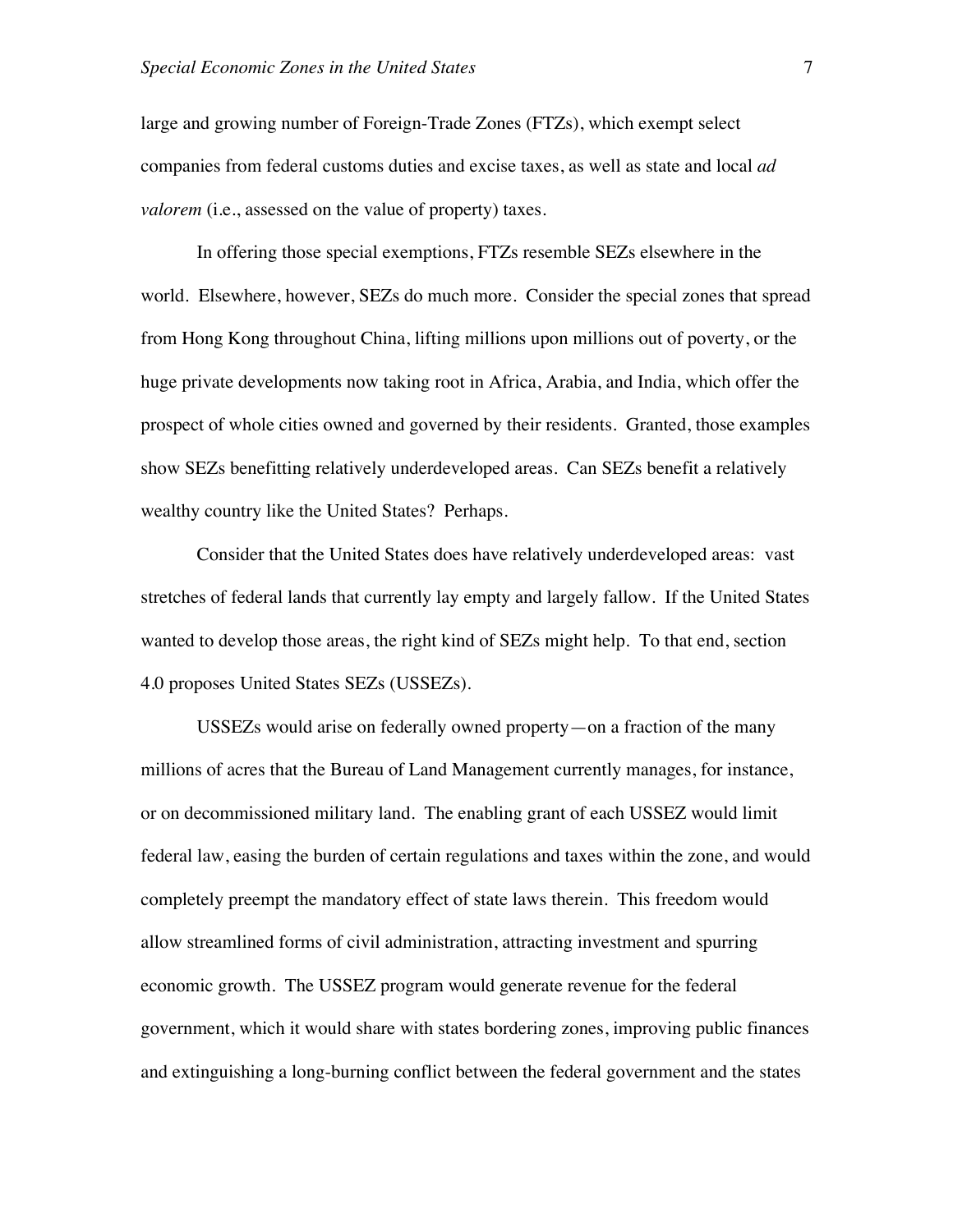over access to public lands.<sup>4</sup> Unlike FTZs, USSEZs would have residents. Because USSEZs could not claim governmental immunity to civil liability and because they would have to compete with other communities to attract and retain residents, the zones would have strong incentives to respect individual rights. USSEZs would combine the best of foreign and domestic policies to create a new and quintessentially American kind of special jurisdiction.

## **2.0 Special Economic Zones (SEZs) in the World Today**

Like them or not, SEZs have become a force to reckon with. This section, by documenting the nature and extent of SEZs in the world today, shows why. SEZs have not always brought promised economic growth, and have sometimes raised allegations of abuse, but they have also radically improved the lives of tens of millions, as when Hong Kong set an example followed first in Shenzhen and thereafter throughout China.<sup>5</sup> Subsection 2.1 defines the terms of discussion, adopting the same broad definition of SEZ offered by the leading authorities, and explains why even power-hungry politicians sometimes see fit to relax their control in special jurisdictions. Subsection 2.2 documents how SEZs have in recent decades exploded in number, size, and sophistication—a quiet revolution that has been begun transforming government from the inside out.

# **2.1 The "What?" and "Why?" of Special Economic Zones**

When it comes to definitions of "Special Economic Zone," this paper follows the

 <sup>4</sup> For a survey of that conflict, see Donald J. Kochan, *Public Lands and the Federal Government's Compact-Based "Duty to Dispose": A Case Study of Utah's H.B.148–The Transfer of Public Lands Act*, 2013 BYU L. REV. 1133, 1135-38 (2014).

<sup>5</sup> *See* ROBERT COASE AND NING WANG, HOW CHINA BECAME CAPITALIST (Palgrave Macmillian 2013).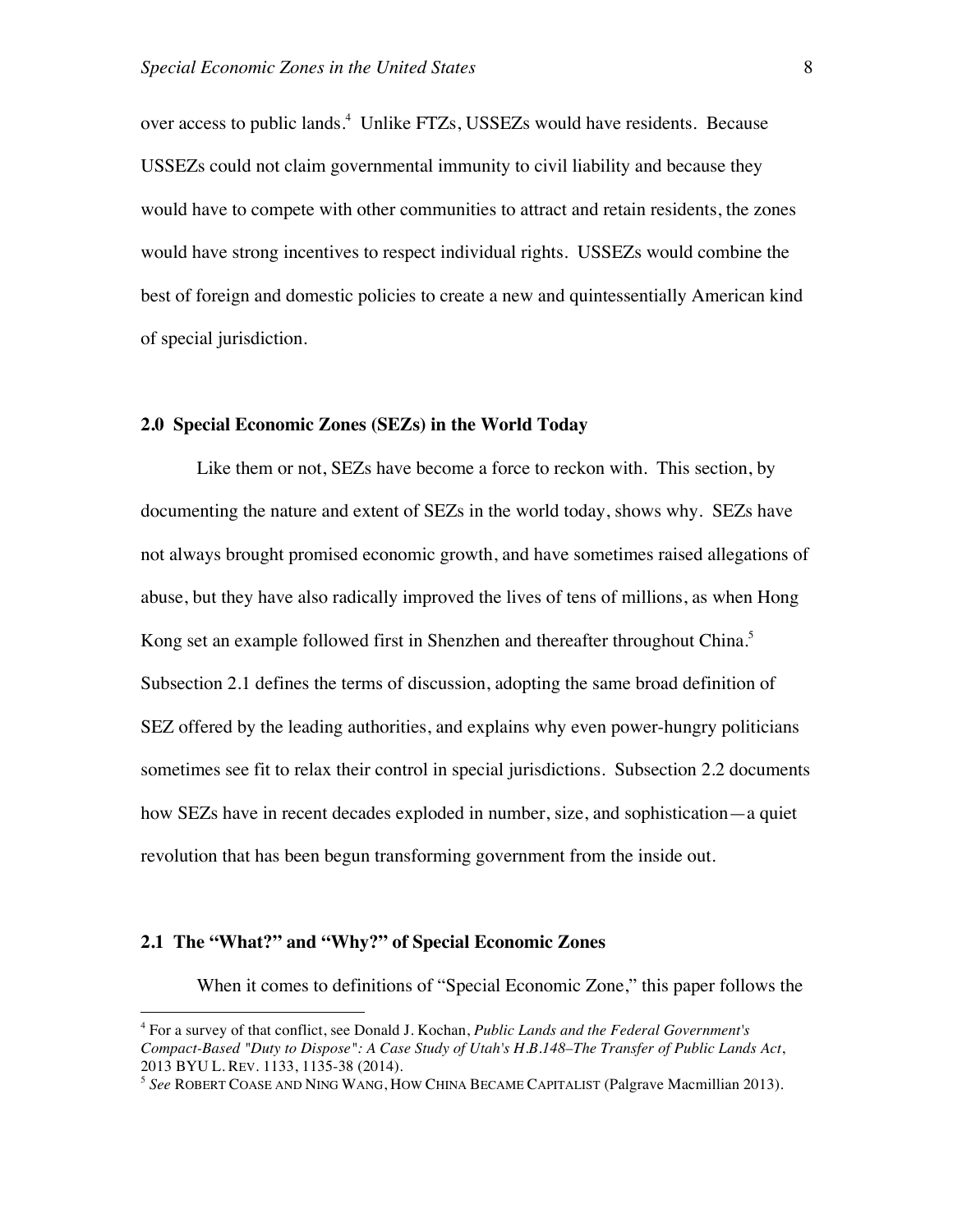World Bank, which has called SEZs "demarcated geographic areas contained within a country's national boundaries where the rules of business are different from those that prevail in the national territory."6 The World Bank's definition of SEZs continues by clarifying that the different rules of business "principally deal with investment conditions, international trade and customs, taxation, and the regulatory environment; whereby the zone is given a business environment that is intended to be more liberal from a policy perspective and more effective from an administrative perspective than that of the national territory."<sup>7</sup> Through SEZs, in other words, a government creates exceptions to its own rules—select havens from the *status quo* that prevails elsewhere in the national territory.

SEZs come in many types. Again, the World Bank provides guidance, listing

these species of SEZ in rough order of increasing size and scope of operations:

- 1. Free trade zones, ranging in size from single factories to larger areas;
- 2. Export processing zones (EPZs), again ranging from single factories to larger areas; and
- 3. Hybrid EPZ freeports or wide-area SEZs, typically large and sometimes citysized. 8

A free trade zone might offer nothing more than duty-free warehousing of goods in transit, for instance, while a wide-area SEZ might provide an alternative governance

 <sup>6</sup> Thomas Farole & Gokhan Akinci, *Introduction*, 3 in SPECIAL ECONOMIC ZONES: PROGRESS, EMERGING CHALLENGES, AND FUTURE DIRECTIONS 1-21 (Thomas Farole and Gokhan Akinci, eds., The World Bank, 2011), available at http://documents.worldbank.org/curated/en/2011/01/14813550/special-economic-zonesprogress-emerging-challenges-future-directions, *quoting,*

Claude Baissac, *Brief History of SEZs and Overview of Policy Debates* 23, in SPECIAL ECONOMIC ZONES IN AFRICA: COMPARING PERFORMANCE AND LEARNING FROM GLOBAL EXPERIENCE 23-60 (Thomas Farole, ed., The World Bank, 2011), available at

http://documents.worldbank.org/curated/en/2011/01/13887813/special-economic-zones-africa-comparingperformance-learning-global-experience.

*Id.* 

<sup>8</sup> *Id*. at 2, table 1.1. The terminology used here also borrows from Baissac, *Brief History of SEZs and Overview of Policy Debates*, *supra* note [cite], at pp. 27-30.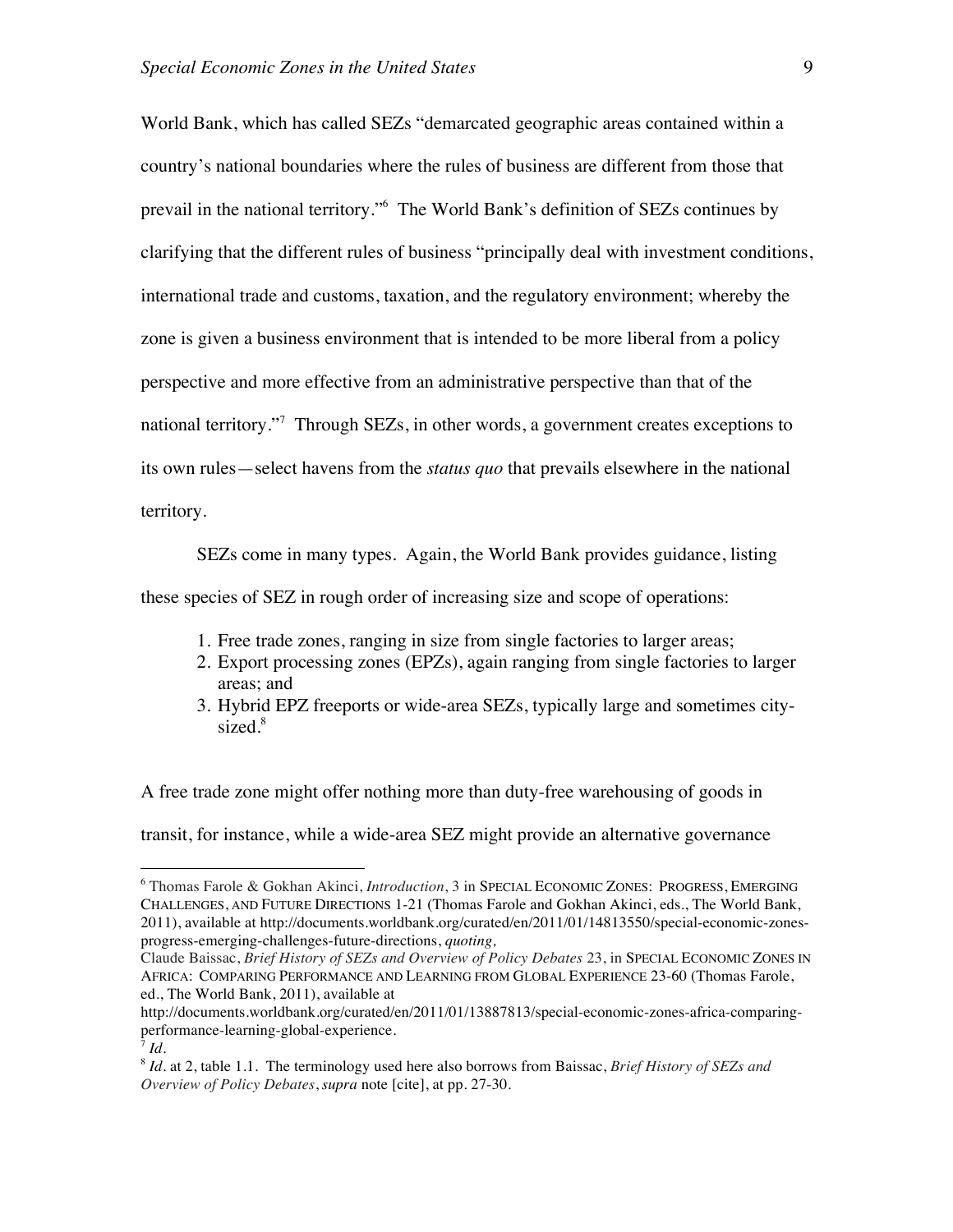regime for an entire metropolitan area. In this taxonomy, the Foreign-Trade Zones so popular in the United States most resemble something between free trade zones and EPZs.<sup>9</sup> The USSEZs proposed later in this paper, in contrast, would introduce a more advanced kind of special jurisdiction to the American market, one covering a wider area and range of services.<sup>10</sup>

What motivates governments to moderate taxes and regulations within SEZs? Well-reasoned arguments by proponents of liberalization and concern for residents' welfare perhaps drive some such reforms. One hopes so. But it seems more likely indeed, it approaches a tautology—that politicians willingly relax their power within SEZs as a means for winning still greater power. They might for instance see SEZs as a way to encourage economic growth and, thus, potential rents. These prospective gains might come from taxes, as would follow if SEZs helped a country back down the Laffer curve, moving it toward lower net taxes but higher net government revenue.<sup>11</sup> Or the political gains of SEZ-induced growth might come through less formalized channels, as in bribery or graft.<sup>12</sup> A successful SEZ might generate jobs and increase local wealth, too, creating happy—or at least not riotously malcontented—residents, citizens, and (crucially, in democracies) voters.

In addition to easing tax and regulatory burdens within SEZs, politicians have also increasingly seen fit to delegate the development and operation of SEZs to private

 <sup>9</sup> *See infra* § 3.3.

<sup>10</sup> *See infra* § 4.0.

<sup>&</sup>lt;sup>11</sup> The Laffer Center at the Pacific Research Institute, *The Laffer Curve* (2014), available at http://www.laffercenter.com/the-laffer-center-2/the-laffer-curve/ (visited August 12, 2015). <sup>12</sup> *See*, Lotta Moberg, *The political economy of special economic zones,* 11:01 J. INST. ECON. 167, 176-77 (2014) (applying a public choice analysis to special economic zones, with particular emphasis on forces

that might make them malfunction).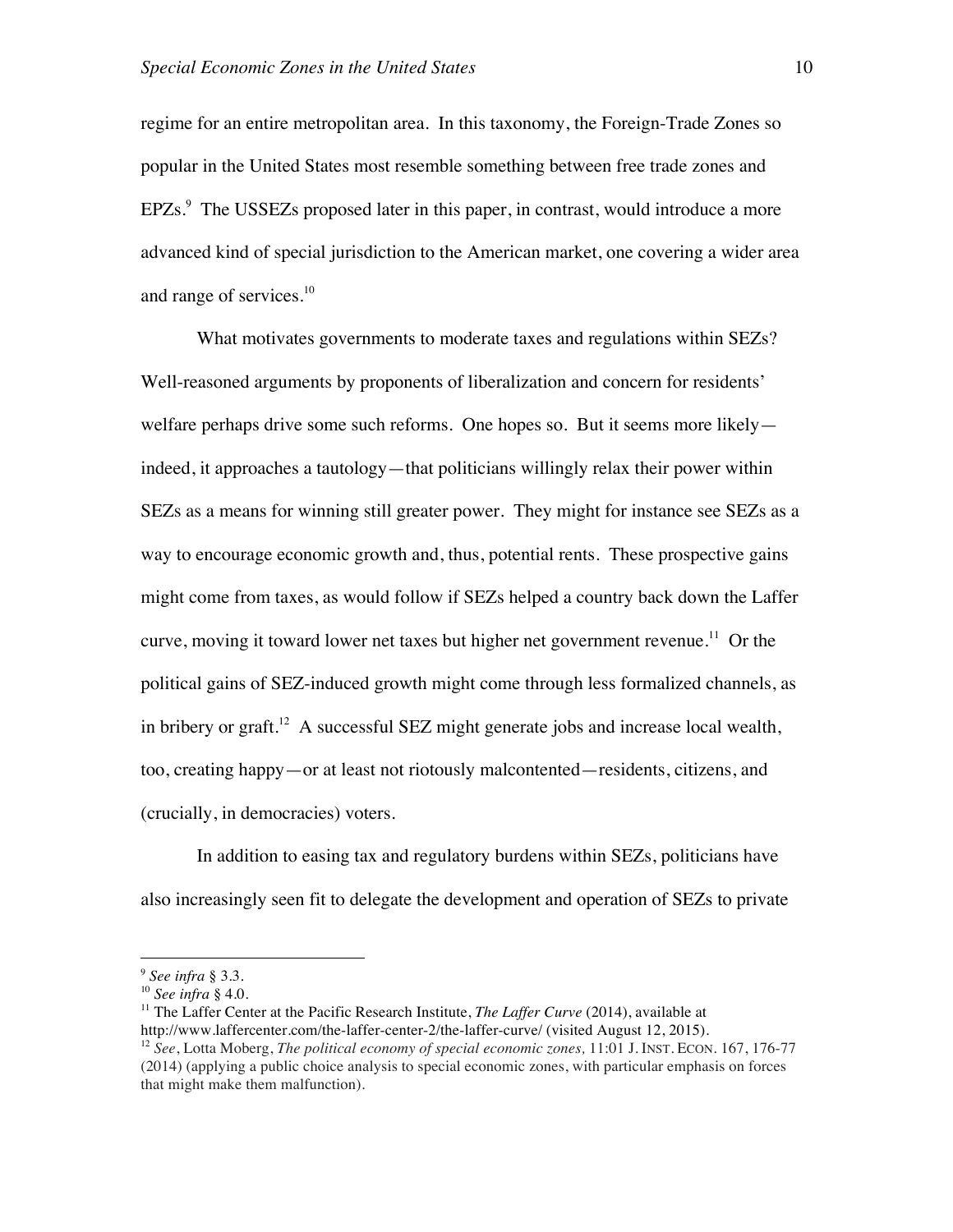parties.13 Again, this likely reflects not mere ideological preferences but a hard-nosed recognition of what works. The World Bank's review of the data "suggests that private zones are less expensive to develop and operate than their public counterparts (from the perspective of the host country), and yield better economic results."<sup>14</sup>

The seeming paradox of political actors choosing to decrease state power evaporates under the unstinting glare of public choice theory. The state can act only through individuals, be they politicians, bureaucrats, or other government officials. Here as elsewhere, the interests of principal and agent may diverge, leading the latter to act contrary to the interests of the former.

Under proper circumstances, individuals serving the state may pursue policies that redound to their benefit while ultimately decreasing the size and power of the state itself. Thus, for instance, might a politician launch an SEZ program that gives her good press while ultimately eroding the state's control over the economy.<sup>15</sup> That is by no means necessarily an effect that the rest of us should condemn. The state itself wins such justification as it can (which on close scrutiny, is not a lot) only by dint of how well it serves those under its sway—its citizens and residents, at the very least, and the arguably the world at large.<sup>16</sup> If SEZs do a better job of promoting economic growth, human welfare, and personal freedom than the nation state does, we should celebrate that

<sup>&</sup>lt;sup>13</sup> SPECIAL ECONOMIC ZONES IN AFRICA, *supra* note [cite], at 18 ("the past 15 years has been the growing importance of zones that are privately owned, developed, or operated . . . ."). *See also id.* pp. 37-39 (discussing historical development of privately run SEZs).

<sup>&</sup>lt;sup>14</sup> GOKHAN AKINCI & JAMES CRITTLE, SPECIAL ECONOMIC ZONE: PERFORMANCE, LESSONS LEARNED, AND IMPLICATION FOR ZONE DEVELOPMENT 4 (World Bank, Foreign Investment Advisory Service, 2008) http://documents.worldbank.org/curated/en/2008/04/9915888/special-economic-zone-performance-lessonslearned-implication-zone-development (visited August 12, 2015).

<sup>15</sup> *See* Moberg, *supra* note [cite] at 176-77.

<sup>&</sup>lt;sup>16</sup> Granted, fascists would disagree, instead arguing that the State's power justifies itself. As civilized people (and victors over fascism), however, let us move on.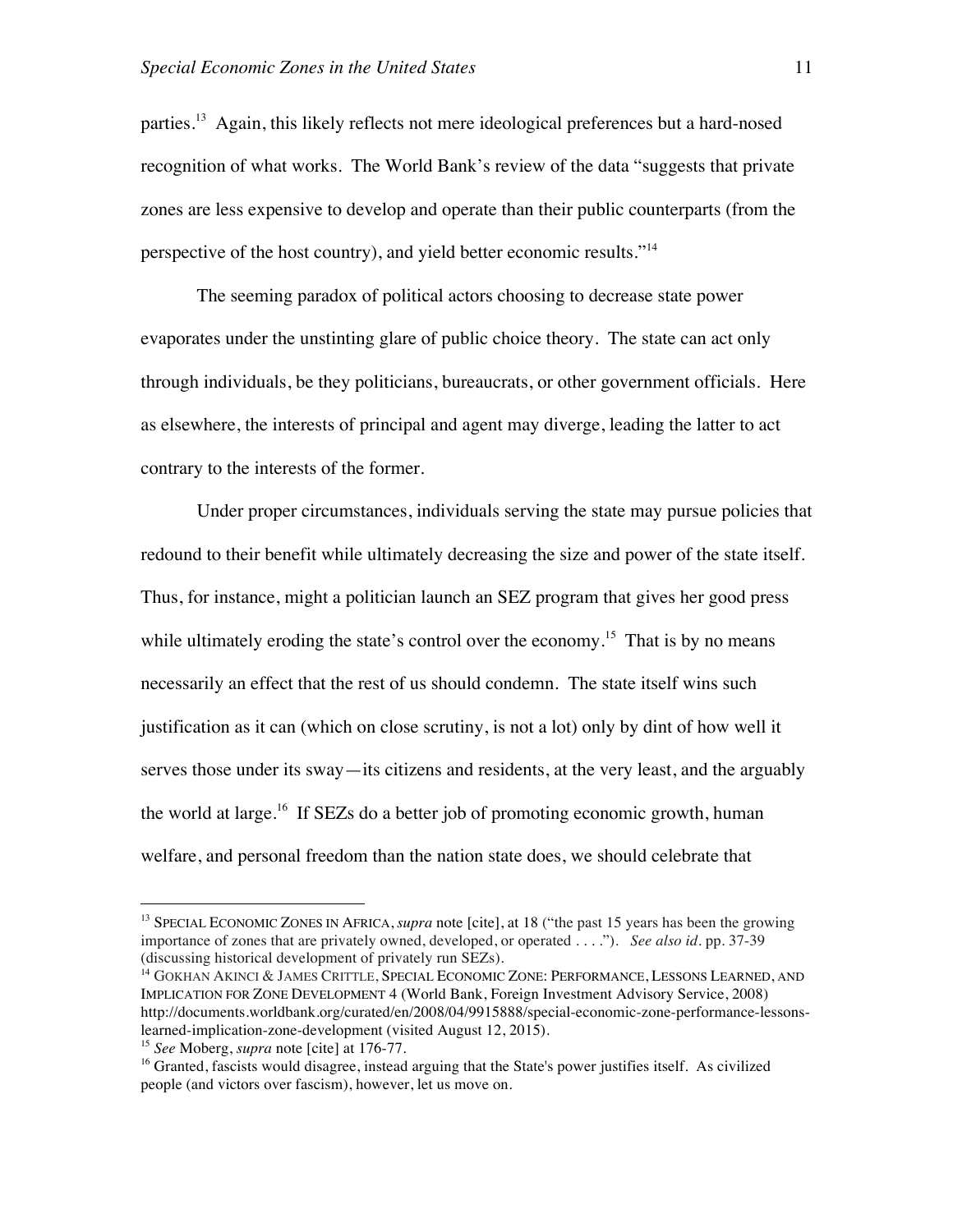outcome. Indeed, we should structure SEZ policies to align the individual interests of political actors with the general welfare of the public at large in winning more freedom of choice between governing services.<sup>17</sup>

Whatever their motives and means, politicians across many eras and in many countries have found good reason to set aside special areas governed by special rules. SEZs have proven especially popular in recent decades, growing in number, size, and sophistication. The next subsection surveys this remarkable transformation in governing services.

# **2.2 Spread and Growth of SEZs Worldwide**

Though not special economic zones in the modern sense, zones governed by special economic rules have existed almost as long as government itself. They coevolved with the nation state, usually cooperating but sometimes competing with it. Today, at least in terms of military power, the nation state has become the dominant form of international institution. Special jurisdictions have never died out, however, and have of late been booming. This section offers a quick historical tour of the inside-out revolution now quietly transforming the world.

The antecedents of modern SEZs date from 166 B.C.E., when Roman authorities made Delios a free port, exempting traders from the usual tolls in order to stimulate commerce.<sup>18</sup> The Hanseatic League, a confederation of trading cities chartered and loosely governed by the Holy Roman Empire, effectively ruled northern Europe from

<sup>&</sup>lt;sup>17</sup> The US SEZ program descried below, *infra* § 4.0, does just that.

<sup>18</sup> Baissac, *supra* note [cite] at 31.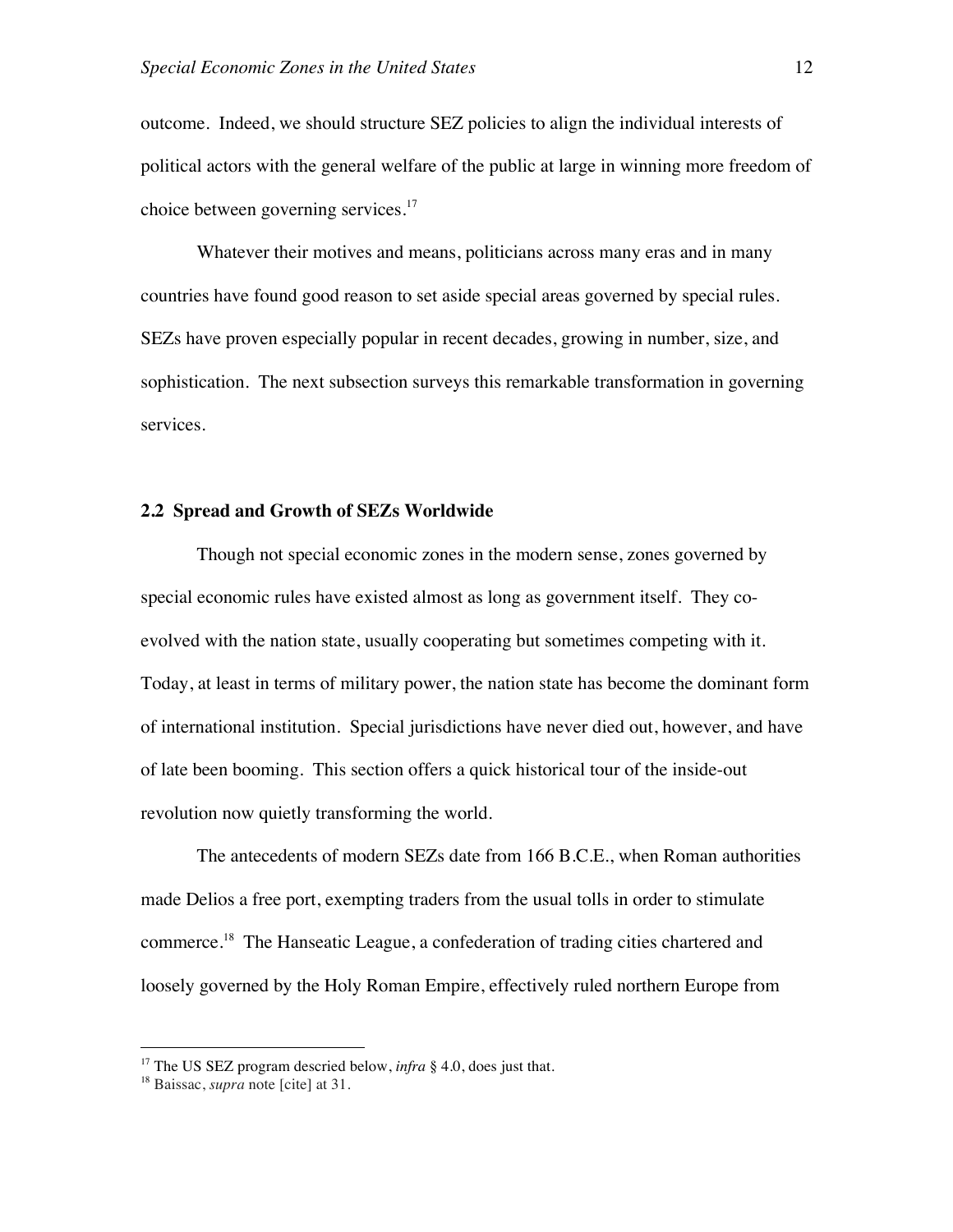around 1200 to 1600 C.E., hunting down pirates and defeating kings in battle.<sup>19</sup> Early types of special economic zones next appeared among many various and far-flung European colonial outposts, formed as quasi-sovereign sub-governments and typically granted unique trading privileges. Examples include Macau, (founded in  $1557$ ),<sup>20</sup> Hong Kong  $(1842)$ ,<sup>21</sup> and the over eighty treaty ports, established throughout China from the mid-1800s, though which it leased territory and granted broad concessions to Britain, France, Germany, Russia, and other countries.<sup>22</sup> (Through the 1800s as in the late 1900s, China provided something like a hothouse environment for SEZs.)

Also in this burst of antediluvian SEZs: The charters that royal authorities in Europe granted to private parties in the New World. These charters encouraged entrepreneurial settlements, New Amsterdam among them, that would develop into colonies, states, and the United States. 23 If the United States were an animal, a patriot might boast it carries the genes of the boldest SEZs the world has ever seen. Regardless of the merits of that claim, it seems that the United States (like China) has a special historical relationship to SEZs.

After the Enlightenment-era explosion of special jurisdictions, the nation state began its rise, crushing the proto-SEZs much as dinosaurs crushed the Therapsid

<sup>&</sup>lt;sup>19</sup> HELEN ZIMMERN, THE HANSA TOWNS (G.P. Putnam's Sons, 1891).

<sup>&</sup>lt;sup>20</sup> ERNEST S. DODGE, ISLANDS AND EMPIRES: WESTERN IMPACT ON THE PACIFIC AND EAST ASIA 226 (U. Minnesota Press. 1976).

<sup>&</sup>lt;sup>21</sup> FRANK WELSH, A BORROWED PLACE: THE HISTORY OF HONG KONG (Kodansha Amer. Inc. 1993). <sup>22</sup> JOHN KING FAIRBANK & MERLE GOLDMAN, CHINA: A NEW HISTORY 201-03 (Harvard U. Press, 2nd ed. 2006) (discussing the many various treaty ports, first five and later over eighty, that China established for countries from across the globe). The largely standardized terms of these treaties included low tariffs, *id.* at 203. *See also, generally*, EN-SAI TAI, TREATY PORTS IN CHINA: A STUDY IN DIPLOMACY (Columbia Univ. Press 1918

<sup>23</sup> *See infra*, § 3.1.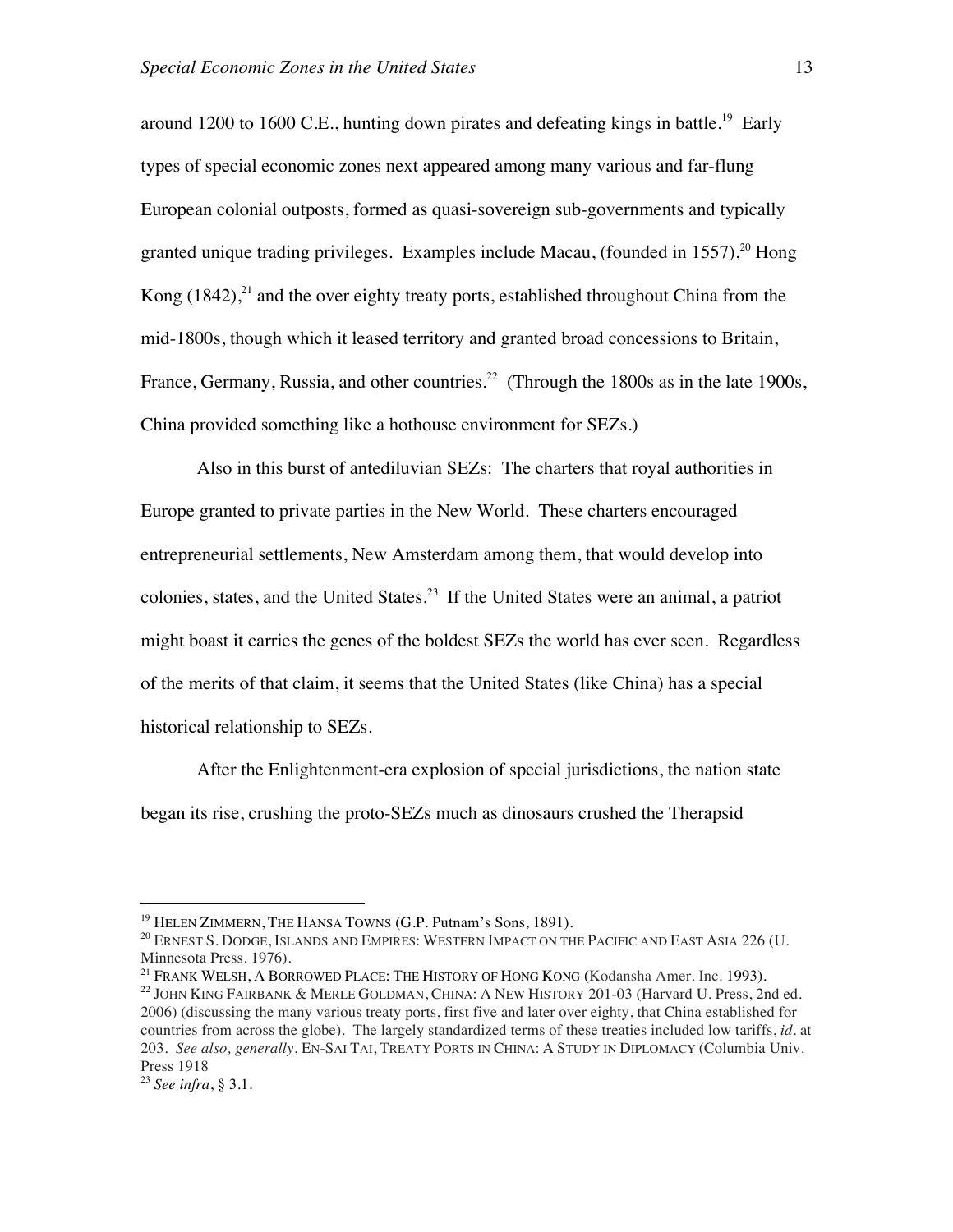reptiles.24 From the Napoleonic Empire, through two world wars, to the collapse of the communist regimes, the nation state ruled the globe. Special jurisdictions got pushed to the margins, but they survived.

SEZs reached their nadir somewhere around 1900. At that time, the world had about 11 free ports.<sup>25</sup> Functionally, these differed little from the free port of ancient Delios. Nation states ruled the world, and gave it wars.

What brought SEZs back from the brink? The United States must get some of the credit. It launched a Foreign-Trade Zone program in 1934 that exempted those within the zones from federal excise taxes or duties. This proved convenient for transshipping providers and other who, legally speaking, wanted to be within the jurisdiction of the United States but outside its customs territory.<sup>26</sup> As documented below, these FTZs have thrived.27 The United States boosted SEZs again in 1948, when Operation Bootstrap made Puerto Rico a free trade zone for U.S. companies engaged not just in trade, the traditional focus of FTZs, but also in production. $^{28}$ 

Despite those precedents, most commentators date the modern SEZ movement from the industrial free zone established in Shannon, Ireland, in 1959. That early example did seem to set off a wave of similar innovations.<sup>29</sup> Since about the mid-1980s,

http://www.nytimes.com/1982/11/02/science/standing-there-turning-point-evolution-reptile-verge-beingmammal.html (concluding that therapsids "may have lost a major battle for survival to the dinosaurs but through a clever guerrilla action, at night when the dinosaurs weren't looking, managed to win the war."). <sup>25</sup> Baissac, *supra* note [cite] at 32 (citing 7 free trade zones in Europe and 4 in Asia).<br><sup>26</sup> *Id.* at 32.

 $24$  Therapsid reptiles—a.k.a. "mammal-like" reptiles—eventually bounced back, evolving into the mammals that, as represented in human form, now rule the Earth. *See*, John Nobel Wilford, *Standing There at a Turning Point in Evolution*, NEW YORK TIMES, November 2, 1982,

<sup>&</sup>lt;sup>27</sup> *Infra*, § 3.3.

<sup>28</sup> Baissac, *supra* note [cite] at 33.

<sup>29</sup> Farole & Akinci, *supra* note [cite], at 3. The authors admit, "However, a form of industrial free zone was established in Puerto Rico as early as 1948." *Id.* at p. 19, endnote 1.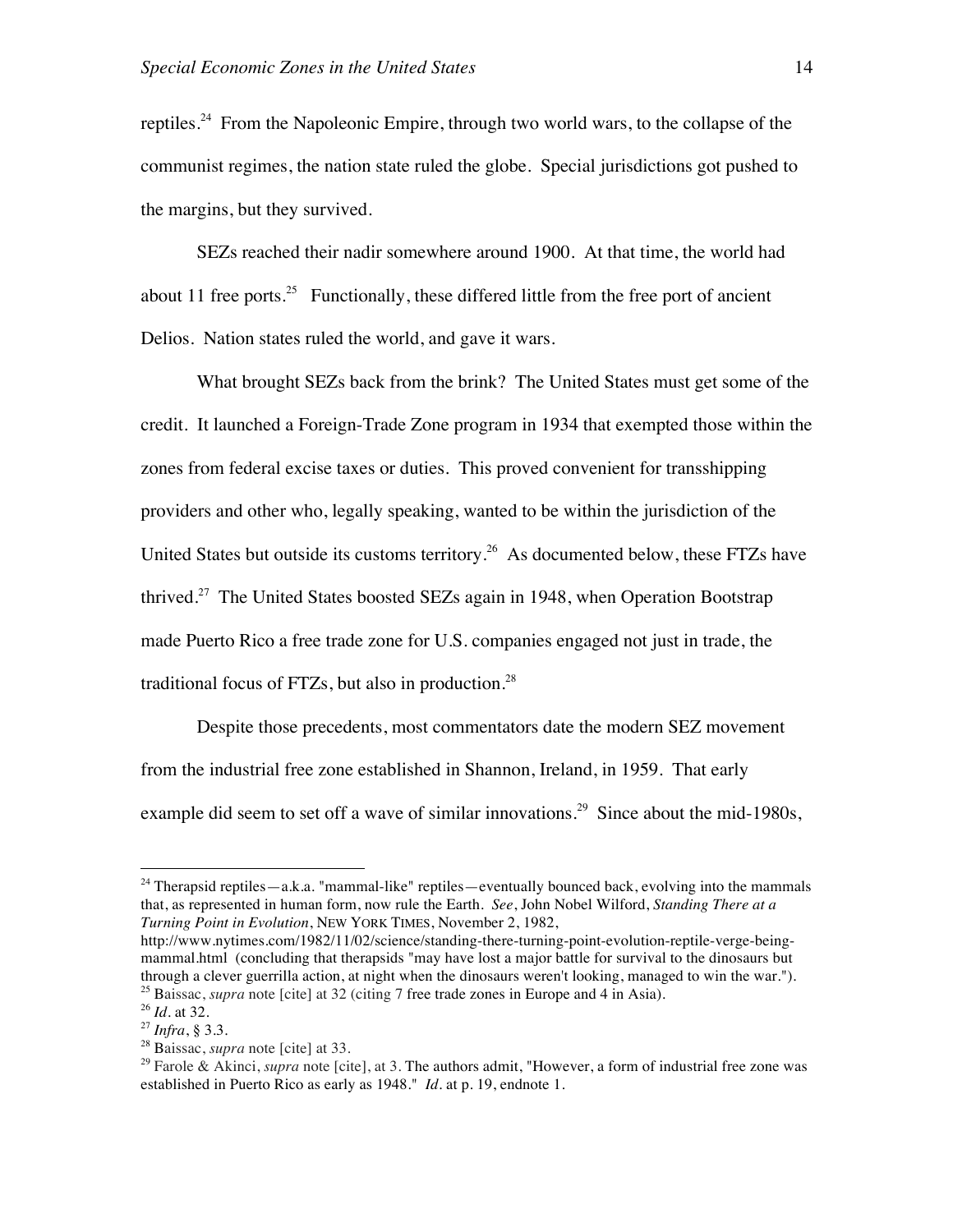"the number of newly established zones has grown rapidly in almost all regions, with dramatic growth in developing countries."<sup>30</sup> The most populous nation state, China, proved especially prolific in generating SEZs, going from 0 in 1980 to at least 295 today.31 As the following charts attest, the world now hosts over 4500 SEZs scattered across about 75% of its countries.



**Figure 1: Number of SEZs and Similar Zones in World**<sup>32</sup>

 <sup>30</sup> *Id.* at 5.

<sup>31</sup> Jin Wang, *The Economic Impact of Special Economic Zones: Evidence from Chinese Municipalities*, 101 JOURNAL OF DEVELOPMENT ECONOMICS 133, 138 (2013) (counting 295 prefecture/municipal level Chinese SEZs). That figure alone arguably underrepresents the total, given the nested structure of Chinese SEZs; Wang also counts 222 state-level and 1346 province-level zones embedded within those 295 prefecture/municipal zones; *see id*. p. 136.

<sup>32</sup> Sources: Boyenge, Jean-Pierre Singa, ILO DATABASE ON EXPORT PROCESSING ZONES (REVISED), International Labor Organization, Sectoral Activities Programme, Working Paper 251 (Geneva, April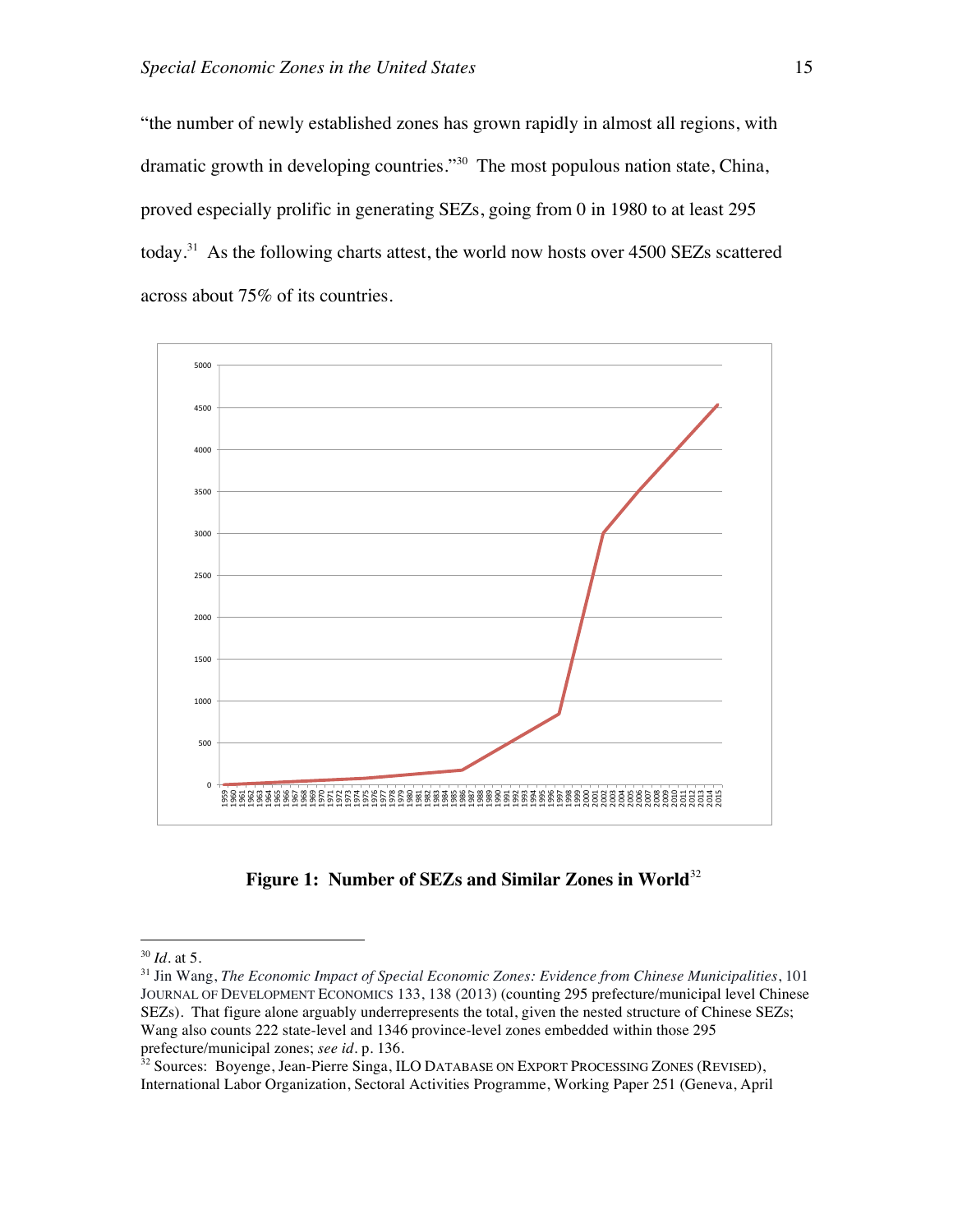

**Figure 2: Percentage of Countries with SEZs or Similar Zones**<sup>33</sup>

The number of SEZs and the percentage of countries hosting them will almost certainly increase in coming years. Afghanistan recently announced plans to convert 8 air bases formerly used by the United States military forces into SEZs, for example.<sup>34</sup>

 $\overline{a}$ 

<sup>2007),</sup> available at http://www.ilo.org/public/libdoc/ilo/2007/107B09\_80\_engl.pdf (visited August 14, 2015); the author (data on file).

<sup>33</sup> Sources: *Id*.

<sup>&</sup>lt;sup>34</sup> Lynne O'Donnell, Afghan airfields built for war seen as economic hubs, AP Wire, Aug. 31, 2015, available at http://bigstory.ap.org/article/edb04e066868499da6f91ccf7ba67799/afghan-airfields-built-warseen-economic-hubs (visited October 7, 2015).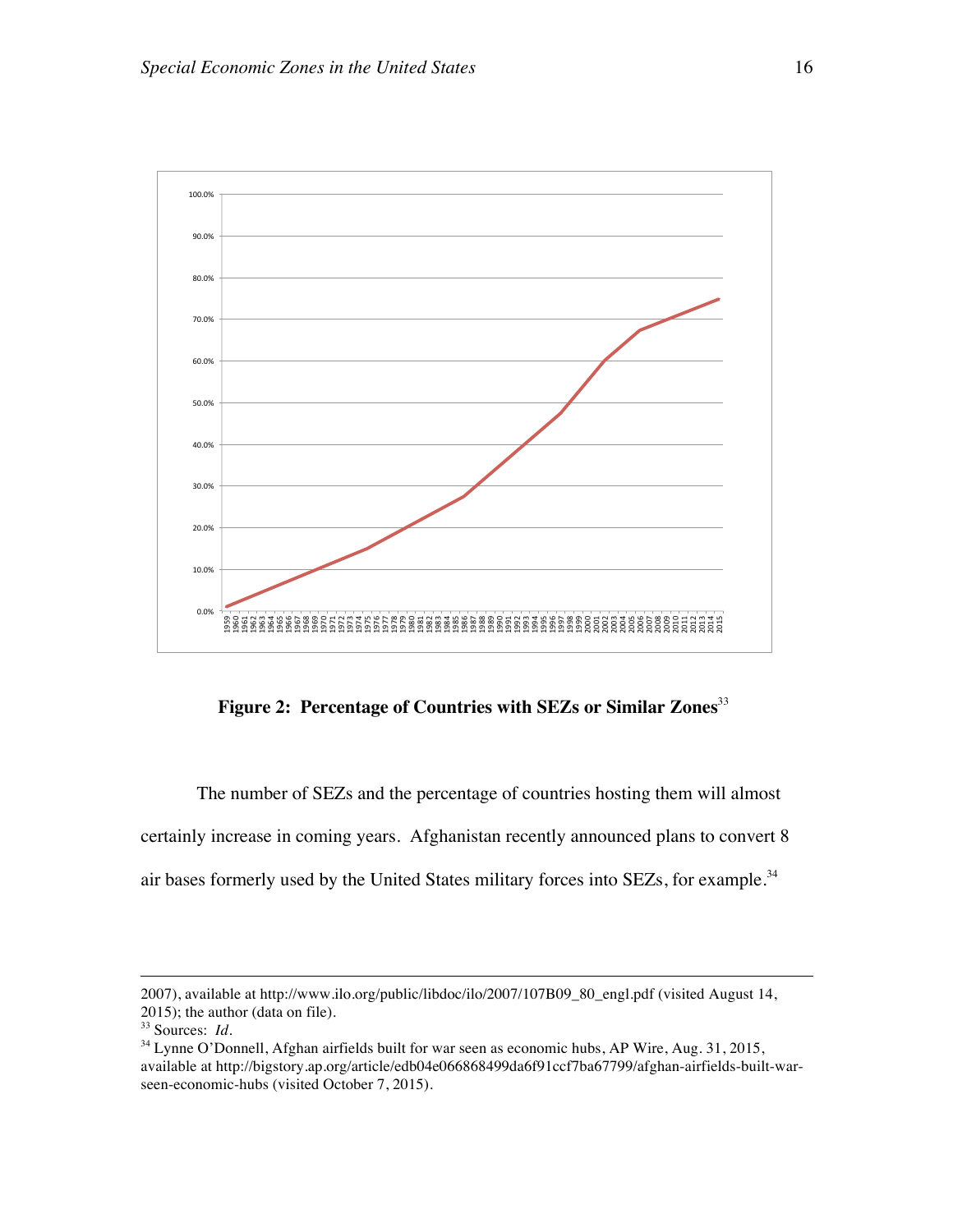Botswana, too, has taken steps to host its first SEZs.<sup>35</sup> Still other countries that may soon have SEZs include Ethiopia,<sup>36</sup> Libya,<sup>37</sup> and Papua New Guinea.<sup>38</sup>

A trend toward increasingly larger and more sophisticated SEZs, though less readily quantified, also bears noting. Zones have in recent years begun shifting away from encouraging international trade with relatively simple financial incentives exemptions from customs obligations, typically—toward "multiuse developments encompassing industrial, commercial, residential, and even tourism activities. . . ."39 Consider King Abdullah Economic City (KAEC), which private parties (including shareholder residents) are building and operating under a charter from Saudi Arabia, which allows the metropolitan area to operate under a form of government specially designed to encourage growth.<sup>40</sup> When finished, KAEC will constitute an entirely new city the size of Washington, DC, with a population of 2 million.<sup>41</sup>

Developers plan to build several city-sized special jurisdictions across the world in coming years, including:

 <sup>35</sup> Calviniah Kgautlhe, *Botswana: Special Economic Zones to Strengthen Export Earnings*, BOTSWANA DAILY NEWS, August 2, 1015, at http://allafrica.com/stories/201508030140.html (reporting on bill to introduce SEZs to Botswana) (visited October 7, 2015).

<sup>36</sup> Ethiopian Investment Commission, *Industry Zone Development*,

http://www.investethiopia.gov.et/investment-opportunities/strategic-sectors/industry-zone-development (visited October 7, 2015).

<sup>37</sup> Comesa Regional Investment Agency, *Special Economic Zones North West Suez Canal*, http://www.comesaria.org/opportunities/special-economic-zones-north-west-suez-canal.155.250.html

<sup>(</sup>visited October 7, 2015).

<sup>&</sup>lt;sup>38</sup> International Finance Corporation, Papua New Guinea Special Economic Zone,

http://www.ifc.org/wps/wcm/connect/region\_\_ext\_content/regions/east+asia+and+the+pacific/countries/pn g+special+economic+zone (visited October 7, 2015).

<sup>39</sup> Farole & Akinci, *supra* note [cite], at 6.

<sup>40</sup> King Abdullah Economic City, *About* (2015), available at http://www.kaec.net/about/ (explaining that the city offers "privileged regulations, including: 100% foreign ownership for individuals and organizations, seaport and bonded zone regulations, and ease of access to permits and licenses related to residing,

working, operating businesses, and owning and managing properties.") (visited September 29, 2015). <sup>41</sup> Fahd Al-Rasheed, *Building a New City from the Ground Up*, GSB Global Speaker Series talk given Thursday, May 7, 2015, available at https://www.youtube.com/watch?v=epZ37AdRnsE#t=2260 (visited June 7, 2015).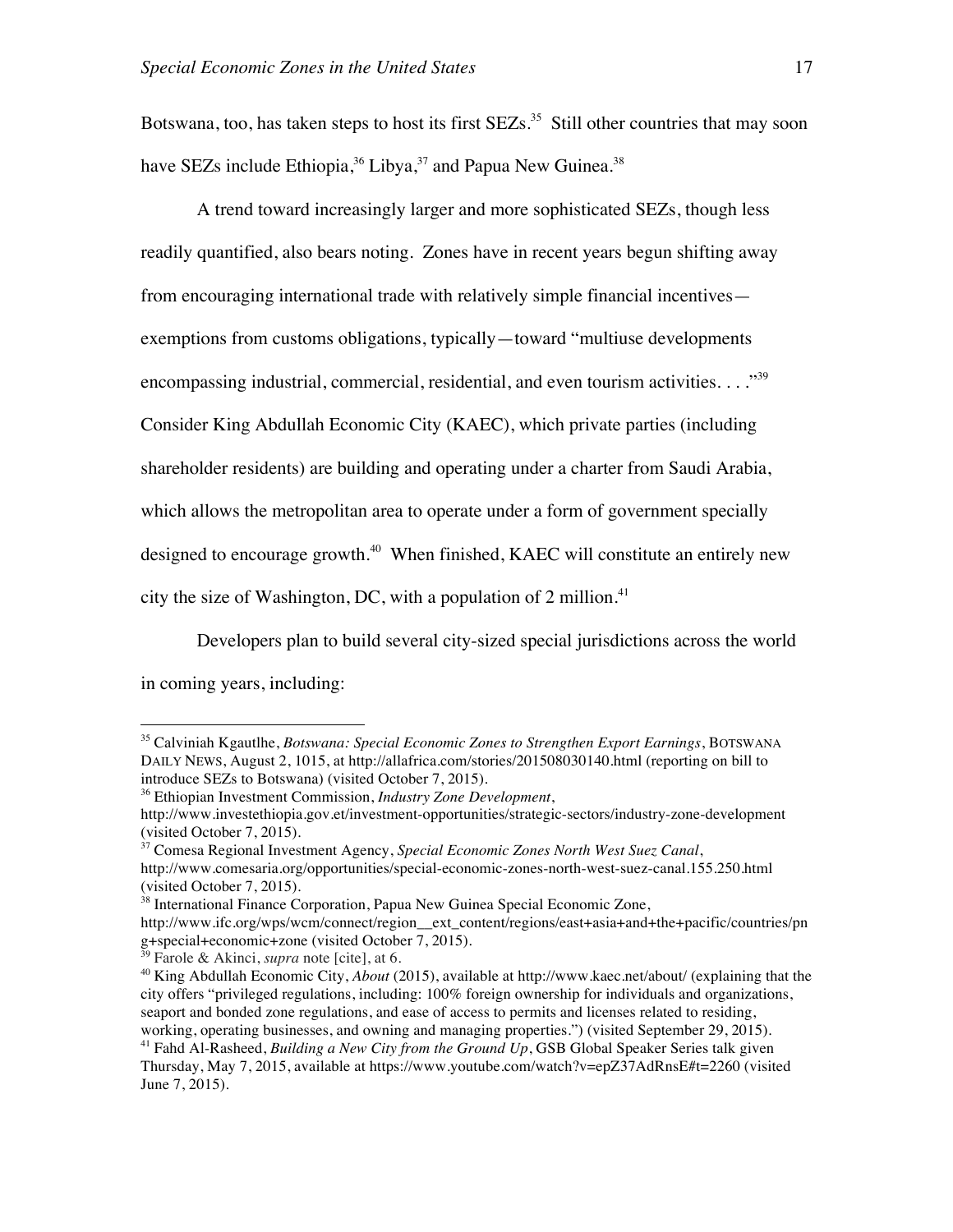Cyberjaya, Malaysia; Iskandar Malaysia, Malaysia; Jazan Economic City, Saudi Arabia; King Abdullah Economic City, Saudi Arabia; Konza Technology City (KTC), Kenya; Masdar City, Abu Dhabi; Songdo IBD, South Korea; and Yachay Knowledge City, Ecuador.<sup>42</sup>

If things go to plan, those cities will by the year 2035 cover over 2,612 square kilometers, have cost over \$300 billion to build, and have close to 6 million residents.<sup>43</sup>

At the same time that they have begun to resemble conventional cities in terms of scale, population, and range of services, SEZs have tended to become privately owned, developed, and operated.<sup>44</sup> Marking the farthest limit of that trend, Honduras has set up a legal regime for ZEDEs that delegates many (but not all) governing functions to qualifying zones, which private parties develop and manage under government supervision.<sup>45</sup> The more that SEZs look like traditional political institutions, in other words, the more they rely on private rights. Does that create a paradox? No; the trends work in concert.<sup>46</sup> Extant polities, sheltered from competition and saddled with histories of financial mismanagement, evidently lack the incentives and capital required to create large, new, world-class communities from scratch. For that, public institutions have

 $^{42}$  New Cities and Concepts of Value: Planning, Building, and Responding to New Urban REALITIES REFLECTION AND ANALYSIS OF THEMES EMERGING FROM CITYQUEST - KAEC FORUM 2015 (New Cities Foundation 2015), http://bit.ly/Cityquest2015 (visited March 29, 2016). This list represents all the New Cities represented in the study that were designed as special jurisdictions. It does not include New Cities that merely host special jurisdictions.

<sup>43</sup> *Id.* at pp. 23-41.

<sup>44</sup> Farole & Akinci, *supra* note [cite], at 7.

<sup>45</sup> *See,* Tom W. Bell, *Startup City Redux*, THE FREEMAN, September 2013, pp. 6-8,

http://fee.org/articles/startup-city-redux/ (offering background and summary of ZEDE legislation) (visited February 29, 2016).

<sup>46</sup> AKINCI & CRITTLE, *supra* note [cite] at 3.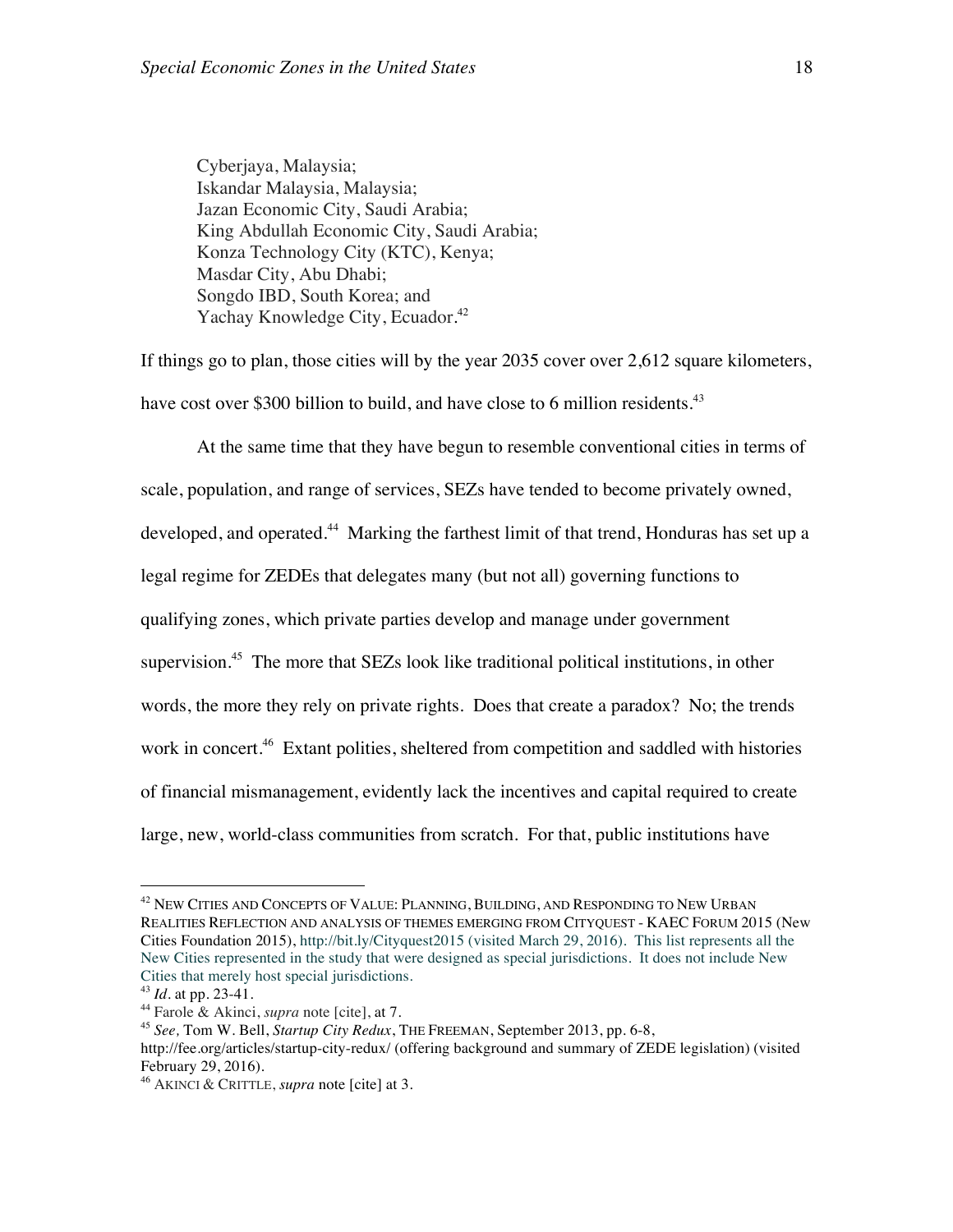sought help from the private sector, giving birth to an entire industry devoted to making cities that make money.

Practice has demonstrated what theory would predict: politicized voting processes do not work as well as mutually consensual, profit-seeking ones when it comes to providing services. Few people disagree with that assessment as applied to the provision of other services, ranging from dry cleaning, to accounting, to religious functions, to news reporting. Unsurprisingly, the same principle applies to the provision of governing services. Profit-seeking governments work better than power-seeking ones.

#### **3.0 Precursors to SEZs in the United States**

The United States has a long and tangled past with special economic zones. To some degree, the United States can thank proto-SEZs for its very existence; the nation's roots run back to charters issued by Old World royalty to New World entrepreneurs. Section 3.1 compares these precursors to modern SEZs. In more modern times, domestic politicians have proposed various schemes to encourage economic growth in depressed areas by favoring them with tax incentives and grants. As section 3.2 explains, these Enterprise Zones and their ilk have not proven great successes. In contrast, the United States' Foreign-Trade Zone (FTZ) program has a long record of helping local companies manage the impact of customs duties and excise taxes, and wholly escape state and local *ad valorem* taxes, thereby reducing the costs of doing business and stimulating commerce. Section 3.3 explains how FTZs work and documents their success.

Before diving into this study of a few types of United States special jurisdictions—the ones most likely to instruct USSEZs—it bears noting that, as a general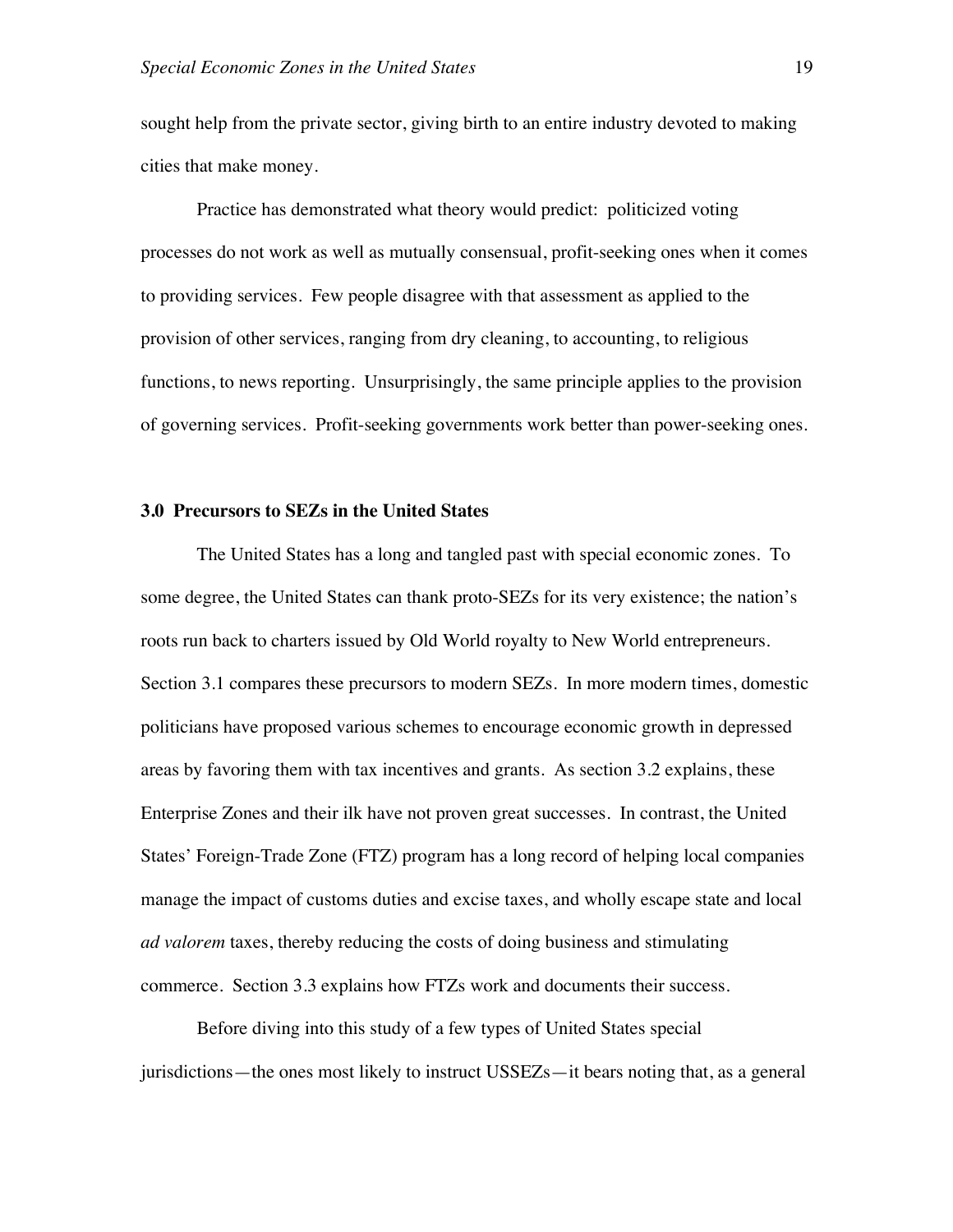matter, the United States has spun off an astonishing number and variety of special jurisdictions. The very name of the United States shows its refusal to vest all political power in a single entity. The Civil War gave brutal witness to how far this native resistance to monolithic authority can go; the successful founding of West Virginia and the unsuccessful founding of the Free State of Winston, both of which arose out of that conflict, offer less cataclysmic examples of the same tendency.<sup>47</sup> Americans' enthusiasm for punching holes in political conformity has driven them abroad; consider Henry Ford's ill-fated attempt to export a Midwestern city, government and all, to the Brazilian Amazon.<sup>48</sup>

Even today, the United States includes many areas that, while nominally within its jurisdiction, constitute special zones that escape the full force of its laws. Generally speaking, residents and local corporations in the territories of American Samoa, Guam, the Northern Mariana Islands, Puerto Rico, and the U.S. Virgin islands have no obligation to pay federal income or excise taxes.<sup>49</sup> Indian reservations operate in theory under their own sovereign powers and, as such, escape the reach of many state and federal laws.<sup>50</sup>

 <sup>47</sup> *See,* Virginia v. West Virginia, 78 U.S. 39 (1871) (implicitly ratifying the secession of the state of West Virginia from the Commonwealth of Virginia); CHRISTOPHER LYLE MCILWAIN, CIVIL WAR ALABAMA 62 (Univ. of Alabama Press, 2016) (describing the near-creation of the somewhat fabled Free State of Winston).

<sup>48</sup> For some background about Ford's bold but ill-fated project, see Tom W. Bell, *Fordlandia: Henry Ford's Amazon Dystopia*, THE FREEMAN, April 2013, pp. 19-21, available at

http://www.fee.org/the\_freeman/detail/fordlandia-henry-fords-amazon-dystopia (visited September 28, 2015).

<sup>49</sup> CONGRESS OF THE UNITED STATES, STAFF OF THE JOINT COMMITTEE ON TAXATION, FEDERAL TAX LAW AND ISSUES RELATED TO THE UNITED STATES TERRITORIES 2 (May 14, 2012)

https://www.jct.gov/publications.html?func=startdown&id=4427. I thank Ron Rotunda for bringing this particular wrinkle of the tax code to my attention.

<sup>50</sup> *See* Conference W. Attorneys Gen., American Indian Law Deskbook § 1:3 (2015) ("[A]s extraconstitutional political bodies, Indian tribes are not subject to the constraints imposed upon the federal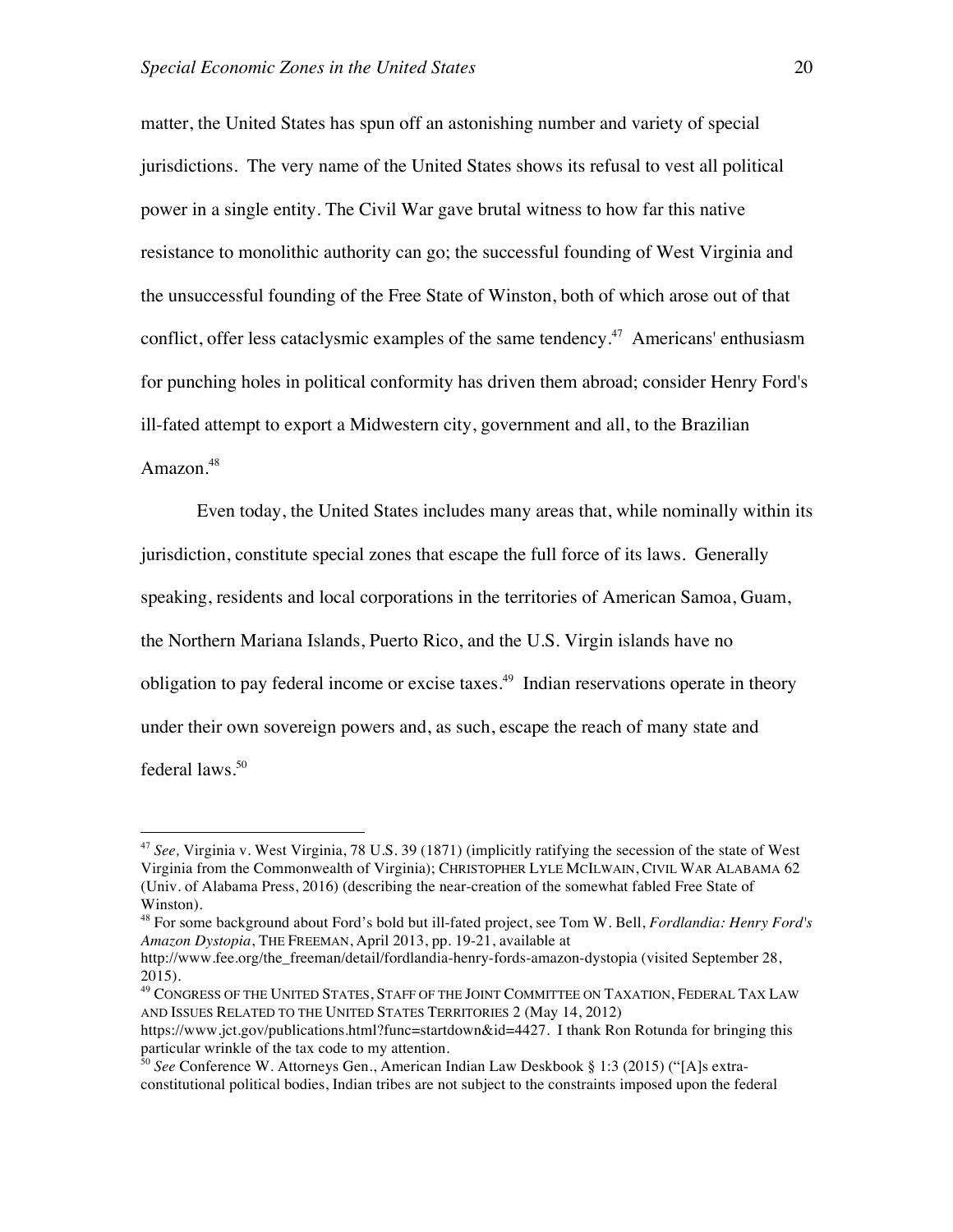Nothing could be more American than special zones of relative freedom—places where taxes take less money and regulations waste less time. Sometimes, these zones enjoy a measure of autonomy; sometimes, they enjoy great heaps of it. The discussion now turns to considering three particular examples of the American enthusiasm for special jurisdictions: the proto-SEZs in its family tree; so-called empowerment zones; and foreign trade zones (FTZs). These prove especially apt models to consider in designing USSEZs.

## **3.1 The Proto-SEZs that Created the United States**

The roots of the United States run back through the centuries to private, for profit

settlements operating under the authority of European royal charters.<sup>51</sup> In this way,

through communities like Jamestown (founded in 1607),<sup>52</sup> Plymouth (1619),<sup>53</sup> and New

Amsterdam (1626) (now New York),<sup>54</sup> the Old World seeded the New. We might fairly

call these, the few cells from which the United States grew, *proto*-SEZs.

It bears noting that the even most successful of those early entrepreneurial

communities, in terms of present-day wealth and population, was not a success for its

 $\overline{a}$ 

government and the states by the Bill of Rights, and they maintain broad, largely unreviewable powers over internal tribal matters."); United States v. Kagama, 118 U.S. 375, 381-82 (1886) ("[Indians] were, and always have been, regarded as having a semi-independent position when they preserved their tribal relations . . . and thus far not brought under the laws of the Union or of the State within whose limits they resided.").<br><sup>51</sup> Also called "patents" in English usage of the day.

<sup>&</sup>lt;sup>52</sup> JAMES HORN, A LAND AS GOD MADE IT: JAMESTOWN AND THE BIRTH OF AMERICA 34-37 (Basic Books 2005) (describing the grant of a royal patent to Jamestown's founders in 1606, followed by colony's founding the year after).

<sup>53</sup> NATHANIEL PHILBRICK, MAYFLOWER: A STORY OF COURAGE, COMMUNITY, AND WAR 19 (Penguin Books 2006) (describing the process by which the Pilgrims obtained a subsidiary, or "particular," patent from the same Virginia Company that had obtained a patent to found Jamestown).

<sup>54</sup> RUSSELL SHORTO, THE ISLAND AT THE CENTER OF THE WORLD 55 (describing documentation about the purchase of Manhattan by the West India Company as, "in effect, New York City's birth certificate.").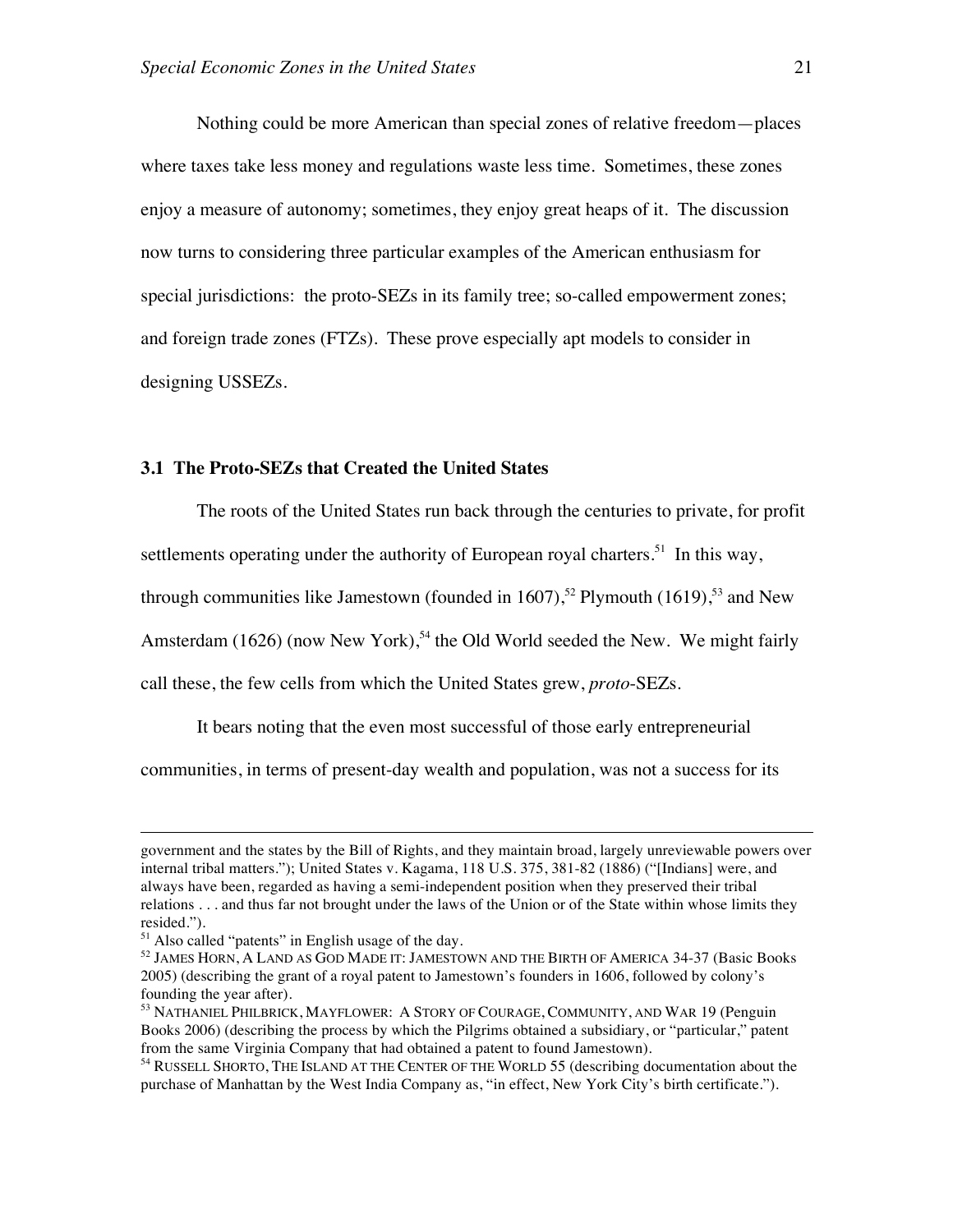investors. The Dutch West Indies Company lost money on its New Amsterdam settlement, and eventually handed it over to the English with something close to relief.<sup>55</sup> That rough start hardly prevented New York from eventually achieving glory, though.

The Virginia Company of London, which governed lands that later became the states of Virginia and North Carolina, likewise went bankrupt, the land formerly under its control becoming the first royal colony in the New World.<sup>56</sup> The Virginia Company of Plymouth, which held a charter to colonize modern-day New England, went out of business even faster.<sup>57</sup> (Interestingly, both of the Virginia Companies, having found that they lacked the resources to themselves settle the New World, sought gain in subdividing their royal patents and reselling them to parties such as the Pilgrims.<sup>58</sup>) Roanoke failed utterly and mysteriously, all of its settlers either dying or disappearing.<sup>59</sup>

As Roanoke exemplified, and as all the entrepreneurial settlements demonstrated, trying to launch a New World settlement entailed not just financial risks, but the perils of shipwreck, disease, and war. In those days, startups crashed *hard*. Yet as in Silicon Valley today, a few of those who helped build these U.S. proto-SEZs made out handsomely. Untold thousands of European settlers found freedom and prosperity in the lands opened up by the Dutch West Indies Company and the Virginia Company of London. Even today, some religious institutions coast on the revenue generated by properties, which now sit in the thick of New York City, that they hold under titles

 $55$  *Id.* at [cite].

<sup>56</sup> PAUL S. BOYER, CLIFFORD E. CLARK, KAREN HALTTUNEN, ET AL., THE ENDURING VISION: A HISTORY OF THE AMERICAN PEOPLE, VOLUME I: TO 1877 pp. 35-36 (Wadsworth, Cengage Learning, 7th ed. 2013). <sup>57</sup> *Ibid.*

<sup>58</sup> NATHAN PHILBRICK, MAYFLOWER, *supra* note [cite] at 19.

<sup>59</sup> BOYER, ET AL., *supra* note [cite] at 34.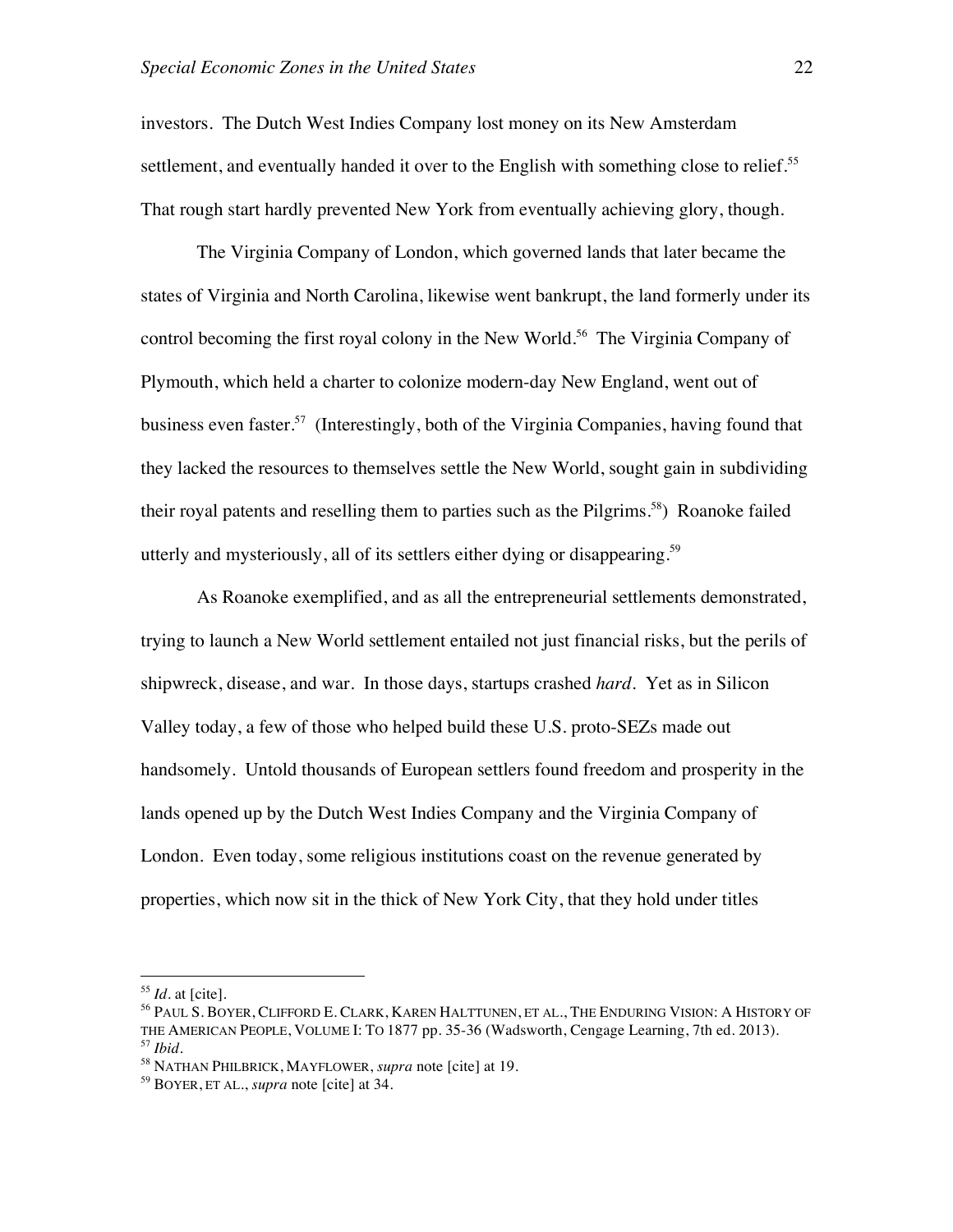running back to the days of Dutch administration.<sup>60</sup>

With startup communities as with startups generally, entrepreneurs do us a favor when they throw serious money at hard problems. Call them heroes or gamblers as you see fit; just make sure to give entrepreneurs credit for generating public benefits while bearing private losses. Most such economic risk-takers fail. Even the failures help others, though, because they demonstrate what *not* to do. And some failed startups, such as the Dutch West Indies Company, generate positive externalities the size of New York City and its environs. 61

The manifold failures of the proto-SEZs that grew into the United States—failures financial, material, and moral—reflect an era when forms of government were beginning to mutate rapidly. As in nature, many such innovations died away. A few—the United States, for instance—survived. Like the reptiles that predated the dinosaurs, proto-SEZs ruled their world, in their day. In some sense, they passed from history in the service of a greater good: the continued evolution of governing institutions.

# **3.2 Empowerment Zones and Similar Special Regulatory Zones**

Beginning in 1993, the federal government experimented with several programs that targeted select areas of the country for special regulatory treatment. For the most part, these federal programs aimed merely to redouble the efforts of local, tribal, and state governments to assist distressed communities—often urban, but sometimes rural—within

 <sup>60</sup> JERRY L. ANDERSON & DANIEL B. BOGART, PROPERTY LAW: PRACTICE, PROBLEMS, AND PERSPECTIVES 130-31 (Wolters Kluwer Law & Business 2014).

 $<sup>61</sup>$  It seems fair to credit New Amsterdam as the origin not just of New York, New York, but the rest of the</sup> state, too. Indeed, we might fairly include a quite large chunk of the surrounding Northeastern United States. *See*, "Jansson-Visscher" Map, reproduced at SHORTO, *supra* note [cite] at 256.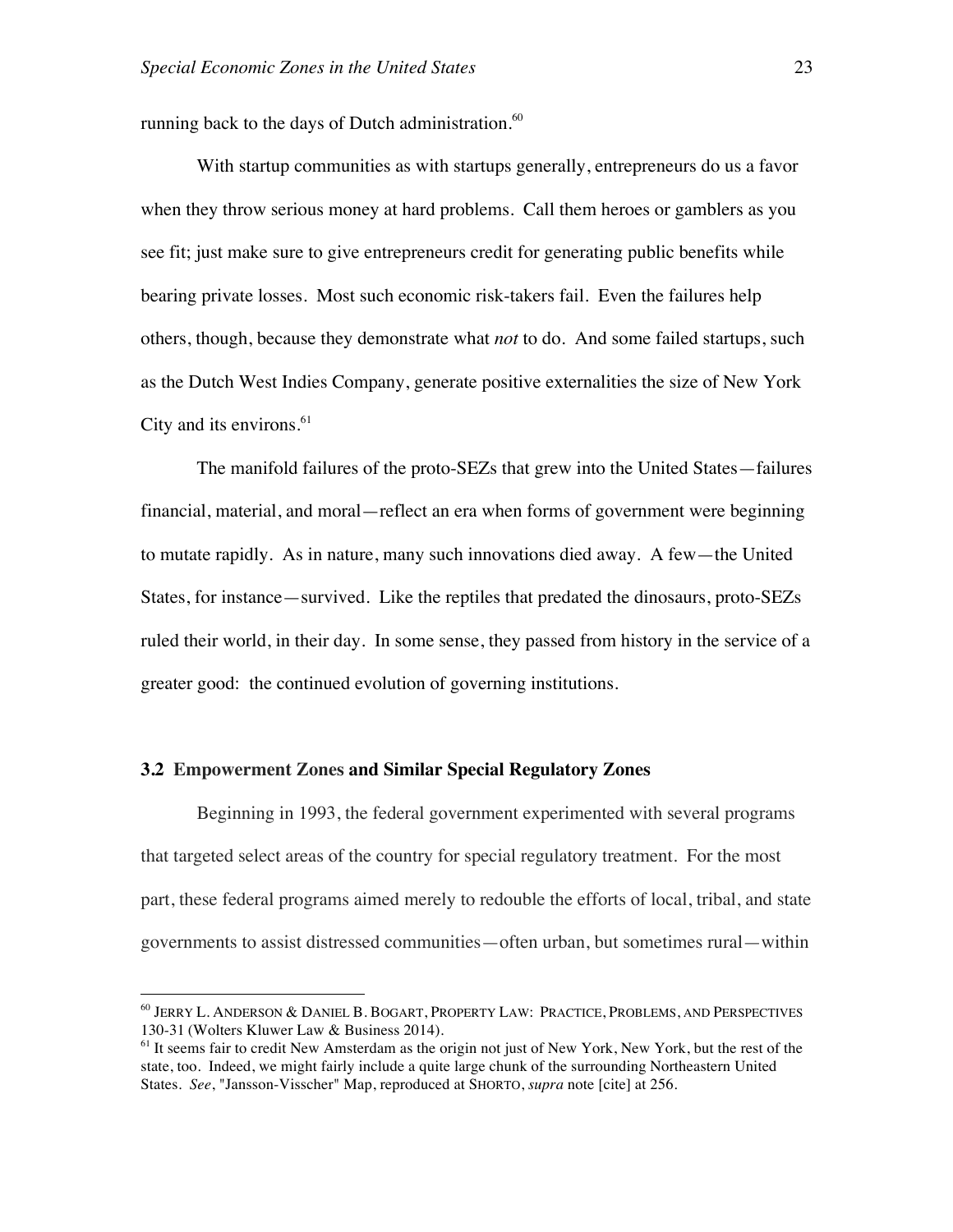their jurisdictions.<sup>62</sup> In addition to grants, these federal programs relied on tax credits, deductions, and various accounting devices to encourage economic development in the qualifying areas.63 These federal programs appeared under various labels, including Empowerment Zones, Enterprise Communities, Enterprise Zones, or Renewal Communities, each of which differed in some details from the others but which shared general aims and means.<sup>64</sup>

Regardless of what lawmakers called these special regulatory zones (as we might call them), all such zones terminated on December 31, 2014.<sup>65</sup> Their passing was not cause for much evident grief. Perhaps that is because they fulfilled their goals of lifting communities out of bad times, leaving them strong enough to face the same tax code that applies everywhere else. It seems more likely, though, that Empowerment Zones and their ilk encouraged a few businesses to move, generated a lot of red tape, and provided opportunities for graft.<sup>66</sup> A survey of the literature suggests that they had on net either no or economic impacts or negative ones.<sup>67</sup>

https://www.hudexchange.info/resources/documents/EZ-RC-EC-Program-Overview.pdf.

 <sup>62</sup> U.S. Department of Housing and Urban Development, Office of Community Renewal, *Welcome to the Community Renewal Initiative* (undated)

http://portal.hud.gov/hudportal/HUD?src=/program\_offices/comm\_planning/economicdevelopment/progra ms/rc (relating the various enactments, extensions, and ultimate expirations of Empowerment Zone (EZ), Enterprise Community (EC), and Renewal Community (RC) Initiatives) (visited February 3, 2016).

<sup>63</sup> U.S. Department of Housing and Urban Development, Office of Community Renewal, *Empowerment Zone Tax Incentives Summary Chart* (August 2013)

http://portal.hud.gov/hudportal/documents/huddoc?id=ez\_tis\_chart.pdf (summarizing the various federal tax incentives enjoyed by Enterprise Zones) (visited February 3, 2016).

<sup>64</sup> U.S. Department of Housing and Urban Development, Office of Community Renewal, *Empowerment Zones, Enterprise Communities, and Renewal Communities Initiatives* (August 2013)

<sup>65</sup> *Welcome to the Community Renewal Initiative*, *supra* note [cite].

<sup>66</sup> *See, e.g.,* Gregory Korte, *Audit says Cincinnati wasted much of empowerment grant*, THE CINCINNATI ENQUIRER, February 4, 2003, http://enquirer.com/editions/2003/02/04/loc\_empower04.html (reporting that federal government was defunding empowerment zones on grounds that "no convincing evidence" showed \$10 million a year in federal grants had produced results.).

<sup>67</sup> *See*, STATE OF FLORIDA, LEGISLATIVE OFFICE OF ECONOMIC AND DEMOGRAPHIC RESEARCH, LITERATURE REVIEW AND PRELIMINARY ANALYSIS OF THE IMPACT OF ENTERPRISE ZONES ON STATE & LOCAL REVENUE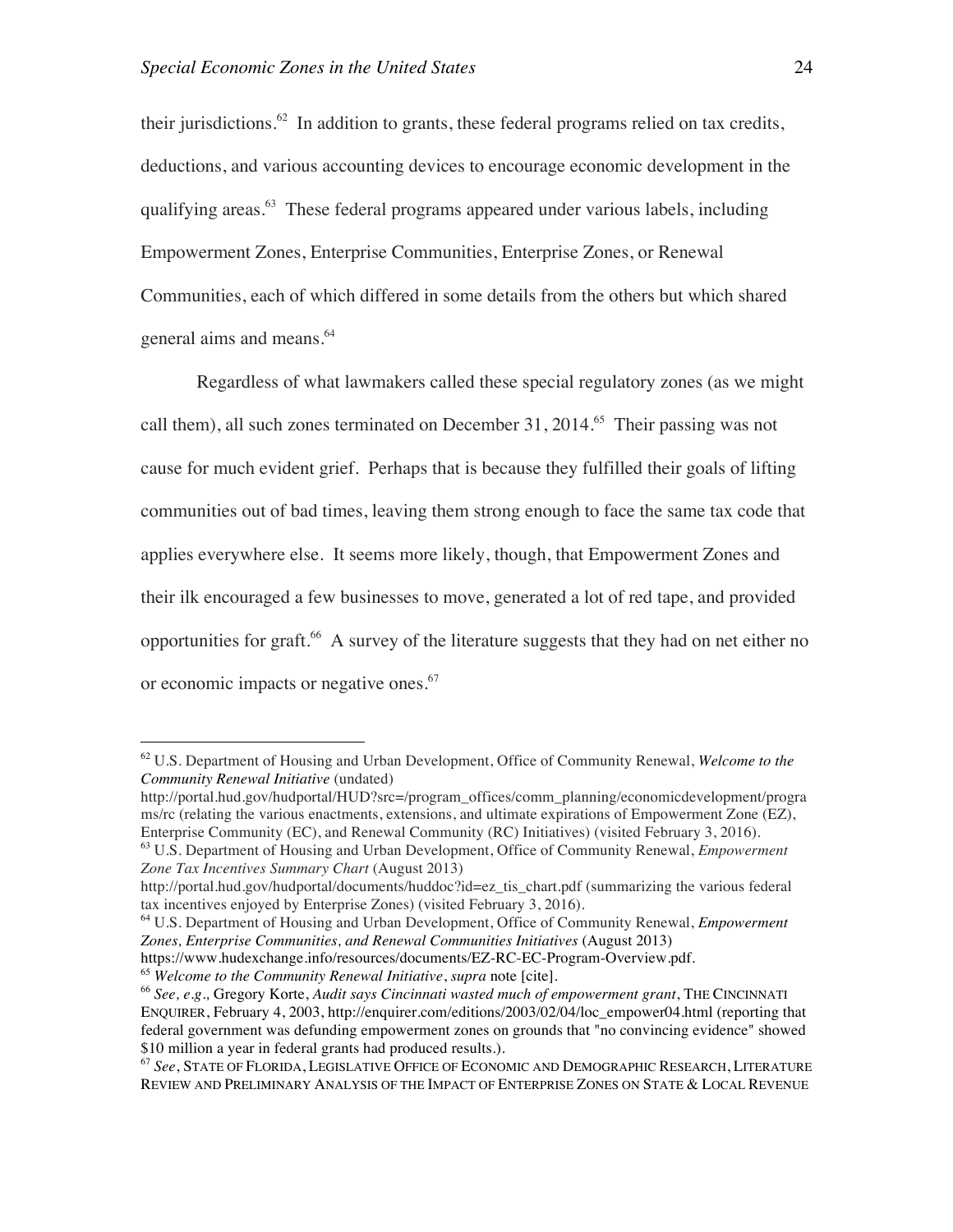Why did Empowerment Zones not succeed? Most likely because they offered relatively little relief from federal authority—for the most part, only some rather convoluted tax breaks—at the cost of considerable red tape.<sup>68</sup> It evidently takes more than that thin shelter to generate a flourishing special jurisdiction in the United States. Foreign-trade zones, discussed next, provide thicker armor against taxes, and thus present a more successful example of the species.

### **3.3 Foreign-Trade Zones (FTZs)**

First created in 1934, United States Foreign-Trade Zones (FTZs) exempt those

within their boundaries from the payment of federal customs duties and excise taxes.<sup>69</sup>

Practically speaking, FTZs are secure areas under the supervision of U.S. Customs and

Border Protection officials.<sup>70</sup> Legally speaking, though, the zones for many purposes lie

outside the customs territory of the United States.<sup>71</sup> This can make them attractive venues

for certain services and industries.72

In addition to offering shelter from federal customs duties and excise taxes, an

<sup>71</sup> *Id.*

 $\overline{a}$ 

COLLECTIONs 6-7 (February 2010), http://edr.state.fl.us/Content/special-research-

projects/economic/EnterpriseZoneAnalysis.pdf (reviewing various studies of zones).

<sup>68</sup> Shikha Dalmia, *Rand Paul Won't Be Able To Save Detroit; Economic Freedom Zones can't survive the regulatory state*, REASON, December 15, 2013, http://reason.com/archives/2013/12/15/rand-pauls-non-planto-save-detroit.

 $^{69}$  See generally, the Foreign-Trade Zones Act, as amended (19 U.S.C. 81a-81u), and the regulations of the FTZ Board (15 CFR part 400).

<sup>70</sup> FOREIGN-TRADE ZONE BOARD, 76TH ANNUAL REPORT OF THE FOREIGN-TRADE ZONES BOARD TO THE CONGRESS OF THE UNITED STATES *preface* (2014), http://enforcement.trade.gov/ftzpage/annualreport/ar-2014.pdf.

 $72$  For a rare and now somewhat dated legal academic discussion of FTZs, see John Patrick Smirnow, *Comment: From the Hanseatic Cities of the 19th Century Europe to Canned Fish: The Radical Transformation of the Foreign Trade Zones Act of 1934*, 10 COOLEY L. REV. 697 (1993). For a trenchant and apparently futile critique of FTZs, see William G. Kanellis, *Comment: Reining In the Foreign Trade Zones Board: Making Foreign Trade Zone Decisions Reflect the Legislative Intent of the Foreign Trade Zones Act of 1934*, 15 NW. J. INT'L L. & BUS. 606 (1995).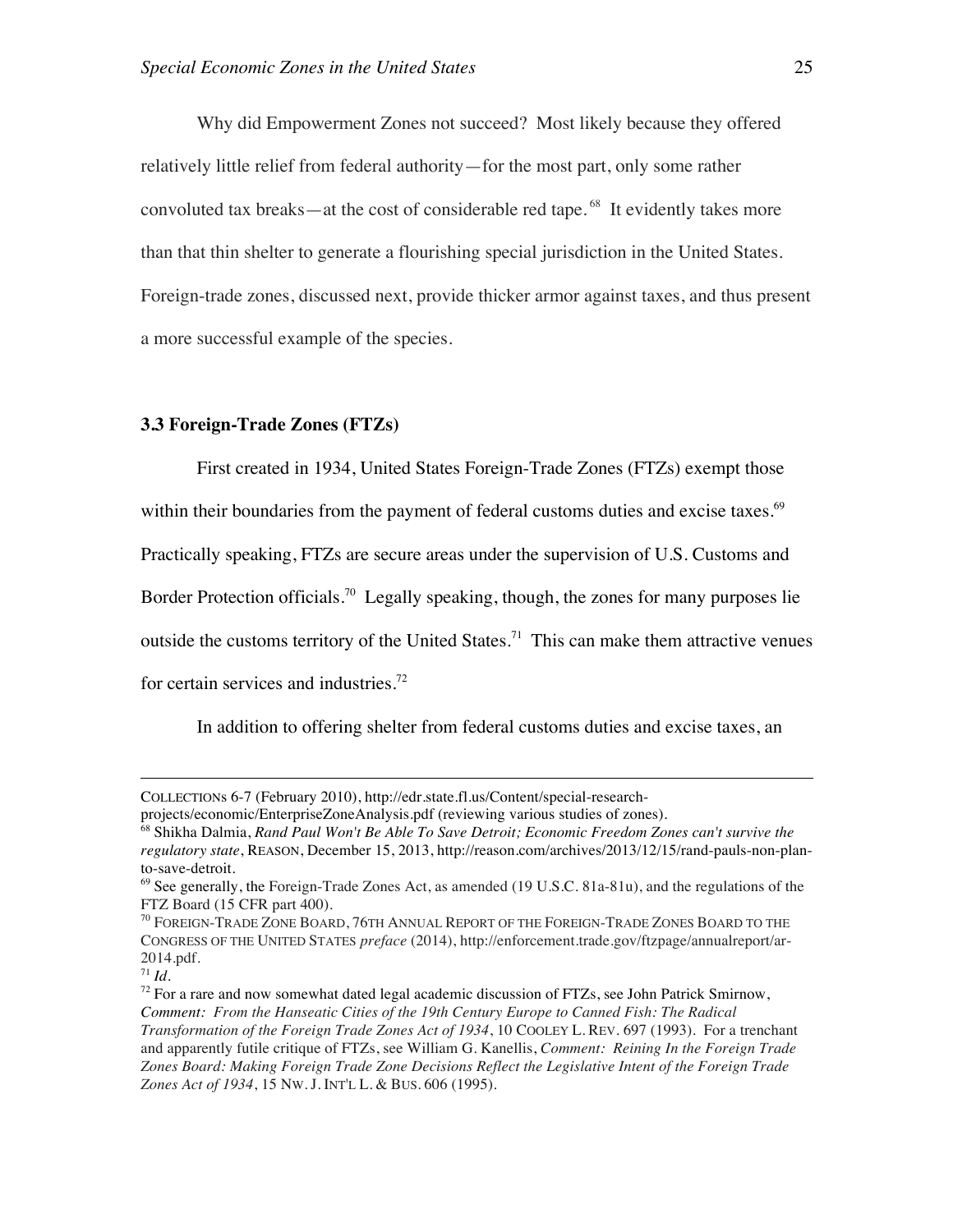FTZ affords other benefits. If a zone processor works imported materials into goods destined to enter the rest of the United States, thus triggering an obligation to pay customs, the processor can choose to have the duties assessed on either the imported materials or the finished goods—an option useful for accounting reasons.<sup>73</sup> Merchandise moved into the zone for export can be counted as exported for purposes of federal excise taxes and drawbacks immediately, before it physically leaves the United States.<sup>74</sup> Personal property stored in the zone escapes state and local *ad valorem* taxes. 75

The Foreign-Trade Zone Board, the federal body that administers FTZs, has approved zone status for a great many locations scattered all across the country. The location types include *zones*, which tend to cover large areas of ports or international airports, *subzones*, a now-disfavored classification for isolated and relatively small extensions of existing zones like off-site factories, and *alternative sites*, relatively small and mutable areas created under a new and streamlined regulatory framework that offers the benefits of subzone classification with less paperwork.<sup>76</sup> As Figure 3 illustrates below, the Board has approved slightly over a thousand such special jurisdictions over the years. In effect, each of these areas lies within the United States but outside of many customs obligations.

 <sup>73</sup> *Id.*

<sup>74</sup> *Id.*

 $75$  19 U.S.C.A. § 81o(e).

<sup>76</sup> Foreign-Trade Zone Board, *Glossary of FTZ Terms: What are the types of zone types?*  http://enforcement.trade.gov/ftzpage/info/zonetypes.html; \_\_\_, *Glossary of FTZ Terms: What is the ASF?*  http://enforcement.trade.gov/ftzpage/info/asf.html.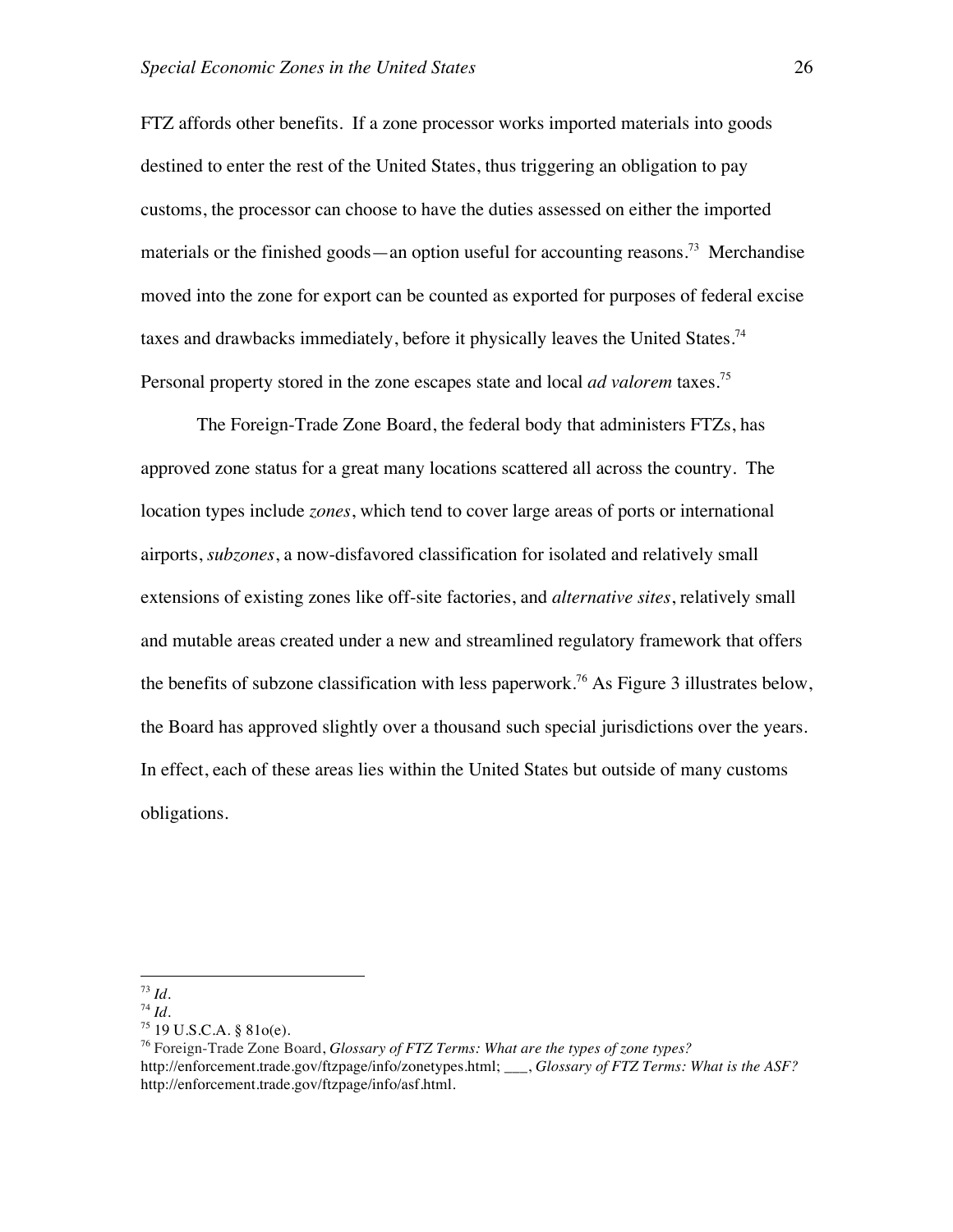

# **Figure 3: U.S. Foreign-Trade Zones, Subzones, or Alternative Sites Approved,**

**Net of Terminations, 1934-2014**<sup>77</sup>

Figure 3 tells a story, but not the whole story. It traces something like mere enthusiasm for FTZs. The Board cannot approve an application on its own, after all. Applications come from applicants—in the case of FTZs, from public or private

 <sup>77</sup> Sources: Foreign-Trade Zone Board orders and reports too numerous to mention here; on file with the author. Notes: Temporary zones are not included in this count. The figure charts approved locations, not necessarily active ones. Of the 258 Approved Zones shown in 2014, for instance, the Board classified 179 zones as active. See Figure 4.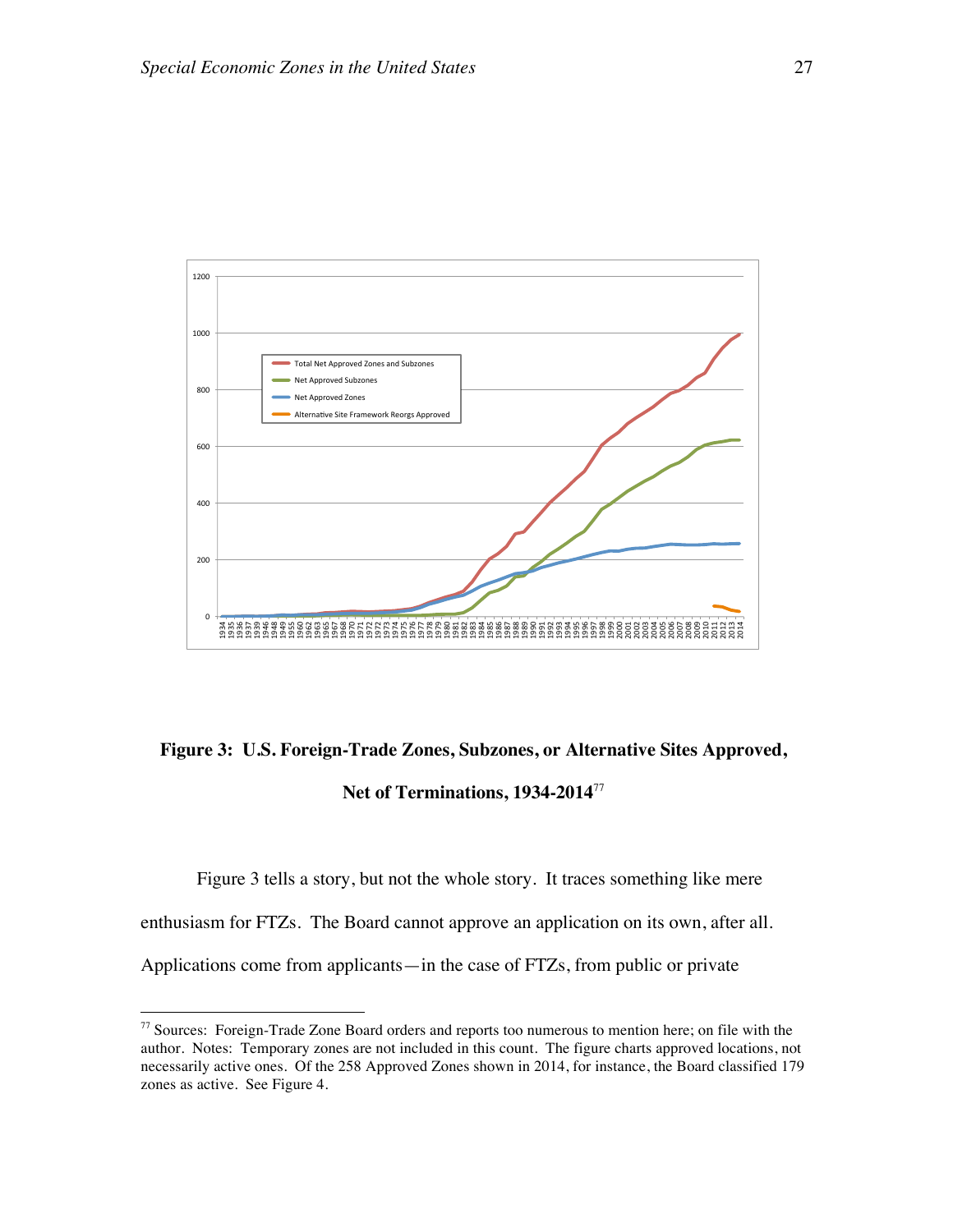corporations (typically, tax-exempt ones).<sup>78</sup>

A corporation granted the privilege of operating a zone must make it available as a public utility.<sup>79</sup> Far from freeriding on existing government services, a zone's operator must pay the costs of any customs services required in the zone.<sup>80</sup> The zone must also provide quarters and facilities for any federal, state, or municipal officers or employees whose duties require their presence in the zone.<sup>81</sup> The federal government does not build or manage FTZs, nor provide their utilities; in these matters as more generally, zone operators must shift for themselves.

It is thus perhaps not surprising that there are more approved FTZs than active ones. Some never get off the ground. Others launch and fail. That arguably shows a healthy culling effect at work, helping to ensure that only strong FTZs survive. It also indicates that the FTZ Board, to its credit, has not made applying for an FTZ so costly as to scare away applicants not absolutely certain of success.

What percentage of approved FTZs become and remain active? Figure 4 charts the relative numbers of approved and active zones from 1990, the earliest year in which the Board began reporting the number of active zones. It shows a persistent and wide margin between approved FTZs and active ones. About a third fail.

<sup>78</sup> 19 U.S.C.A. 81a(d)-(g). *See also*,15 CFR §400.12 (defining eligible applicants for FTZs). 79 19 U.S.C.A. 81n.

<sup>80</sup> *Id.*

<sup>81</sup> 19 U.S.C.A. 81l(e).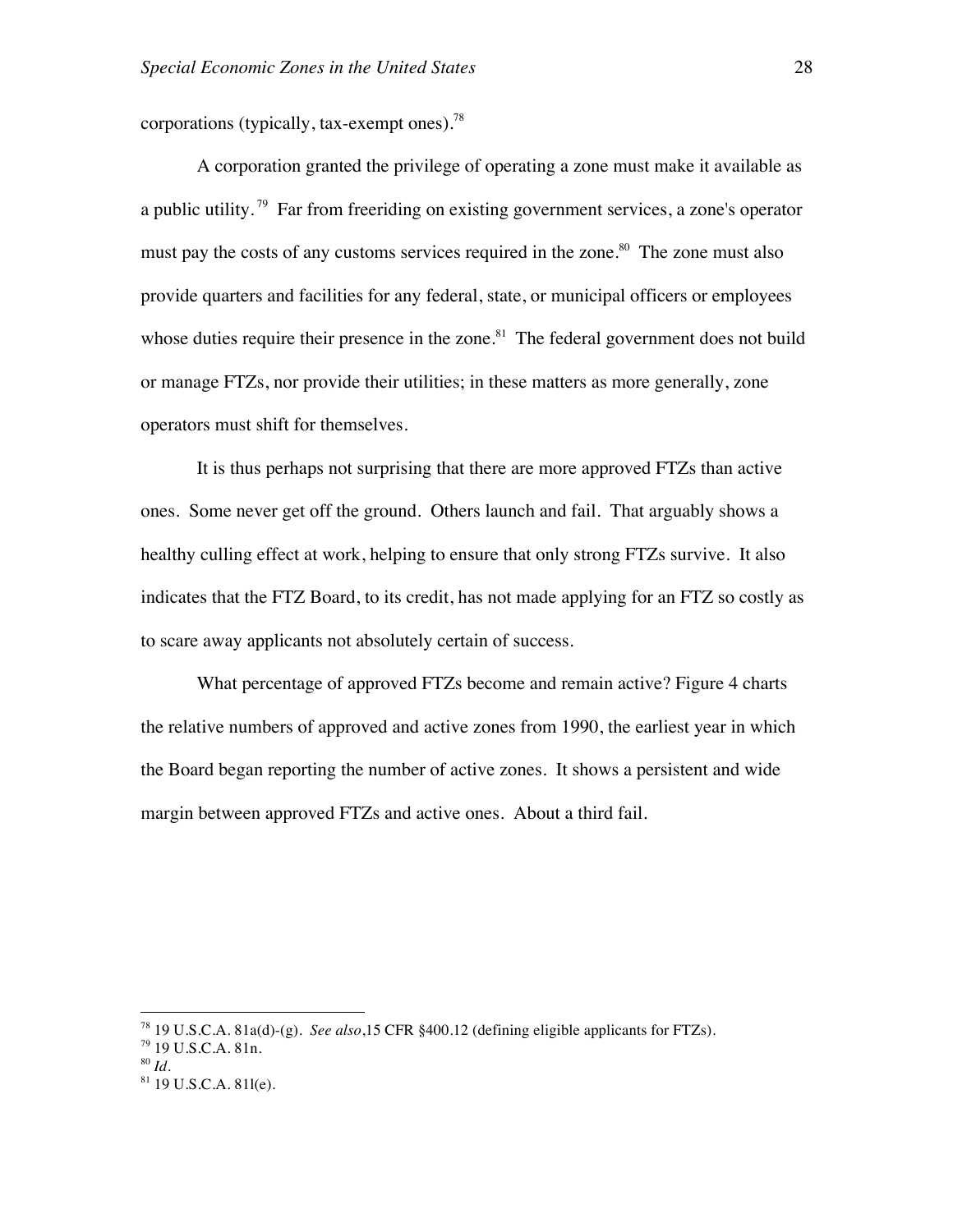

**Figure 4: U.S. Foreign-Trade Zones, Approved and Active Net of Terminations, 1990-2014**<sup>82</sup>

Even with the gap between approved and active FTZs, there remain a notable number of zones, as well as very many subzones or alternative sites. In the aggregate, these have significant economic effects. The Board reported in 2014 that approximately 2,700 firms employed about 420,000 people in FTZs (up from 390,000 the year before).<sup>83</sup> The Census Bureau reports that 12.5% of all imports in 2014—manufactured and

<sup>82</sup> Sources: Foreign-Trade Zone Board ANNUAL REPORTS.

<sup>83</sup> FOREIGN-TRADE ZONE BOARD, 76TH ANNUAL REPORT, *supra* note [cite], at 1.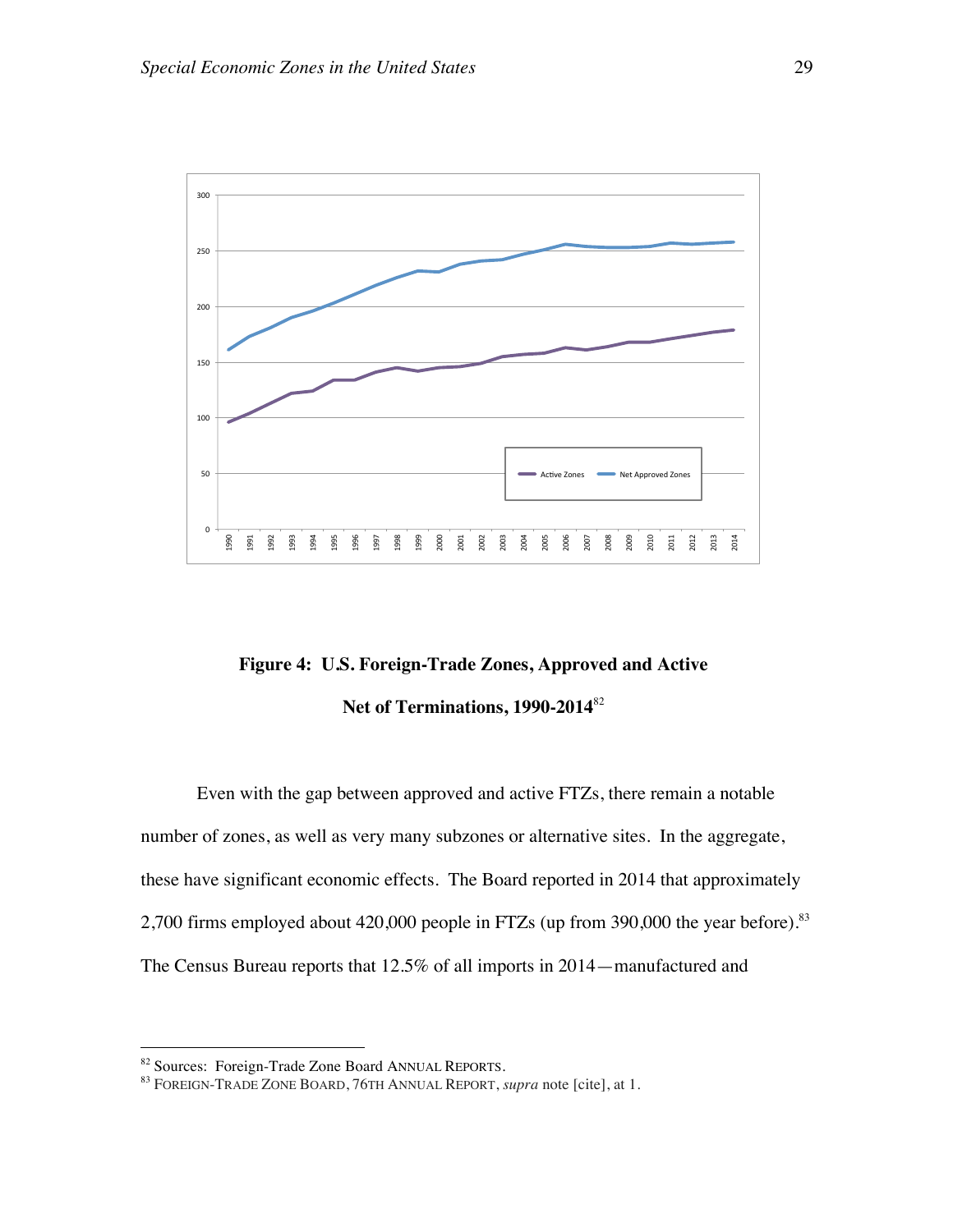nonmanufactured commodities valued at \$293,021,800,000 - passed through FTZs.<sup>84</sup> That same year, overall shipments into zones, from both domestic and foreign sources, totaled over \$789 billion in value. $85$ 

There are FTZs in every state, as well as in Puerto Rico.<sup>86</sup> They appear not only at traditional ports of entry, such as Los Angeles or New York, but also at locations far from the coast and connected to international trade only by river or air. $87$  Examples include: FTZ number 161 in Sedgwick County, Kansas; FTZ No. 240 in Martinsburg, West Virginia; and FTZ No. 280 in Ada and Canyon Counties, Idaho.<sup>88</sup>

FTZs need only be sited at a U.S. Customs and Border Protection (CBP) port of entry—locations of which there were, at last count, 383, scattered far across the United States.<sup>89</sup> Actually, a site can qualify for zone status if it is within 60 miles or a 90 minute drive of a CBP port of entry.<sup>90</sup> *Actually*, a zone's influence can reach even farther away if the applicant can "ensure that proper oversight measures are in place" to the satisfaction of the local CBP Port Director.<sup>91</sup> FTZs could in theory lie sprinkled across

 <sup>84</sup> United States Census Bureau, *U. S. General Imports of Goods by State, State of Destination, by NAICS-Based Product Code Groupings, Not Seasonally Adjusted: 2014*, http://www.census.gov/foreigntrade/Press-Release/2014pr/12/exh2as.pdf.

<sup>85</sup> FOREIGN-TRADE ZONE BOARD, 76TH ANNUAL REPORT, *supra* note [cite], at 1.

<sup>86</sup> Foreign-Trade Zone Board, *Frequently Asked Questions*: *Where are zones currently located?*  http://enforcement.trade.gov/ftzpage/info/location.html.

<sup>87</sup> Foreign-Trade Zone Board, *U.S. Foreign Trade Zones*, Feb. 17, 2016,

http://enforcement.trade.gov/ftzpage/letters/ftzlist-map.html.

<sup>88</sup> *Id.*

<sup>89</sup> U.S. Customs and Border Protection, *CBP's Role in Strengthening the Economy* (August 2014), http://www.cbp.gov/sites/default/files/documents/401784%20CBPs%20Role%20in%20Strengthening%20t he%20Economy.pdf.

 $90$  19 U.S.C.A. 81B(a) (2014) (authorizing FTZ Board to grant privileges of establishing zones "in or adjacent to ports of entry under the jurisdiction of the United States."); 15 CFR §400.11(b)(2)(i) (specifying that a general-purpose zone is "adjacent" if the "site is located within 60 statute miles or 90 minutes' driving time . . . from the outer limits of a port of entry boundary. . . .").

<sup>91</sup> Foreign-Trade Zone Board, *Frequently Asked Questions: Where can a Zone be Located?*  http://enforcement.trade.gov/ftzpage/info/adjacency.html. See also 15 CFR §400.11(b)(2)(ii) (authorizing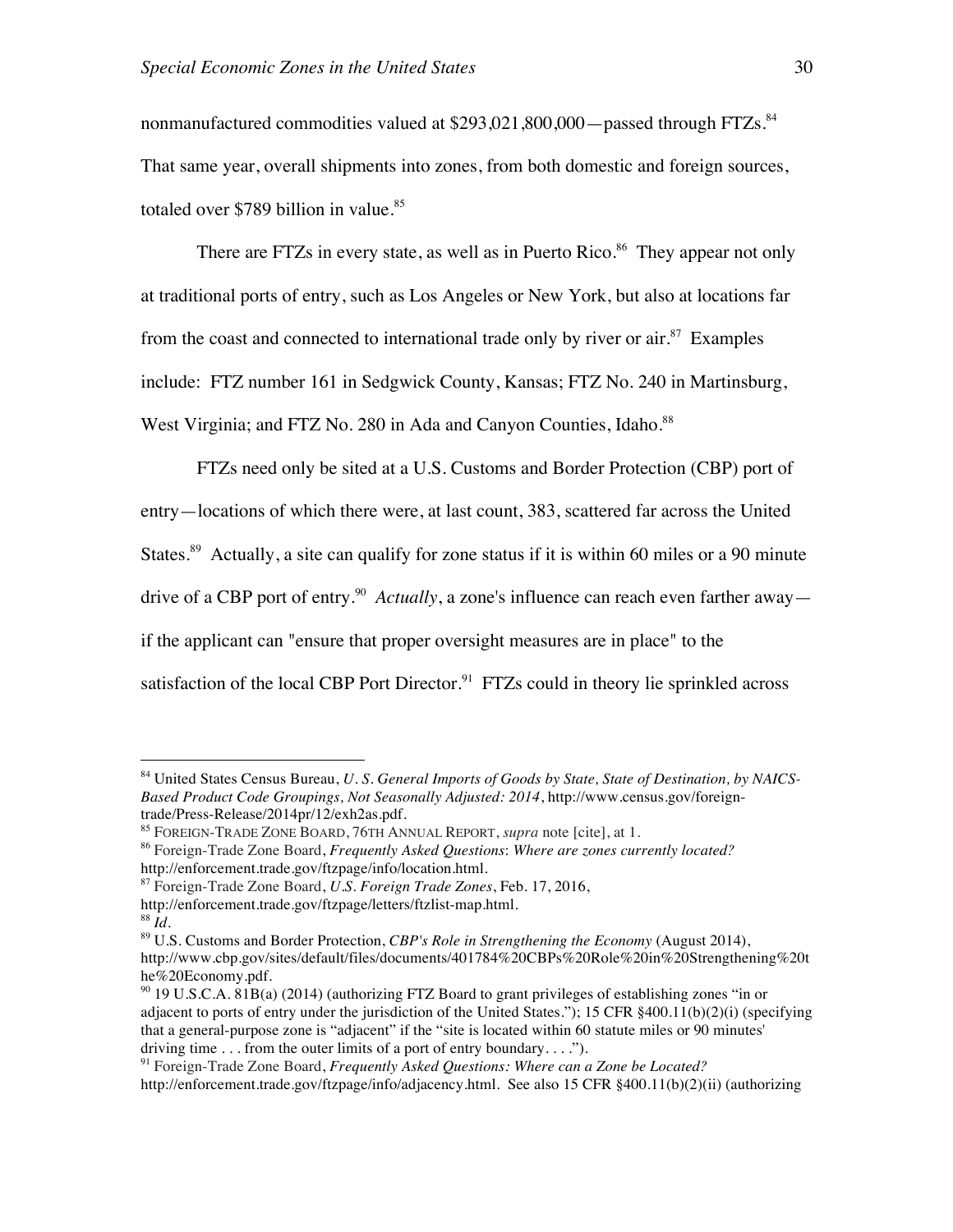vast swaths of the United States.

Constitutional scholars might wonder how the exemption from federal customs duties and excises taxes afforded by FTZs can possibly satisfy the plain language of the Uniformity Clause: "The Congress shall have Power To lay and collect Taxes, Duties, Imposts and Excises . . . but all Duties, Imposts and Excises shall be uniform throughout the United States."92 On the face of it, after all, and by deliberate design, each FTZ represents a special jurisdiction where federal duties and excise taxes differ from those elsewhere applicable, making them not uniform throughout the United States.

The long and apparently unchallenged existence of FTZs offers something like an existence proof of their constitutionality. Theorists of a certain stripe might excuse that as consistent with the alleged aim of the Uniformity Clause: to "cut off all undue preferences of one State over another."<sup>93</sup> Because FTZs exist in every state, they hardly show that sort of geographical bias. Pragmatic lawyers, can simply rest their defense of FTZs on *United States v. Ptasynski*, wherein the Supreme Court effectively gave lawmakers free rein to allocate duties, imposts, and excise taxes as they see fit so long as the laws speak in functional rather than geographic terms (and often even when they speak in geographic terms). $94$  FTZ laws and regulations, because they define the areas exempt from customs duties or excise taxes in terms of who applies for and receives permission from the FTZ Board, and not in geographic terms, therefore do not violate the Uniformity Clause under extant Supreme Court precedents.

 $\overline{a}$ 

the creation of sub-zones, which typically consist of single factor sites, almost anywhere in the United States.)

<sup>92</sup> U.S. CONST., ART. I, § 8.

<sup>93</sup> JOSEPH STOREY, COMMENTARIES ON THE CONSTITUTION OF THE UNITED STATES 706 (5th ed. 1891).

 $94$  462 U.S. 74 (1983).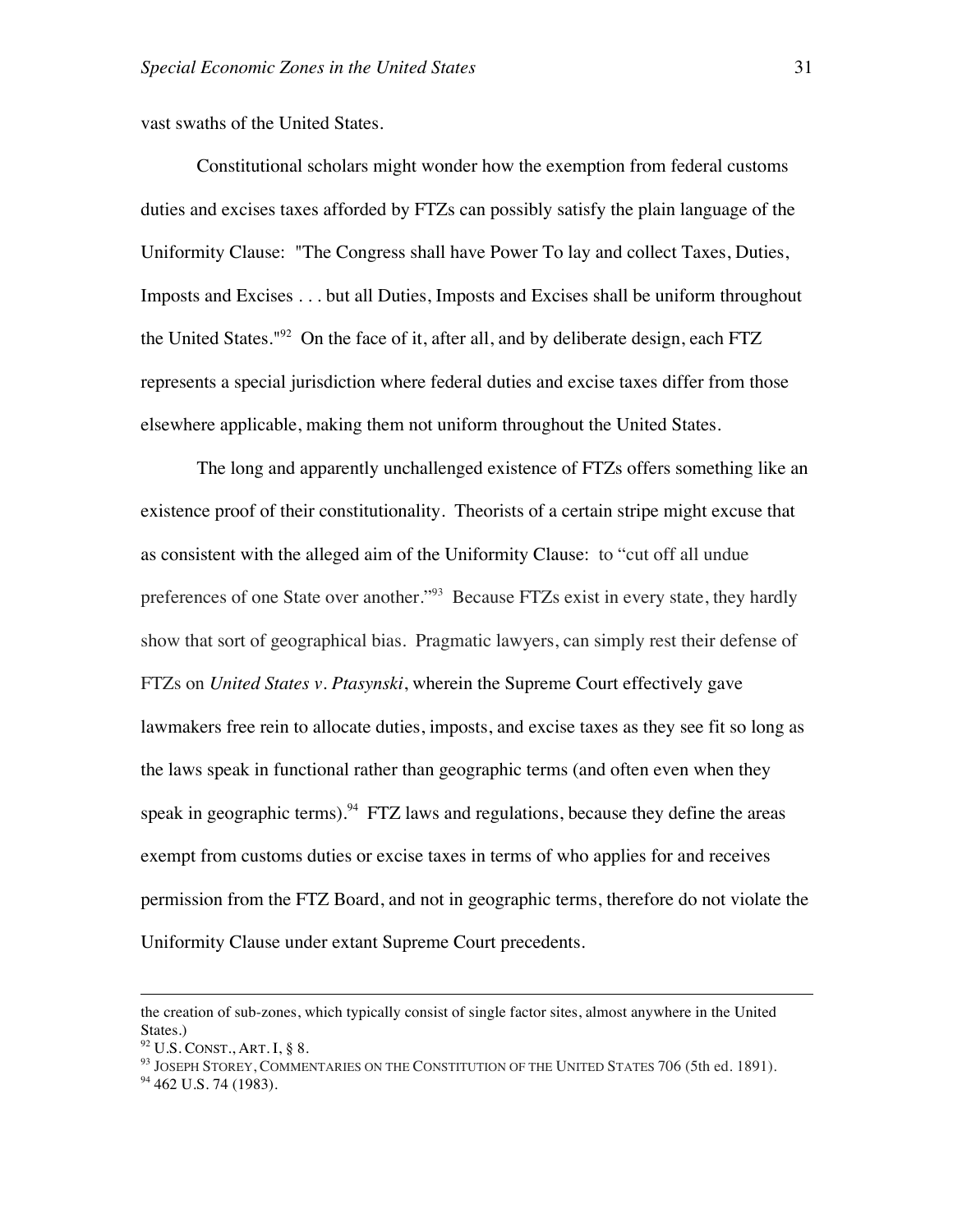\* \* \*

Before taking leave of this topic, a terminological issue: Their common acronym, "FTZ," risks causing confusion between the Foreign-Trade Zones peculiar to the United States and the more general class of free trade zones found worldwide. The Foreign-Trade Board describes FTZs as "the U.S. variation on the general 'free trade zone' concept," suggesting that the native version makes only modest changes to the world standard. In fact, foreign and domestic FTZs differ in important ways.<sup>95</sup>

In most formulations a free trade zone does little more than ease cross-border transactions at a port of entry.<sup>96</sup> In contrast, US Foreign-Trade Zones support not just commerce but manufacture, and not just at ports of entry but miles away from such ports and in isolated factories.<sup>97</sup> Elsewhere, special jurisdictions with those features would more likely sport the names Export Processing Zones (EPZs) and Single Unit EPZs, respectively.<sup>98</sup> In the law of the United States, in contrast, those would respectively constitute Foreign-Trade Zones and Subzones (formerly) or Alternative Sites (currently). Because "little consistency exists in the denomination and classification of zones," taking note of these terminological issues might improve the study of special jurisdictions.<sup>99</sup>

\* \* \*

By whatever name, FTZs have spread far and wide across the United States,

 <sup>95</sup> FOREIGN-TRADE ZONE BOARD, 76TH ANNUAL REPORT, *supra* note [cite] at *preface*.

<sup>96</sup> SPECIAL ECONOMIC ZONES: PROGRESS, EMERGING CHALLENGES, AND FUTURE DIRECTIONS 2, table 1.1 (Thomas Farole and Gokhan Akinci, eds., The World Bank, 2011); SPECIAL ECONOMIC ZONES IN AFRICA: COMPARING PERFORMANCE AND LEARNING FROM GLOBAL EXPERIENCE 24 (Thomas Farole, ed., The World Bank, 2011).

 $97$  Regarding the placement of zones, see text accompanying notes [cite to two footnotes just a bit above]. Regarding—and criticizing—the expansion of zone's functions, see, Kanellis, *supra* note [cite].

<sup>98</sup> SPECIAL ECONOMIC ZONES, *supra* note [cite] at 2, table 1.1; SPECIAL ECONOMIC ZONES IN AFRICA *supra* note [cite] at [cite].

<sup>&</sup>lt;sup>99</sup> *Id.* at 24 (Thomas Farole, ed., The World Bank, 2011).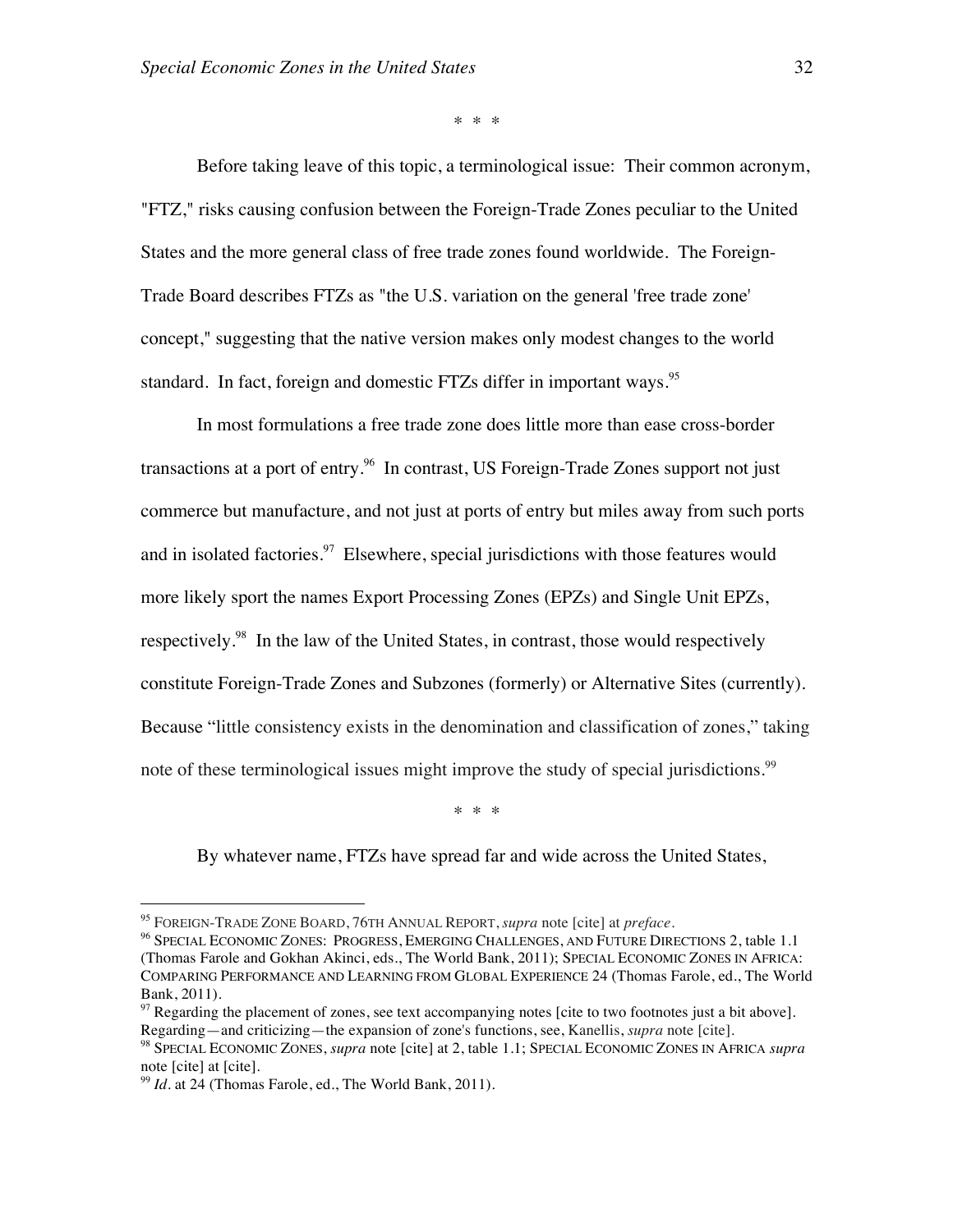sheltering services and manufacture under from the full brunt of federal, state, and municipal laws. FTZs are approved by a federal Board but run by public or private corporations. About a third of all approved FTZs fail—an indication that, far from enjoying subsidies at taxpayer expense, FTZs have to earn their success. FTZ operators must even pay for the customs services that they use. In all these ways, FTZs provide an apt model—followed in some areas, diverged from in others—for the United States Special Economic Zones proposed next.

#### **4.0 United States Special Economic Zones (USSEZs)**

This section introduces the United States Special Economic Zone (USSEZ). The following sections discuss the primary features of USSEZs, where they would be sited, their administration, some questions of political economy, and how to protect civil liberties in USSEZs. USSEZs represent a characteristically American kind of special jurisdiction—the natural offspring of a country born from proto-SEZs and peppered with FTZs.

Before launching this description of USSEZs, however, a concession: Readers might fairly dismiss all this as a purely theoretical exercise—interesting legal fiction perhaps, but not likely to actually happen. And, indeed, USSEZs face long odds.

As the historical review above shows, however, special jurisdictions have had a subtle but surprisingly powerful influence on nation states, across the ages and around the globe.<sup>100</sup> The United States in particular evinces a culture than consistently counterbalances monolithic political power with more polycentric forms of government.

 <sup>100</sup> *See supra*, §§2-3.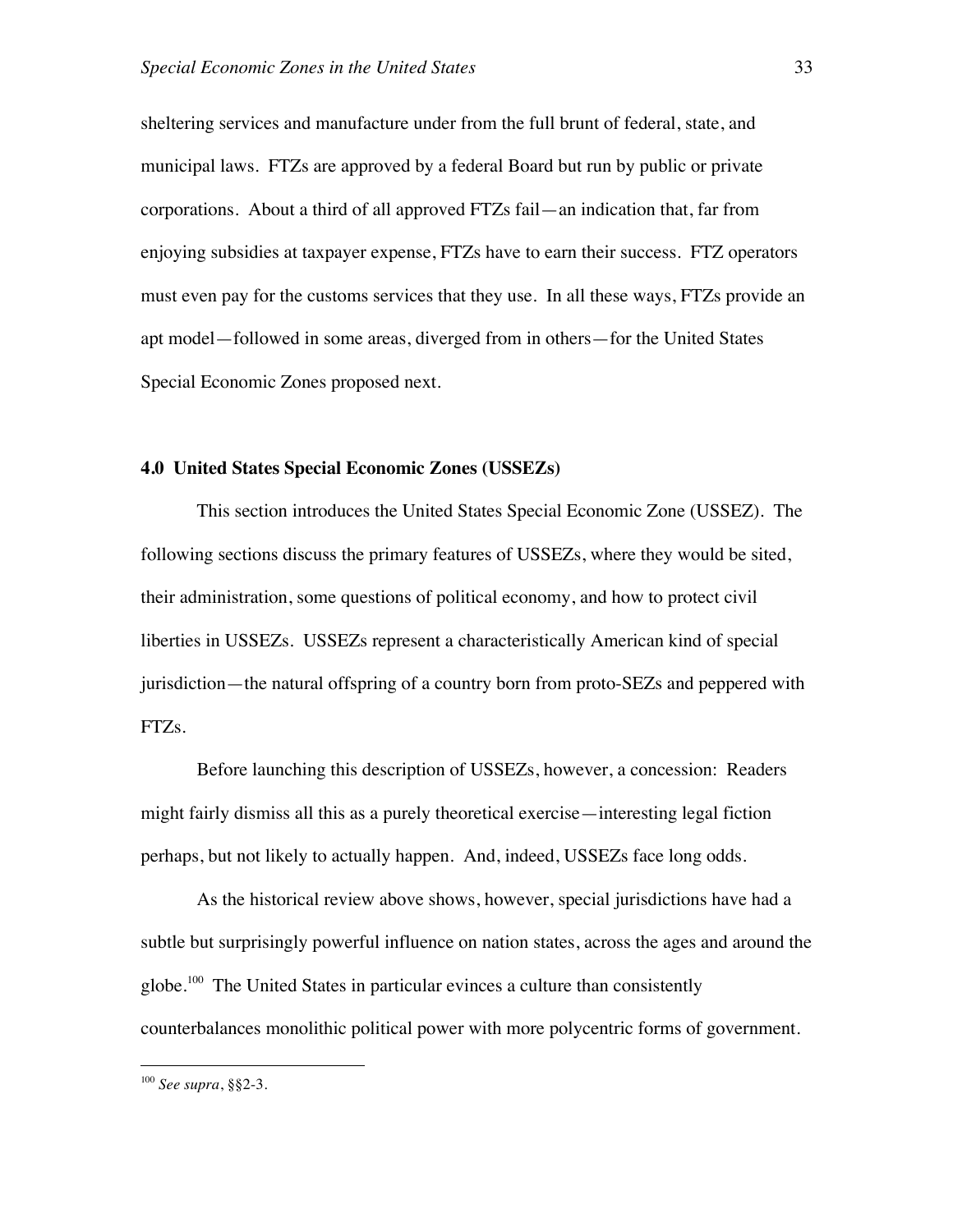The ideas put forth here, far from radical, are not original, but instead arise from

examples both deep in history and in current, flourishing use. Politicians and

commentators have already called for setting aside parts of the United States for special

protection from the full brunt of state and federal laws.<sup>101</sup>

By way of preview, and recognizing that their flexible structure permits many

variations on these themes, the USSEZs described here:

 Offer exemptions from many federal and all state laws and regulations; Arise on select federal lands, with grants allocated by competitive bidding; Raise revenue for federal and state governments; Encourage innovation by private governing services operating under federal oversight; and Face powerful legal and market pressures to respect residents' rights.

The next few subsections explain.

## **4.1 What Makes a USSEZ "Special"?**

Like United States Foreign-Trade Zones, USSEZs would offer exemptions from federal and state laws. The enabling grant of each USSEZ would limit the effect of select federal laws within the zone, easing the burden of a wide range of regulations and taxes, and completely preempt the effect of local state laws.<sup>102</sup> Fundamental constitutional rights would of course remain unaffected; federal lawmakers have no power to negate those. It also seems best, for legal and political reasons explained below, to not extend to

 <sup>101</sup> *See, e.g.,* Senator Ron Paul, Economic Freedom Zones,

http://www.paul.senate.gov/files/documents/EconomicFreedomZones.pdf (proposing "Economic Freedom Zones" with low flat federal taxes, educational vouchers, eased immigration rules, and exemptions from certain environmental and labor rules); RODNEY LOCKWOOD, BELLE ISLE: DETROIT'S GAME CHANGER (Raleigh, N.C.: lulu.com, 2013) (proposing to privatize governance in one part of Detroit).

<sup>&</sup>lt;sup>102</sup> The federal government enjoys the power to preempt the effect of state law on federal lands thanks to the Supremacy Clause. U.S. CONST. Art. VI, cl. 2.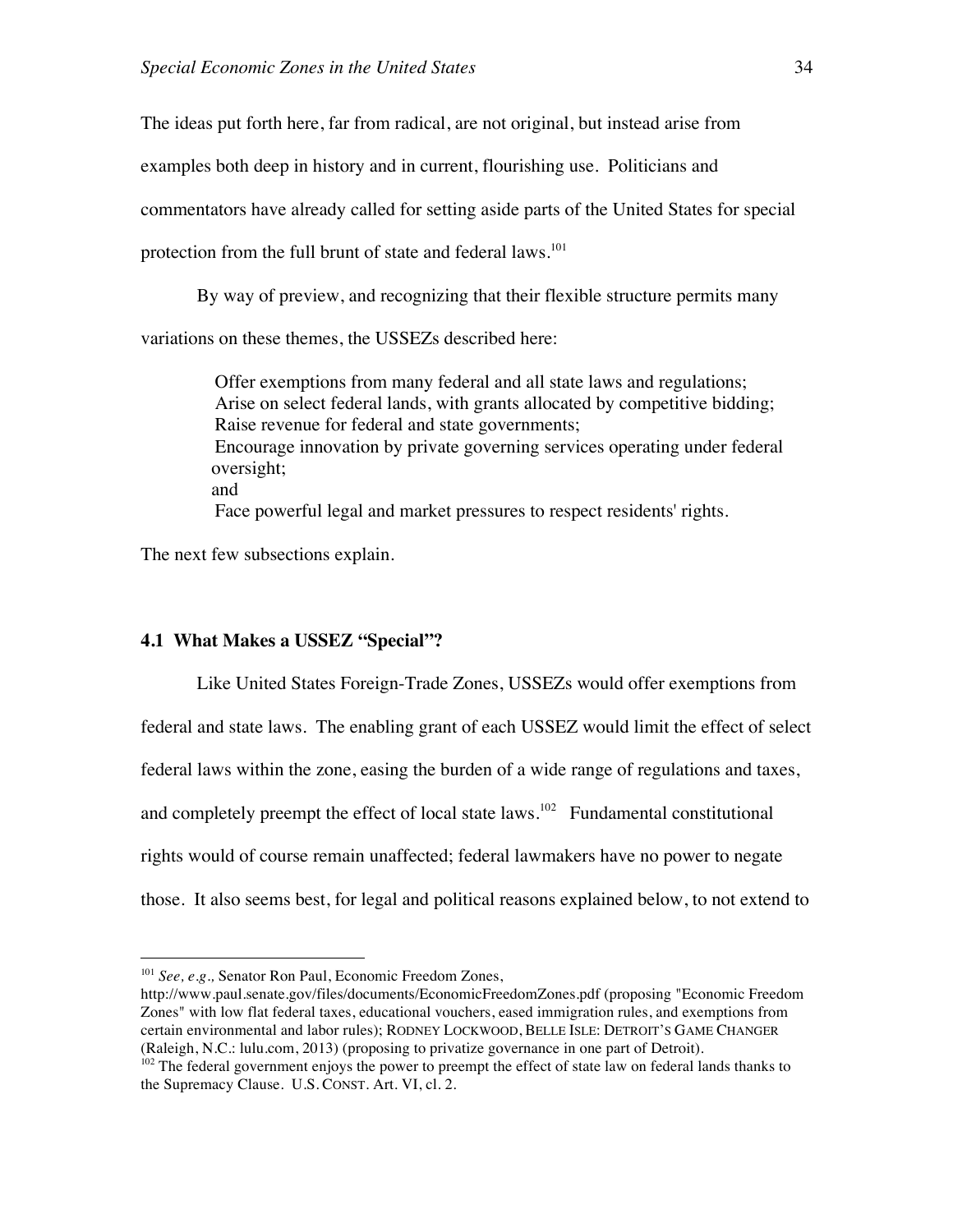USSEZs the exemption from customs already enjoyed by FTZs. Beyond that, the exact contours of the USSEZs exemptions would remain subject to political bargaining—a good thing, in this context, as it helps to ensure that lawmakers can shape USSEZs to satisfy vital constituencies.<sup>103</sup>

USSEZs would follow their forebears, FTZs, in arising from individual initiative and imposing no net costs on the governing agencies tasked to supervise them.<sup>104</sup> Just as FTZs have to pay for any additional customs services that their zones require, USSEZs would have to pay for the burdens, if any, they impose on federal and state governments. If the zone remains subject to EPA regulation, for instance, and its newly opened factories require inspections, the zone would have to pay for the extra trouble thereby imposed on the EPA. Again, that simply mirrors current FTZ practices.

Unlike FTZs, which typically arise on private or municipal property, USSEZs would arise on vacant lands owned by the federal government. The government would lease or sell these lands, their bounds defined by statute, to parties who would pay valuable consideration for the right to create and run USSEZs on the lands.<sup>105</sup> That means that, unlike FTZs, USSEZs would generate much-needed revenue for public coffers.

FTZs benefit government finances only indirectly. By foregoing customs duties and excise taxes, the theory goes, FTZs stimulate economic activity, such as employment or trade, which the government *does* tax. In contrast, USSEZs would benefit government

<sup>&</sup>lt;sup>103</sup> For an example of how customizing the contours of USSEZs exemptions can help survive politically, consider the argument below, *infra* § 4.4, for leaving USSEZs exposed to federal customs obligations.  $104$  19 U.S.C.A. § 81n (requiring FTZ operator to cover costs of additional custom services required under

law).

<sup>105</sup> *Infra* § 4.2.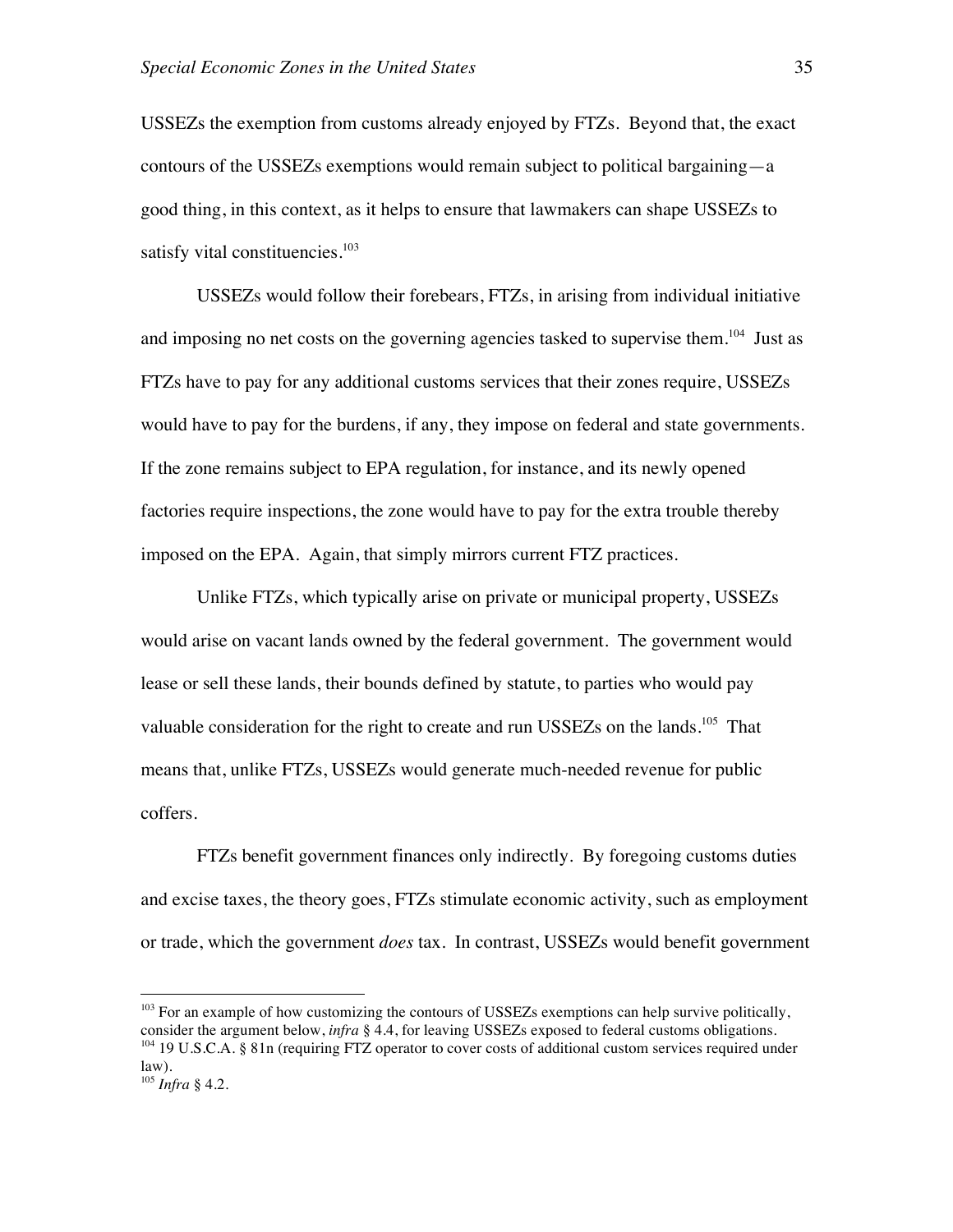finances directly. Prospective developers would have to pay up-front and on a continuing basis for the sale or lease of federal lands, together with the licenses, concessions, and covenants necessary to exempt the zone from select taxes, laws, and regulations. As discussed more fully below, this revenue structure would best be structured to win the USSEZ program allies among both national and regional politicians.<sup>106</sup>

Though they would enjoy exemptions from a great many federal laws, regulations, and taxes, USSEZs would probably do better without the same exemption from customs duties and excise taxes already enjoyed by FTZs. Why? First, because foregoing that privilege would allow USSEZs to also forego the burden of close supervision by U.S. Customs and Border Protection (CBP) officials.<sup>107</sup> Because FTZs lie outside the customs territory of the United States, legally speaking, they cannot admit the free entry and exit of people or merchandise, but instead must qualify as secure areas under Customs control.<sup>108</sup> USSEZS could avoid the regulatory overhead costs of Customs oversight and link themselves more closely to neighboring communities by accepting the same customs and excise tax obligations that apply generally in the United States. And if a USSEZ wanted a customs-and-excise-tax-free area, as might hold true if the zone's international airport qualified as a CBP port of entry, it could presumably host an FTZ just like any other place in the United States. Second, subjecting USSEZs to custom duties and excise taxes would avoid turning the FTZ lobby, which logically might

 <sup>106</sup> *Infra* § 4.4.

<sup>107</sup> FOREIGN-TRADE ZONE BOARD, 76TH ANNUAL REPORT OF THE FOREIGN-TRADE ZONES BOARD TO THE CONGRESS OF THE UNITED STATES *preface* (2014), http://enforcement.trade.gov/ftzpage/annualreport/ar-2014.pdf.

<sup>&</sup>lt;sup>108</sup> See, e.g., U.S. Customs Service, Executive Director, Trade Programs Office of Field Operations, *Security in Foreign-Trade Zones* (undated) http://enforcement.trade.gov/ftzpage/security.html (advising zone operators to take security measures to ensure monitoring and control of persons and merchandise entering and exiting zones) (visited March 3, 2016).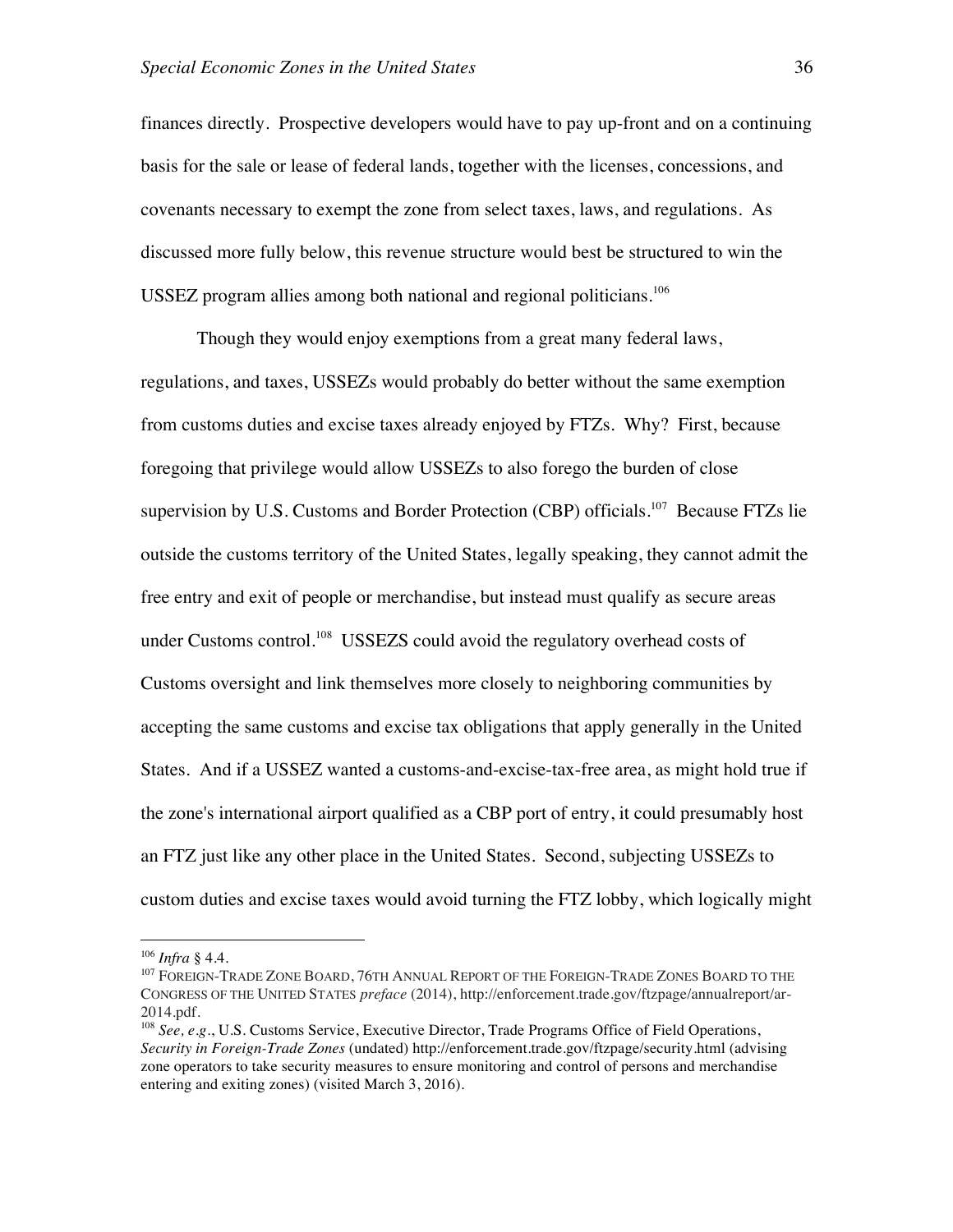regard another such zone as a competitor, into a potential foe of the program.<sup>109</sup> Third, though admittedly a somewhat academic point, by accepting the burdens of customs duties and excise taxes, USSEZs would avoid the claim that zones exempt from those duties violate the plain language of the Uniformity Clause—a claim precluded only by the Supreme Court's current, somewhat tortured interpretation of the Constitution and, as such, a rather uncertain legal foundation.<sup>110</sup>

Among other exemptions they enjoy, USSEZs would ideally enjoy exemptions from federal income taxes, which by most accounts impose considerable regulatory overhead on those forced to calculate and pay them.<sup>111</sup> On the face of it, that should pose no legal problem. The Uniformity Clause, which threatens the exemption from customs duties and excises enjoyed by FTZs only in theory, at most, does not even mention taxes, such as those imposed on corporate and individual income.<sup>112</sup> Granted, some commentators read the 1916 case of *Brushhaber v. Union Pacific Railroad Co.* to have nonetheless classified income taxes as constitutionally equivalent to excises, thus making income taxes subject to the clause.  $113$  That claim looks suspect on two grounds, however.

<sup>&</sup>lt;sup>109</sup> Indeed, the prospect that USSEZs might come to host FTZs, as suggested above, might turn the lobby into an ally.

<sup>110</sup> *See infra*, text accompanying notes [cite] (discussing application of Uniformity Clause to FTZs).

<sup>&</sup>lt;sup>111</sup> See, e.g., JASON J. FICHTNER AND JACOB M. FELDMAN, THE HIDDEN COSTS OF TAX COMPLIANCE (Mercatus Center 2013) http://mercatus.org/sites/default/files/Fichtner\_TaxCompliance\_v3.pdf (estimating accounting and compliance costs of Internal Revenue Code to range between \$215 billion to \$987 billion each year) (visited March 8, 2016).

<sup>&</sup>lt;sup>112</sup> Recall the context of the Uniformity Clause: "The Congress shall have Power To lay and collect Taxes, Duties, Imposts and Excises . . . but all Duties, Imposts and Excises shall be uniform throughout the United States." U.S. CONST., ART. I, § 8. The interpretative principle of *expressio unius est excluiso alterius* compels the conclusion that taxes need not be uniform throughout the United States.

<sup>113</sup> 240 U.S. 1, 18-19 (1916) (reading the 16th Amendment's grant of power to lay and collect taxes on income without apportionment to require that income taxes be included with duties, imposts, and excises in the Uniformity Clause); ERIK M. JENSEN, THE TAXING POWER: A REFERENCE GUIDE TO THE UNITED STATES CONSTITUTION 88 (Greenwood Publishing Group 2005) http://tinyurl.com/gvk6yob (admitting that,

<sup>&</sup>quot;The constitutional language may not mandate that result," but concluding that "after *Brushaber*, it is hard to imagine that" income taxes could be exempt from the Uniformity Clause).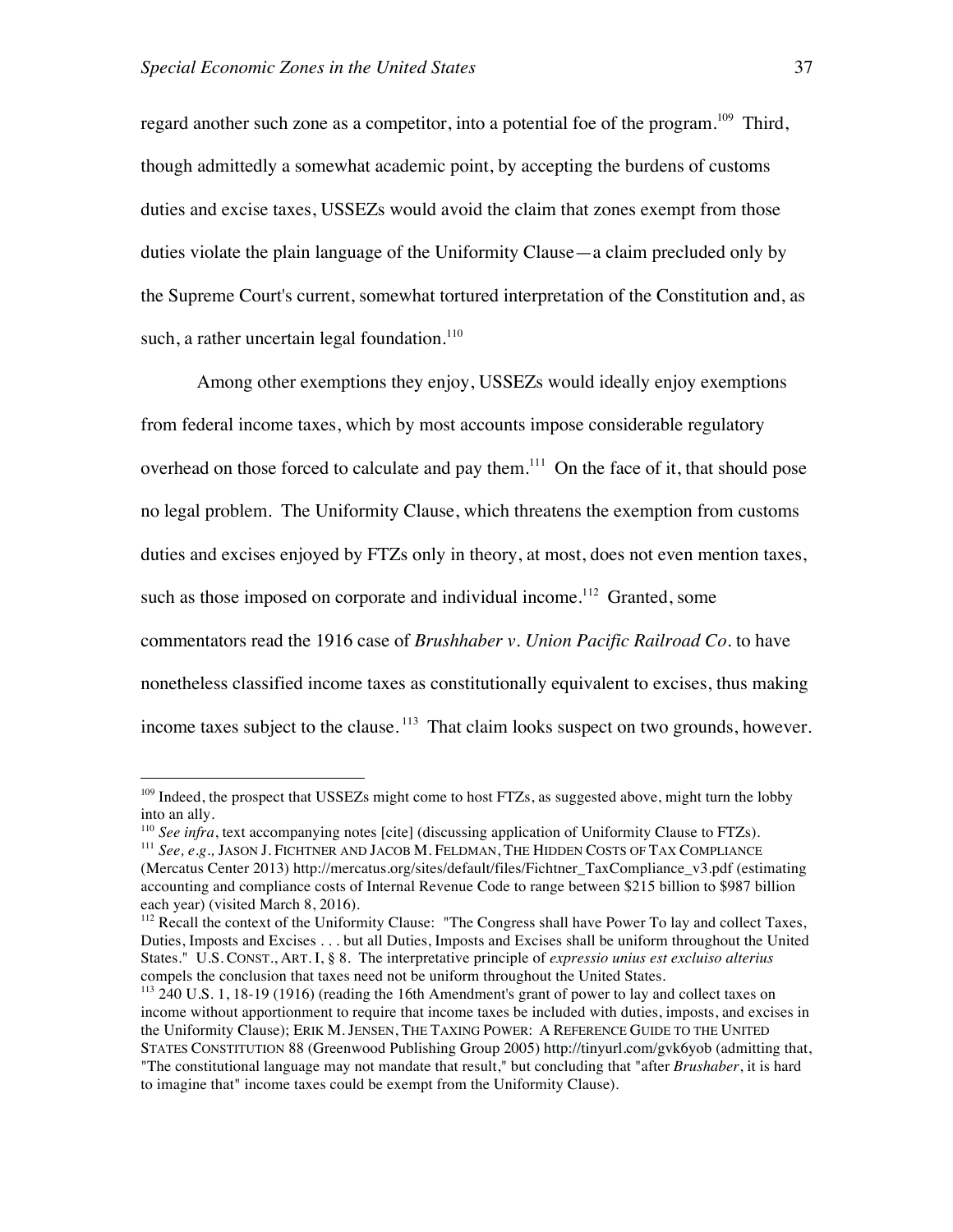First, a careful reading of *Brushhaber* shows that it could not have held that geographically nonuniform income taxes are constitutionally forbidden because it conceded that the tax under the Court's consideration was not of that type, leaving the issue outside the binding scope of the opinion.<sup>114</sup> Second, the national government has already rendered federal income taxes geographically non-uniform as part of a policy of speeding economic recovery in areas struck by natural disasters,<sup>115</sup> a practice that evidently qualifies as constitutional under both common practice and Supreme Court precedents.<sup>116</sup> USSEZs could thus enjoy constitutional exemptions from federal income taxes.

Without the full panoply of federal and state laws, regulations, and taxes in force, would not the USSEZs devolve into anarchy? Not likely. In the first place, it will cost money to win the right to develop and administer a zone, and investors do not much care for anarchy. In the second place, every USSEZ would remain subject to federal oversight via a Board operating much like the FTZ Board does now.

USSEZs will largely produce their own laws, regulations, and, if not *taxes*, various means of paying for the governing services provided in-house or purchased from local sovereigns. The exact form of these governing systems will depend on federal constraints, developer creativity, and market demand. In large part, though, and by

<sup>&</sup>lt;sup>114</sup> 240 U.S. at 24.

<sup>115</sup> *See*, United States Internal Revenue Service, *Tax Law Changes Related to National Disaster Relief* (February 8, 2016) (summarizing tax effects of National Disaster Relief Act of 2008) https://www.irs.gov/uac/Tax-Law-Changes-Related-to-National-Disaster-Relief (visited March 8, 2016);

\_\_\_\_\_, *Tax Law Changes Related to Midwestern Disaster Areas* (August 18, 2012) (same with regard to Heartland Disaster Tax Relief Act of 2008) (visited March 8, 2016).

<sup>116</sup> *See*, Aprill Richard & Schmalbeck, *Post-Diaster Tax Legislation: A Series of Unfortunate Events*, 56 DUKE L.J. 51, 79-84 (2006) (reviewing arguments that geographically targeted income tax laws violate the Uniformity Clause but finding they fail in the face of precedent both as to merits and standing).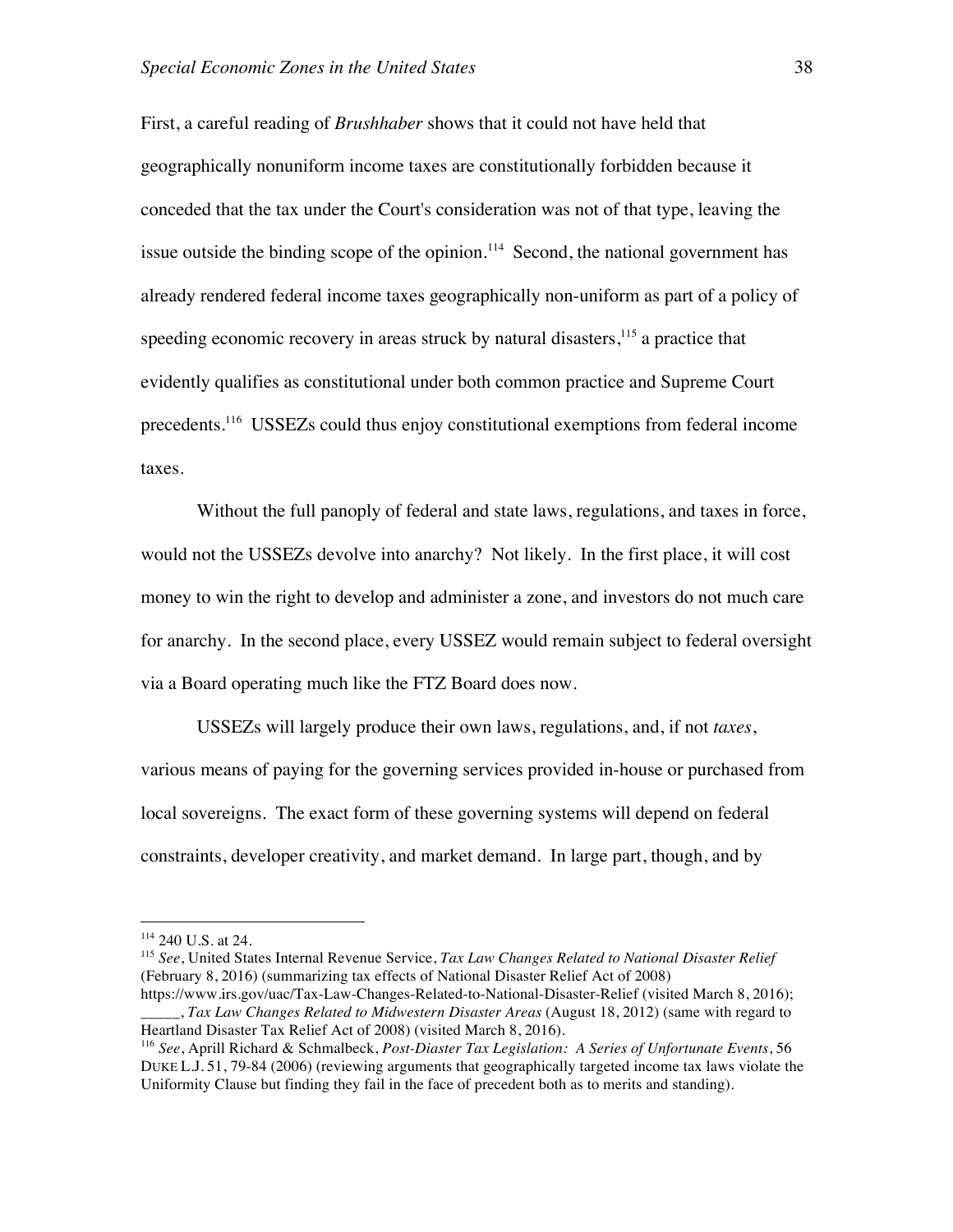deliberate design, the USSEZ program will clear a jurisdictional space where entrepreneurs can compete to offer—within specified limits and subject to continuing oversight by federal authorities, of course—the sorts of streamlined legal and administrative services most likely to attract residents and investors to the zones. These local pockets of freedom would spur economic and cultural growth, driving not just technical innovation but innovation in forms of self-government, too.

### **4.2 Where to Locate USSEZs**

USSEZs would arise on federal lands. In theory, that includes quite a lot of the United States. The federal government owns and manages roughly 640 million acres of land—about 28% of the country's total acreage.<sup>117</sup> It tends to own more land in the West than in the East; the extremes of federal ownership range from 84.9% of Nevada's territory to .3% of Connecticut's.<sup>118</sup>

Not all federal lands would provide suitable environments for USSEZs, however. Nobody wants to see factories built in Yosemite National Park. The federal government owns considerable acreage that lies fallow mostly for want of use, however. Consider the lands administered by the Bureau of Land Management (BLM), which it already makes available for various productive uses; it administers 247.3 million acres, about 11% of the United States—far, far more than any private party and much more than any other federal agency.<sup>119</sup> Land administered by the National Forest Service (NFS), which likewise permits certain productive uses, opens the prospect of another 192.9 million acres to

 <sup>117</sup> ROSS W. GORTE, ET AL., FEDERAL LAND OWNERSHIP: OVERVIEW AND DATA 3 (Cong. Research Serv., R42346, 2014).

<sup>118</sup> *Id.*

<sup>119</sup> *Id.* at 8.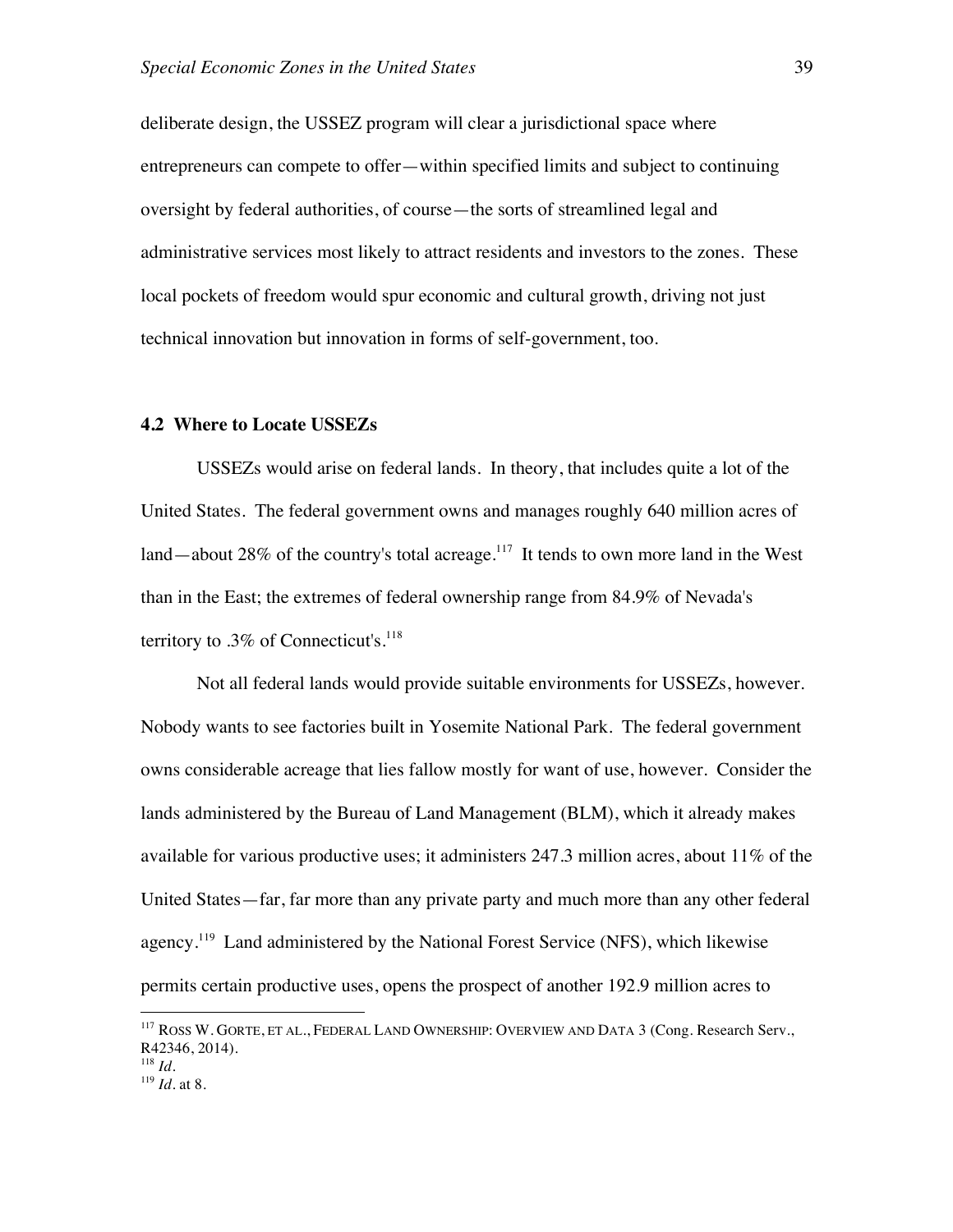USSEZs.120 Recent base closures have also made some relatively smaller areas, formerly used for military purposes, available for sale or lease to the public.<sup>121</sup>

Extant laws limit to various degrees the authority of federal agencies to sell or lease public lands. Federal law generally limits all agencies in the sale of public lands; promisingly for USSEZs, however, it allows for the sale of select lands if "disposal of such tract will serve important public objectives, including but not limited to, expansion of communities and economic development . . . . "<sup>122</sup> Also, although Congressional approval is required for sales of public land in excess of 2,500 acres, no such limitation applies to leases.123

The BLM has relatively broad authority to dispose of its property by sale or lease, whereas the NFS faces tighter constraints.<sup>124</sup> Even in the case of the BLM, however, statutory amendments would probably be necessary to makes USSEZs possible, as existing laws limit on the terms by which the Department of the Interior, which manages such lands, can dispose of them, as well as to whom they can be sold or leased.<sup>125</sup> Sales of closed military facilities must jump through various legal and administrative hoops, but so far as leasing goes, the Department of Defense appears to enjoy considerable

 <sup>120</sup> *Id.* at 9.

<sup>121</sup> *See generally,* R. CHUCK MASON, BASE REALIGNMENT AND CLOSURE (BRAC): TRANSFER AND DISPOSAL OF MILITARY PROPERTY (Cong. Research Serv., R40476, 2013).

<sup>&</sup>lt;sup>122</sup> 43 U.S.C.A. § 1713(a)(3). The quoted passage continues, "which outweigh other public objectives and values, including, but not limited to, recreation and scenic values . . . ." *See also*, 43 C.F.R. § 2710.0–  $3(a)(2)$  (adopting same standard for sales by the Department of the Interior).

 $123$  43 U.S.C.A. § 1713(c).

<sup>&</sup>lt;sup>124</sup> CAROL HARDY VINCENT ET AL., FEDERAL LAND OWNERSHIP: ACQUISITION AND DISPOSAL AUTHORITIES 1 (Cong. Research Serv., RL34273, 2015).

<sup>125</sup> *See*, 43 U.S.C. § 869 (authorizing the Secretary of the Interior to dispose of public lands within its purview subject to various conditions); *id.* § 869–1 ("The Secretary of the Interior may . . . (c) sell such land [as specified in § 869] to a nonprofit corporation or nonprofit association . . . or (d) lease such land to a nonprofit corporation or nonprofit association . . . for a period up to twenty years, and, at the discretion of the Secretary, with a privilege of renewal for a like period.").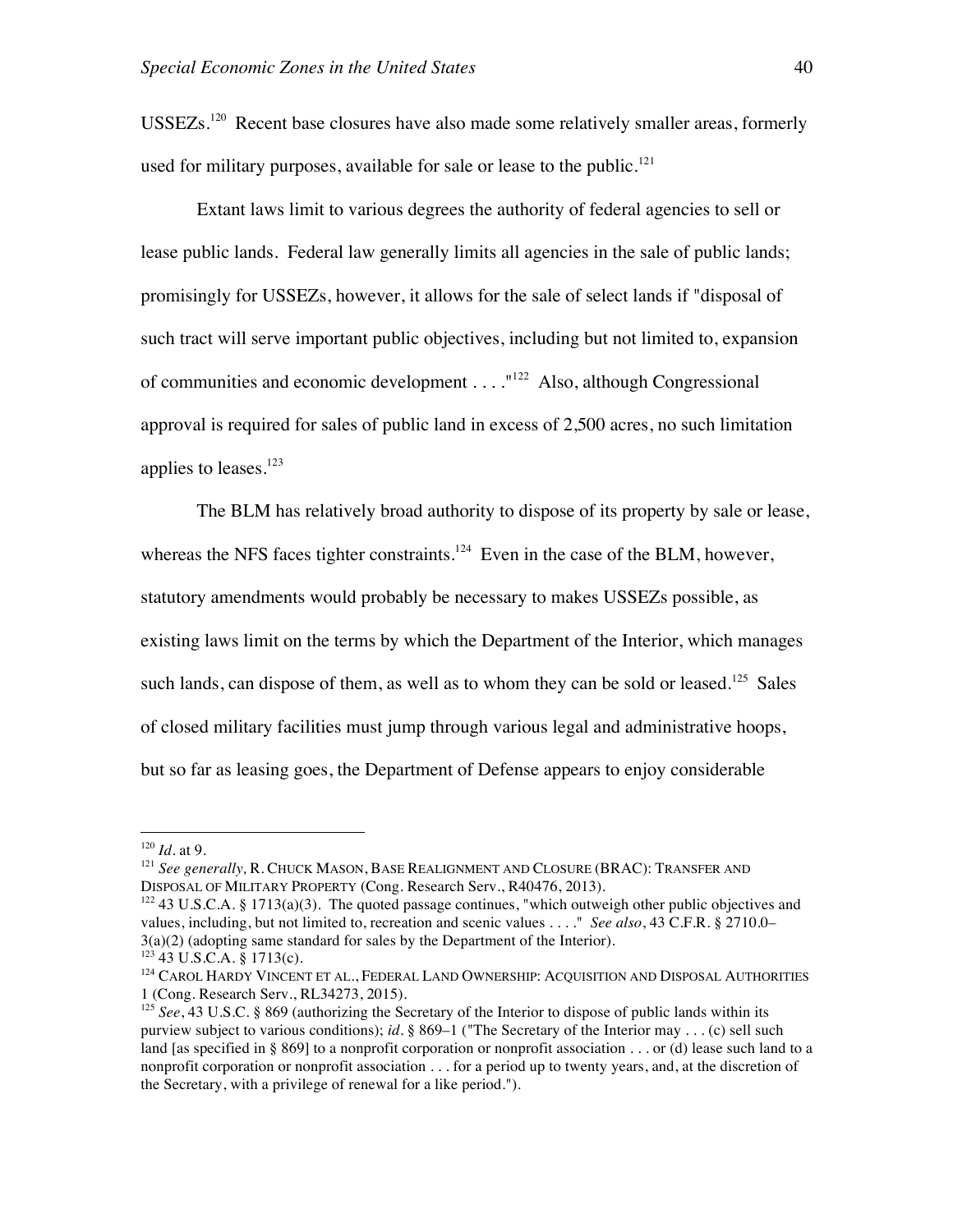latitude in leasing closed facilities to private parties.<sup>126</sup>

These observations go mostly to show that USSEZs would require only incremental changes to existing laws—not that statutory amendments would be entirely unnecessary. The United States has a long history both of making public land available for lease or rent and of creating special jurisdictions exempt from the full force of its authority. USSEZs would merely combine those two practices.

### **4.3 Administration of the USSEZ System**

The administration of the FTZ system offers a rough-and-ready model for USSEZs. How is the FTZ system run? By statute, the Foreign-Trade Zones Board is made up of the Secretary of Commerce and the Secretary of the Treasury; the former chairs.<sup>127</sup> In actual practice, the Commissioner of U.S. Customs and Border Protection plays an advisory role and the Board delegates much authority to a Committee of Alternates composed of the Assistant Secretary of Commerce for Enforcement and Compliance and the Deputy Assistant Secretary of the Treasury for Tax, Trade, and Tariff Policy.128

This FTZ model could perhaps work well for USSEZs, with a few tweaks. Instead of advisement by the Commissioner of U.S. Customs and Border Protection it would probably work better, assuming as suggested elsewhere that USSEZs do not compete with FTZs in offering an exemption from federal customs duties and excise

 <sup>126</sup> *See,* MASON*, supra* note [cite] at 11-12.

<sup>127</sup> 19 U.S.C.A. § 81a(b) (defining "Board").

<sup>128</sup> Foreign-Trade Zone Board, *Glossary of FTZ Terms: Who is on the Foreign-Trade Zones Board?*  http://enforcement.trade.gov/ftzpage/info/board.html.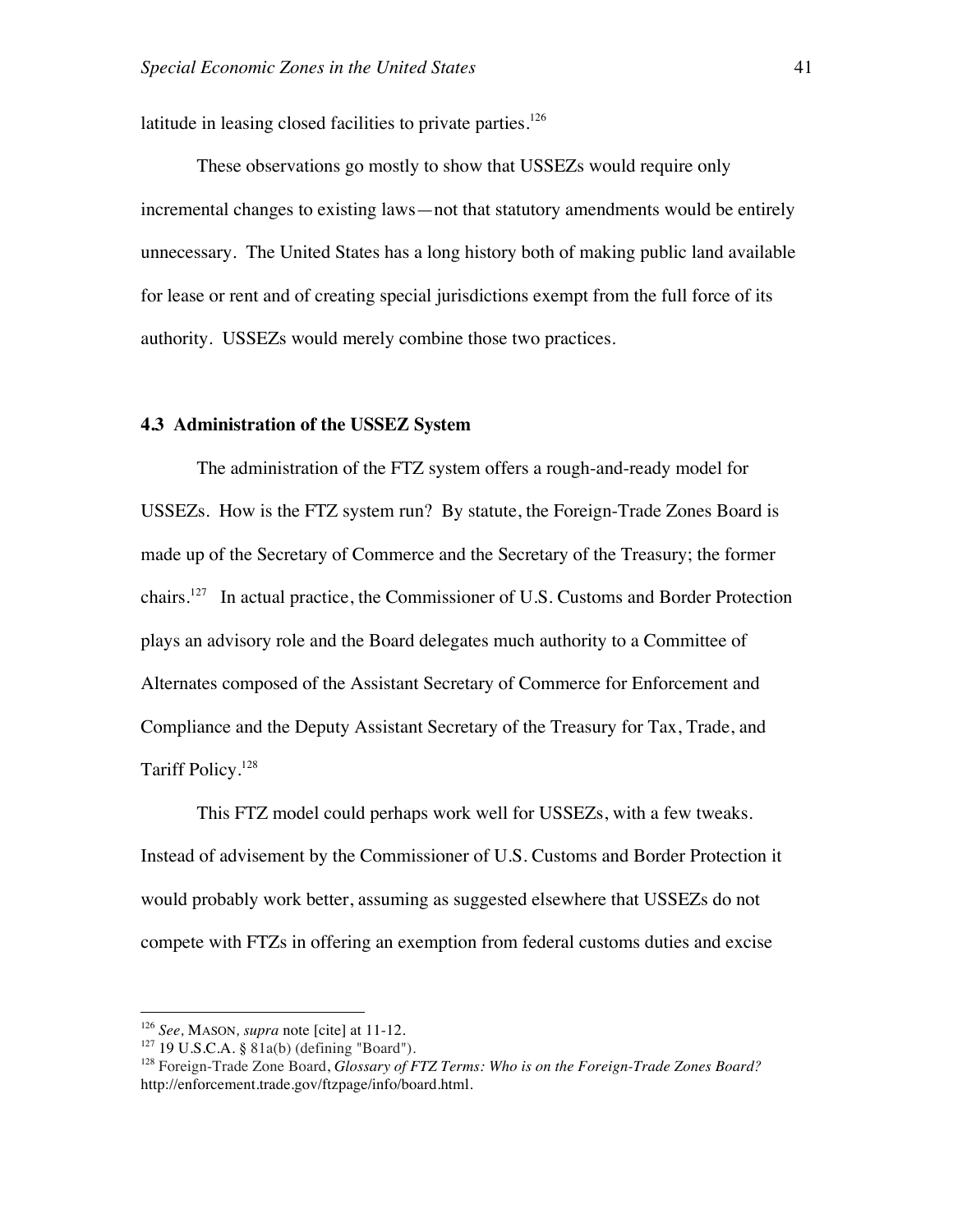taxes,<sup>129</sup> and that they arise on BLM lands,<sup>130</sup> to have not Customs but the Department of Interior play an advisory role. Taking only the FTZ system as the model and making those relatively minor edits gives this result for the administration of USSEZs: A USSEZ Board made up of the Secretary of Commerce, who chairs, and the Secretary of the Treasury, with a Committee of Alternates exercising broad delegated powers and a representative of Secretary of the Department of the Interior advising.

FTZs differ from USSEZs in significant ways, however—ways that might make the FTZ Board less than perfect administrative model for USSEZs. Consider, for instance, that FTZs provide exemptions from little more than customs obligations, excise taxes, and state or local *ad valorem* taxes,<sup>131</sup> whereas USSEZs would offer exemptions from a wide swath of laws, regulations and taxes (though not, in the suggested formulation, from federal customs duties or excise taxes). Consider, too, that FTZs are forbidden to have any residents beyond crucial on-site officials,<sup>132</sup> whereas USSEZs expressly aim at filling entire cities with residents. Also, whereas FTZs perform few delegated governing functions beyond audited self-monitoring in substitution of direct oversight by a customs officer,<sup>133</sup> USSEZs would perform or contract out for the provision of most government services, such as health and safety regulations, police protection, courts, and so forth.

USSEZs would thus enjoy broader exemptions, perform more functions, and host

 <sup>129</sup> *See infra* § 4.4.

<sup>130</sup> *See supra* § 4.2.

<sup>&</sup>lt;sup>131</sup> Foreign-Trade Zones Board, Information Summary (summarizing benefits of FTZs), http://enforcement.trade.gov/ftzpage/info/summary.html.

<sup>&</sup>lt;sup>132</sup> 19 U.S.C.A. § 81o ("No person shall be allowed to reside within the zone except Federal, State, or municipal officers or agents whose resident presence is deemed necessary by the Board."). <sup>133</sup> 19 C.F.R. § 146.3.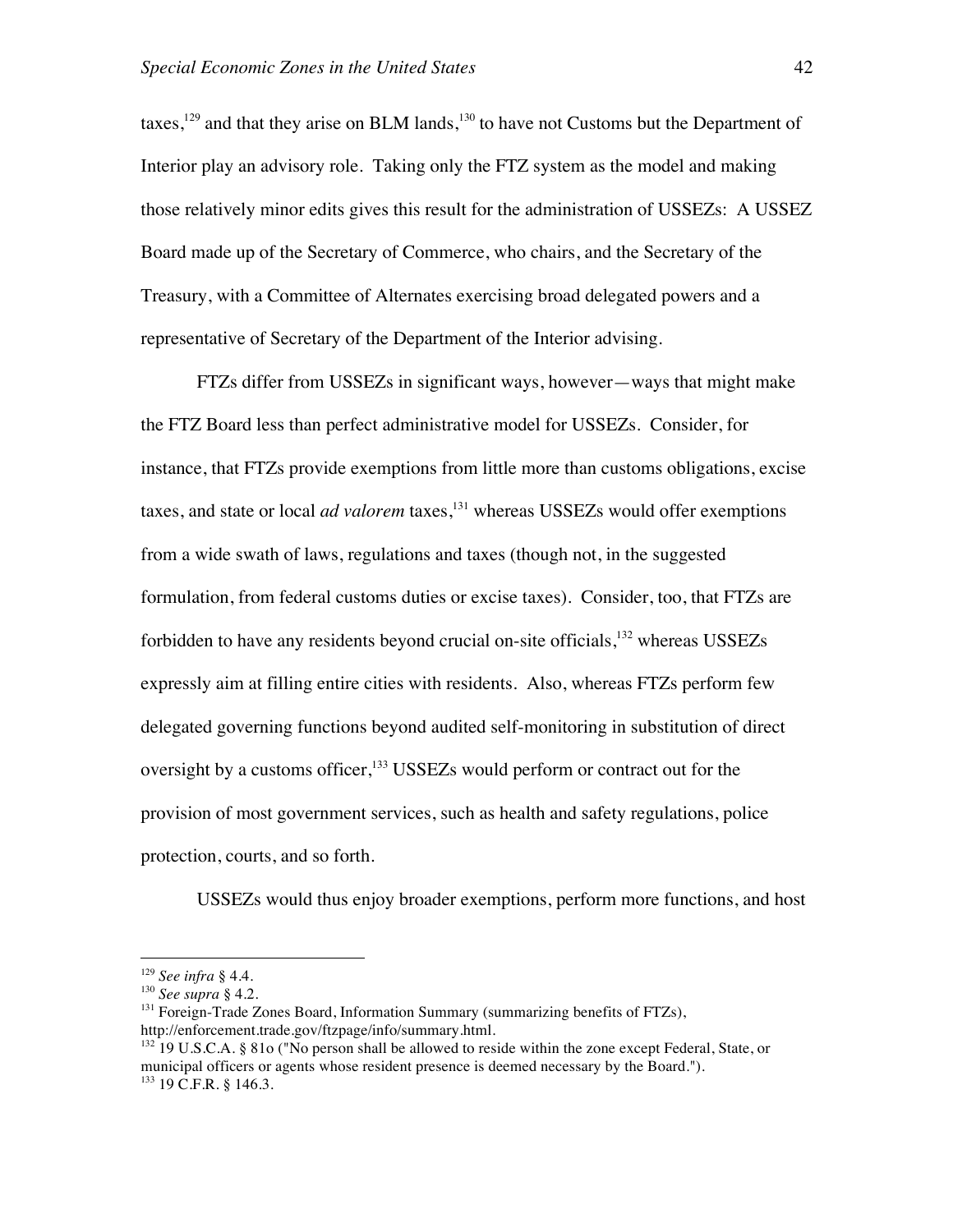larger populations than FTZs. Rather than United States Foreign-Trade Zones, these distinctions make USSEZs somewhat resemble Honduran Zonas de Emplo y Desarrollo Económico (Spanish for "Zones of Employment and Economic Development" and designated by the acronym, ZEDE).<sup>134</sup> What are ZEDEs, then?

Honduras passed legislation authorizing the creation of ZEDEs in June of 2013, designing them to have wide ranging autonomy to pass and administer their own laws, regulations, and taxes.135 As such, ZEDE represent the most advanced form of special jurisdiction the world has seen—one that offers not just special economic rules but administrative and legal ones, too. Rightly crediting a great deal of Hong Kong's success to its effective importation of the common law to an island in the Pearl River delta, and aiming to create something like that thriving metropolis in Central America, the Hondurans designed ZEDEs to import governing principles different from those that apply in the rest of the country.<sup>136</sup> The enabling legislation requires ZEDE courts to follow the common law, for instance—a striking innovation in a country that has historically followed the civil law.<sup>137</sup> The ZEDE statute also includes a number of provisions designed to ensure that zones respect their residents' constitutional and human

<sup>136</sup> For background about ZEDEs, see *Special economic zones: Political priority, economic gamble: Freetrade zones are more popular than ever—with politicians, if not economists*, THE ECONOMIST, April 4, 2015, http://www.economist.com/news/finance-and-economics/21647630-free-trade-zones-are-morepopular-everwith-politicians-if-not (visited February 29, 2016); Tom W. Bell, *Startup City Redux*, THE FREEMAN, September 2013, pp. 6-8, http://fee.org/articles/startup-city-redux/ (visited February 29, 2016); Brian Doherty, *The Blank Slate State*, REASON, June 2013, at http://reason.com/ archives/2013/05/13/theblank-slate-state (visited February 29, 2016).

 <sup>134</sup> Republic of Honduras, *Zonas de Empleo y Desarrollo Económico*, http://zede.gob.hn/ (visited February 29, 2016).

<sup>&</sup>lt;sup>135</sup> Decreto No. 120-2013,12 June 2013, Ley Orgánica de las Zonas de Empleo y Desarrollo Económico (ZEDE Act), La Gaceta, Diario Oficial, num. 33,222, p. 57, 6 September 2013 (Hond.). For an unofficial translation of the statute, see https://goo.gl/zyU8uj (visited February 29, 2016).

<sup>&</sup>lt;sup>137</sup> ZEDE Act art. 14.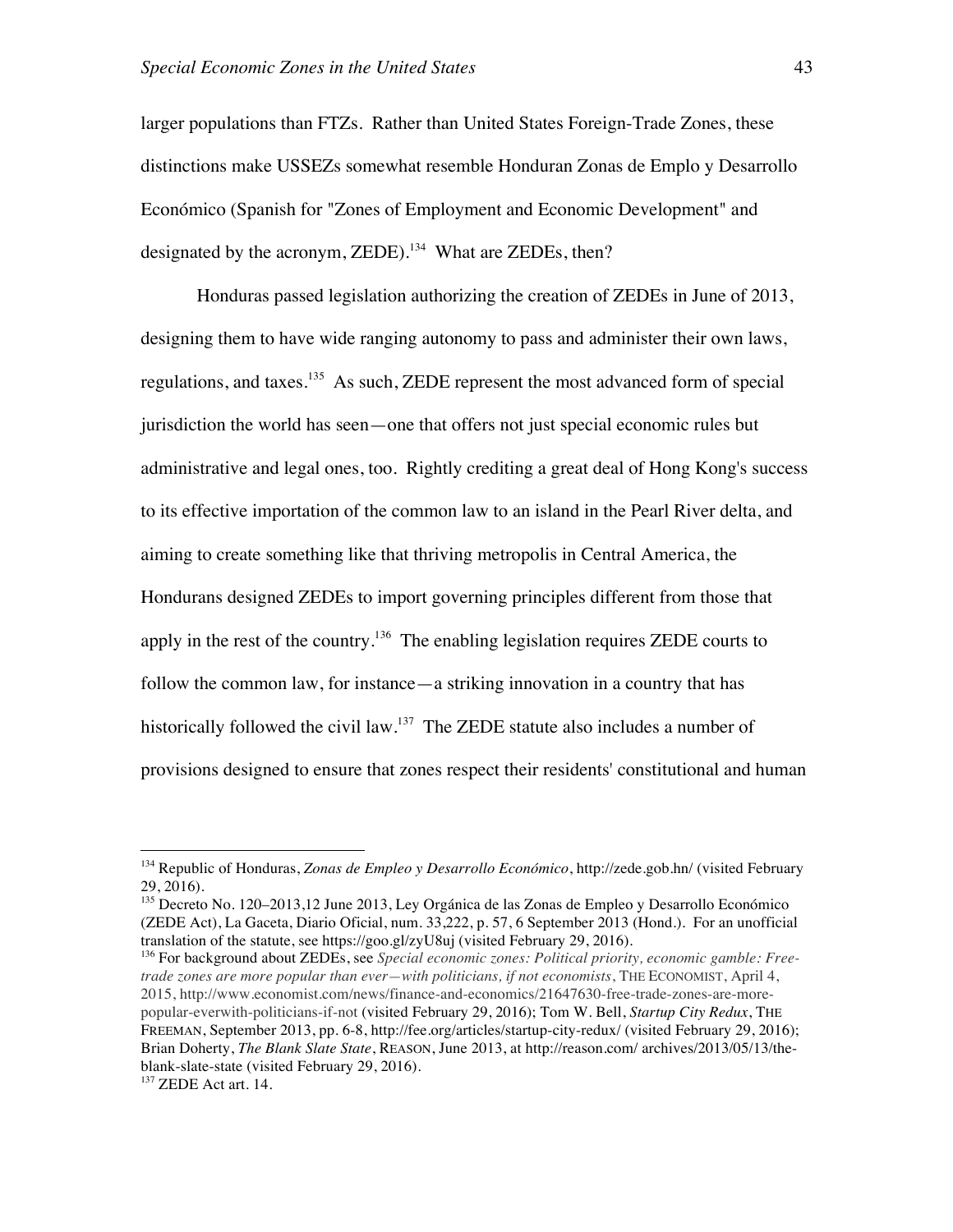rights. 138

Within broad limits, however, each zone administers its own governing functions.<sup>139</sup> Granted wide latitude to innovate in governance, and subject to continuing oversight, the ZEDE offers an apt model for the administration of USSEZs. How, then, does Honduras administer the ZEDE system?

A Committee for the Adoption of Best Practices (CAMP from its Spanish name, "Comité para la Adopción de Mejores Prácticas"), made up of notables from Honduras and the world, most of them from the private sector, oversees the ZEDEs in much the way that a board of trustees oversees a college or charity.<sup>140</sup> The CAMP approves or rejects applications, supervises ZEDE operations, and wields the power to appoint or remove each zone's head administrative official, its Technical Secretary.<sup>141</sup>

On a day-to-day basis, each ZEDE's Technical Secretary administers its operations.142 The authority delegated to the zone, and exercised through its Technical Secretary, includes passing and enforcing internal legislation, police powers, and other governing services. As the ZEDE Act makes clear, however, the zones remain an inalienable part of the Honduras, subject to its constitution and the national government on core issues of sovereignty such as territory, national defense, foreign affairs, and

<sup>&</sup>lt;sup>138</sup> ZEDE Act art. 9 (requiring equal rights and freedom from discrimination with the ZEDE), art. 10 (guaranteeing protection of constitutional and human rights), art. 16 (establishing special courts to enforce human rights), art. 33 (requiring freedom of conscience, religion, labor protection, and freedom of association within the ZEDE), art. 35 (protecting labor rights), art. 41 (requiring criminal sanctions against human trafficking, genocide, terrorism, child pornography, child exploitation and organized crime), and art. 43 (protecting the property rights of indigenous peoples and special communities of descendants of escaped slaves).

<sup>139</sup> *Id.*, art. 12.

<sup>&</sup>lt;sup>140</sup> Appointment of Members of CAMP, http://zede.gob.hn/?p=502 (visited February 29, 2016). Note, however, that a translation quirk, identifies Mark Klugman as "Mark Wiseman" in the English version. <sup>141</sup> ZEDE Act, art. 11.

<sup>142</sup> *Id.* art. 12.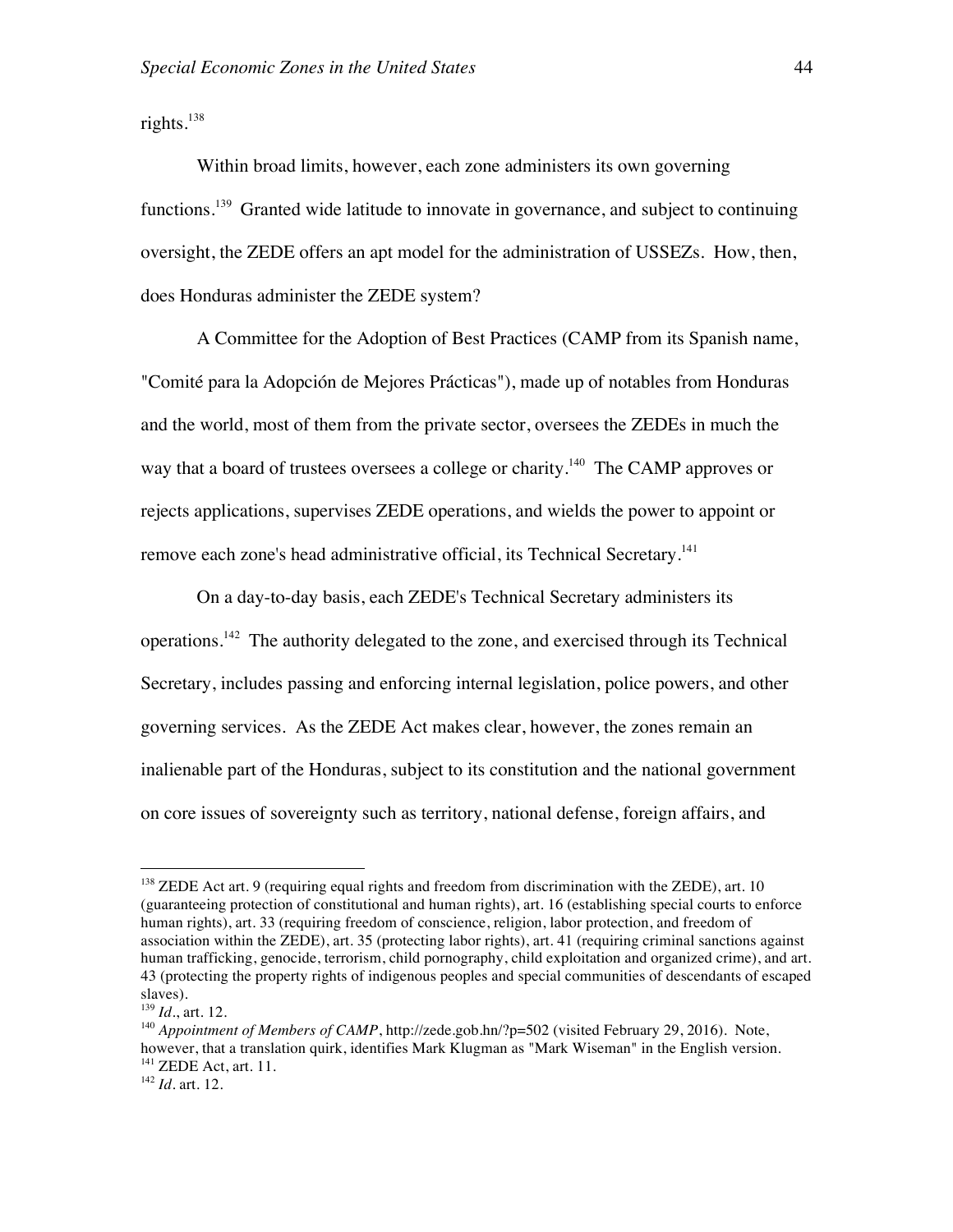passports.<sup>143</sup>

The ZEDE, a bold Honduran approach to special jurisdictions, remains for the moment untested; the government only recently specified the requirements for an application to create a ZEDE and began inviting submissions.<sup>144</sup> Even as mere plans, though, these Honduran super-SEZs have something to teach USSEZs. Note in particular how the power to approve or remove a zone's Technical Secretary gives the CAMP only a somewhat hands-off power over a zone, leaving internal matters largely under local control. Note, too, how the supervising board includes non-government officials. These features might suit the administration of USSEZs, too.

#### **4.4 Revenue Flow and Political Economy of USSEZs**

USSEZs would generate revenue for the federal government, which it would in turn share with states bordering the zones. How would the USSEZ program raise money? By the sale or lease of select public lands to zone developers, together with covenants exempting the zone from certain laws, regulations, and taxes. The lands and covenants associated with each USSEZ would go to the highest qualifying bidder at a public auction. In addition to a large up-front payment, a zone operator would make periodic payments in the form of a lease or concession.<sup>145</sup> This financial structure would incentivize current and future political actors at national and local levels to support the launch and success of USSEZs.

 $143$  ZEDE Act, art. 1.

<sup>144</sup> Republic of Honduras, *Zonas de Empleo y Desarrollo Económico: Admission Requirements*, http://zede.gob.hn/?page\_id=16.

<sup>&</sup>lt;sup>145</sup> The federal government already has experience in similar transactions; see, e.g., the offshore mineral extraction lease auctions administered by the Bureau of Ocean Energy; Department of the Interior, Bureau of Ocean Energy, *Leasing* (undated) http://www.boem.gov/Leasing/ (visited March 1, 2016).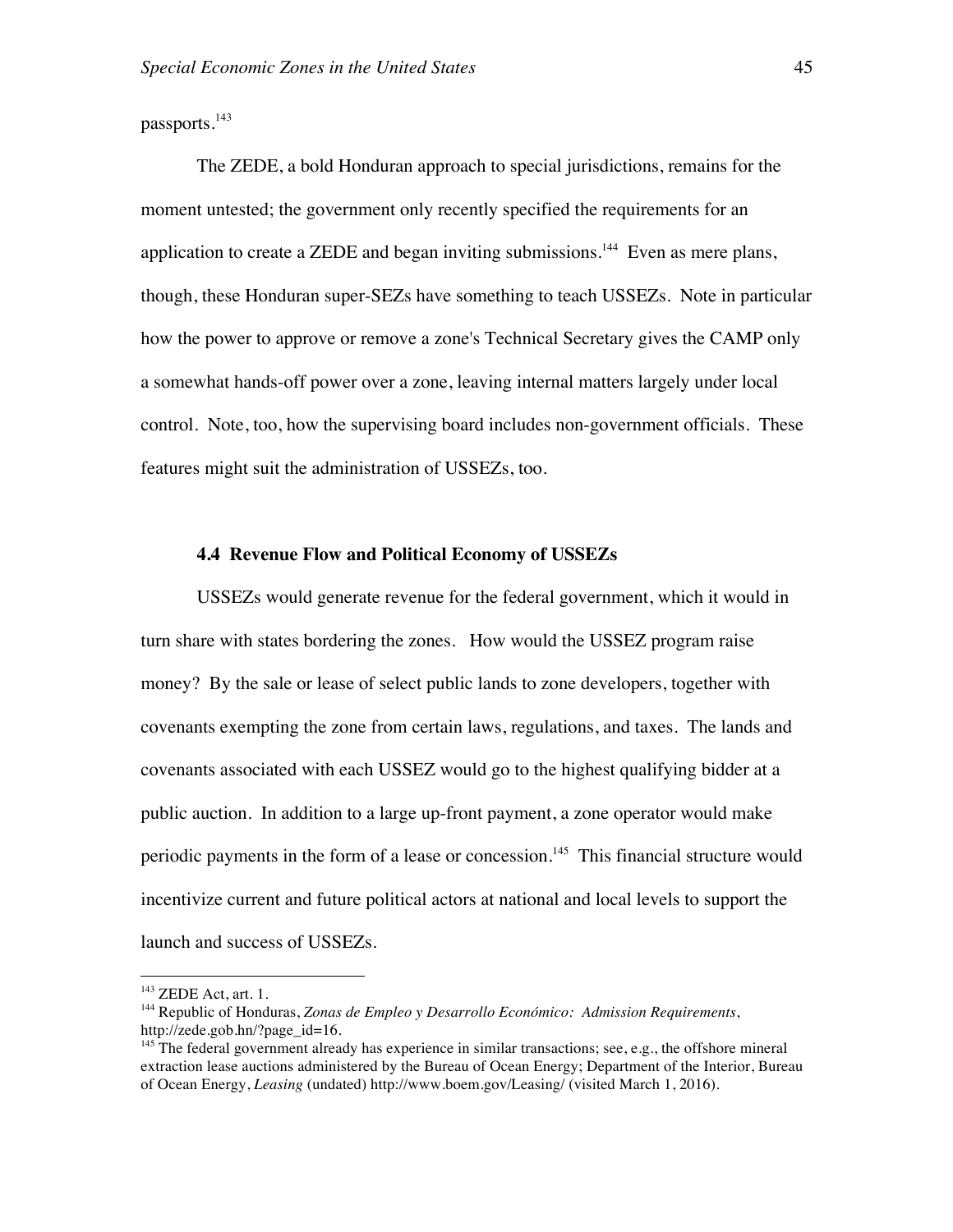Why provide for sharing USSEZ revenues between federal and state

governments? In the first place: simple fairness. Both levels of government would have to bear some costs if the zones succeed; the federal government would have to cede both its property rights and some of the privileges of authority to the zones, whereas state and local governments would have to deal with people and goods transiting their territories while in transit to or from adjoining zones. If both federal and state governments have bear the costs of hosting USSEZs, both should also enjoy the benefits of doing so.

In the second place, by sharing USSEZ revenues, the national government could calm a long-smoldering conflict over state claims to federal lands.<sup>146</sup> Especially in western states, this conflict has engendered a great deal of passion, and even broken out in violence.<sup>147</sup> Like any workable political compromise, the USSEZ program would demand sacrifices from all parties: the states would not get title to the lands they crave but the federal government would finally open some of its vast holdings to uses beneficial to local and regional economies.

A third argument for federal sharing of USSEZ revenues: pure politics. Public choice considerations counsel getting buy-ins from both the federal and state governments, either of which might otherwise have considerable power to stymie USSEZs. To belabor the obvious, states will more likely support zones if they benefit

<sup>146</sup> For background about this dispute, as well as proof that even scholars disagree about who has the better of the arguments, *compare*, Robert B. Keiter & John C. Ruple, A Legal Anaysis of the Public Lands Transfer Movement (Stegner Center White Paper No. 2014-2, October 27, 2014)

http://www.law.indiana.edu/publicland/files/legal\_analysis\_utah\_land\_transfer.pdf (visited March 1, 2016), *with*, Donald J. Kochan, *Public Lands and the Federal Government's Compact-Based "Duty to Dispose": A Case Study of Utah's H.B.148–The Transfer of Public Lands Act*, 2013 BYU L. REV. 1133 (2014). <sup>147</sup> *See, e.g.,* Wikipedia, *Occupation of Malheur National Wildlife Refuge*,

https://en.wikipedia.org/wiki/Occupation of the Malheur National Wildlife Refuge (visited March 2, 2016).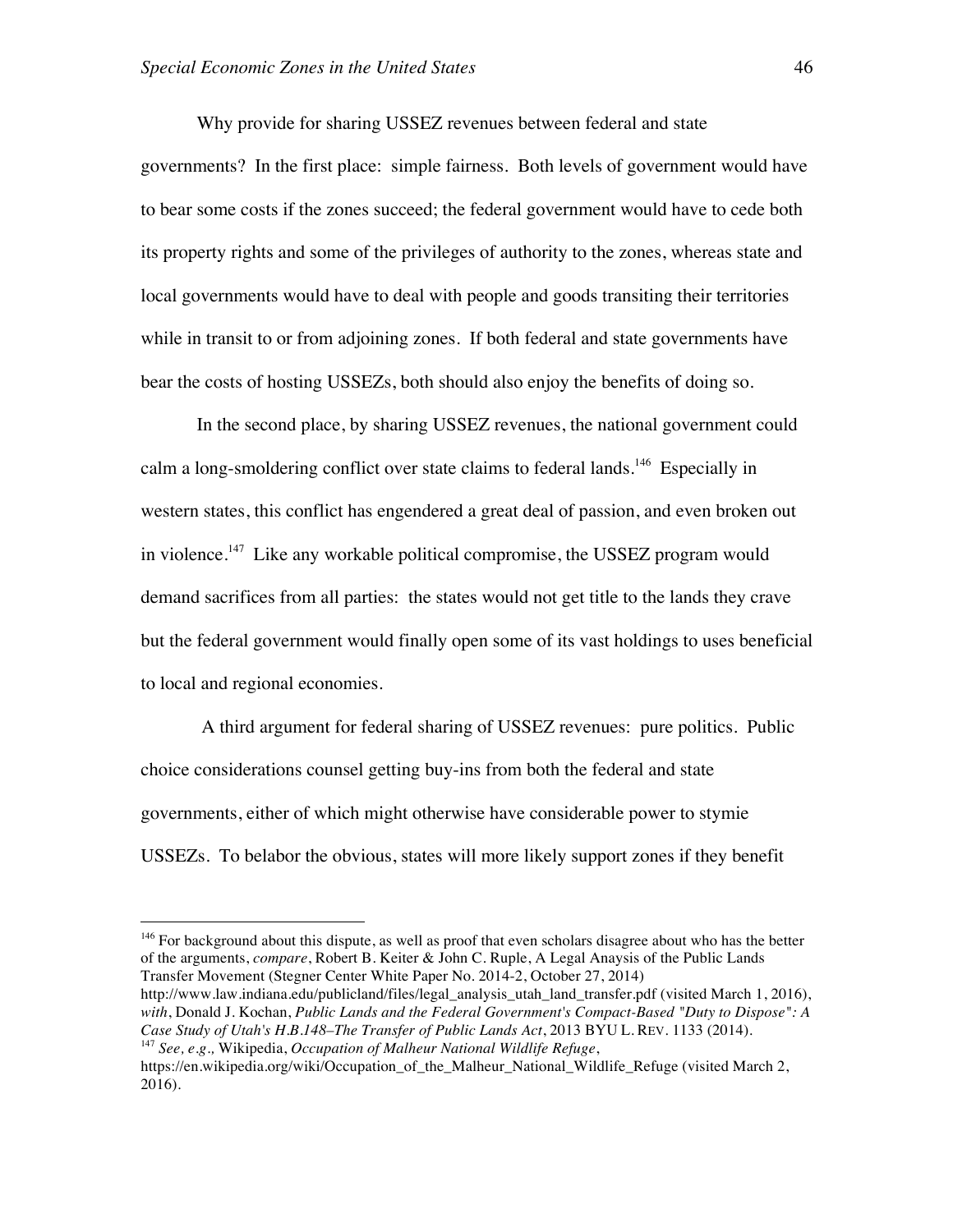from them financially. The revenue sharing plan described here thus satisfies principles of fairness, concern for peaceful federal-state relations, and the pragmatic counsels of political expediency.

Note that the USSEZ developers' comparatively large up-front payments might mean a lot to the program's success. Politicians often have short time horizons, not looking very far beyond the next election. Many of the most powerful political agents rationally expect enjoy long tenures, of course, but the USSEZs will more likely win political support if they can generate revenue soon and in abundance. These revenues will moreover have the virtue of appearing out of thin air, as it were, liquidating the value of assets that have hitherto been locked out of circulation (fallow federal lands) or not even considered as potentially subject to market valuation (exemptions from select laws, regulations, and taxes).

With regard to raising revenue, USSEZs less resemble United States Foreign-Trade Zones than they resemble Honduran ZEDEs. Whatever their other benefits, FTZs do not contribute directly to public coffers in any meaningful way. Applications cost in the mere thousands of dollars,<sup>148</sup> and FTZs do not evidently pay continuing concession fees for the privileges they enjoy. Perhaps as a consequence, the Foreign-Trade Board is not self-funding. Honduran ZEDEs, in contrast, will contribute money to public coffers by express design; each zone must pay the national government 12% of all tax revenues collected in the zone.<sup>149</sup> Each zone must by statute distribute these revenues evenly between five trusts, each created for one of five constituencies: the judiciary,

 <sup>148</sup> Foreign-Trade Zones Board, *FAQ: Is there a fee to apply?*

http://enforcement.trade.gov/ftzpage/info/fees.html (visited March 1, 2016).  $149$  ZEDE Act, art. 44.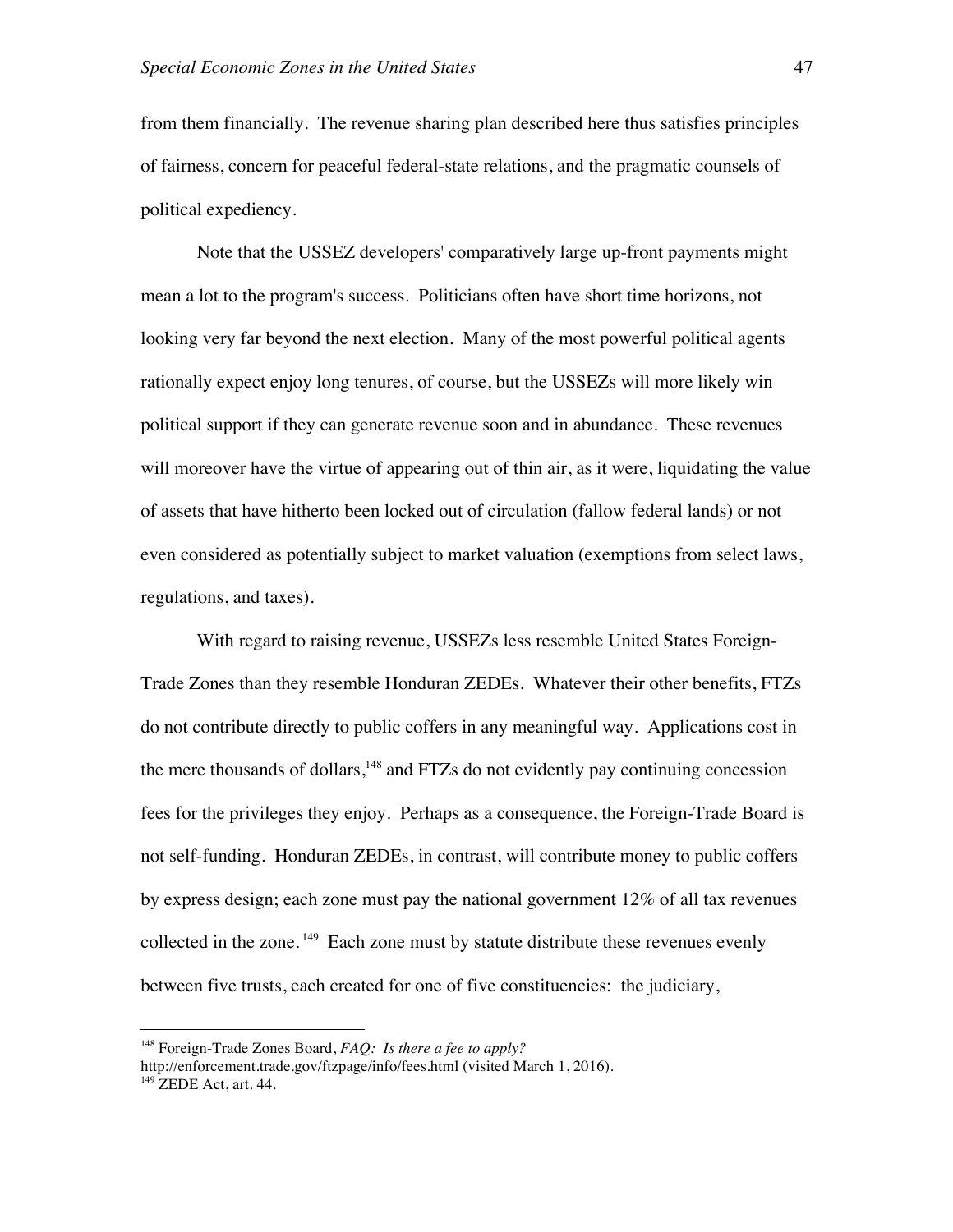departmental governments, the executive branch, municipalities, and the armed forces.<sup>150</sup>

So far as paying their own way goes, USSEZs would take inspiration not from US FTZs but Honduran ZEDEs. Even the Honduran approach risks encouraging legal quibbles and micromanagement, however. A zone's Technical Secretary might for instance disagree with the national government about whether a port fee qualifies as a tax or a service charge, leading the government to challenge the zone's management.

The USSEZ system proposed here, because it asks only that zone developers and managers pay the agreed-to price for federal lands and concessions, would not give the parties similar grounds for dispute. In addition to encouraging comity, this hands-off approach would leave ample room for innovative new approaches to the age-old problem of funding public goods. Perhaps, for instance, USSEZs will discover that taxes are not as inevitable as death, after all.

#### **4.5 Protection of Civil Liberties in USSEZs**

Unlike federal Foreign-Trade Zones, USSEZs will admit residents. With those residents will come the obligation to respect civil liberties. It will not matter exactly how residents of USSEZs' get classified by federal authorities; whether natural born citizens, permanent residents, or undocumented immigrants, all people within the territory of the United States enjoy constitutional protections of their fundamental rights.<sup>151</sup> Ample experience, for better or worse, already demonstrates how state and federal governments

 <sup>150</sup> *Id.*

<sup>&</sup>lt;sup>151</sup> Plyler v. Doe, 457 U.S. 202, 210 (1982) ("Aliens, even aliens whose presence in this country is unlawful, have long been recognized as 'persons' guaranteed due process of law by the Fifth and Fourteenth Amendments."); Yick Wo v. Hopkins, 118 U.S. 356, 369 (1886) ("The fourteenth amendment to the constitution is not confined to the protection of citizens. . . . [Its] provisions are universal in their application, to all persons within the territorial jurisdiction  $\dots$ .").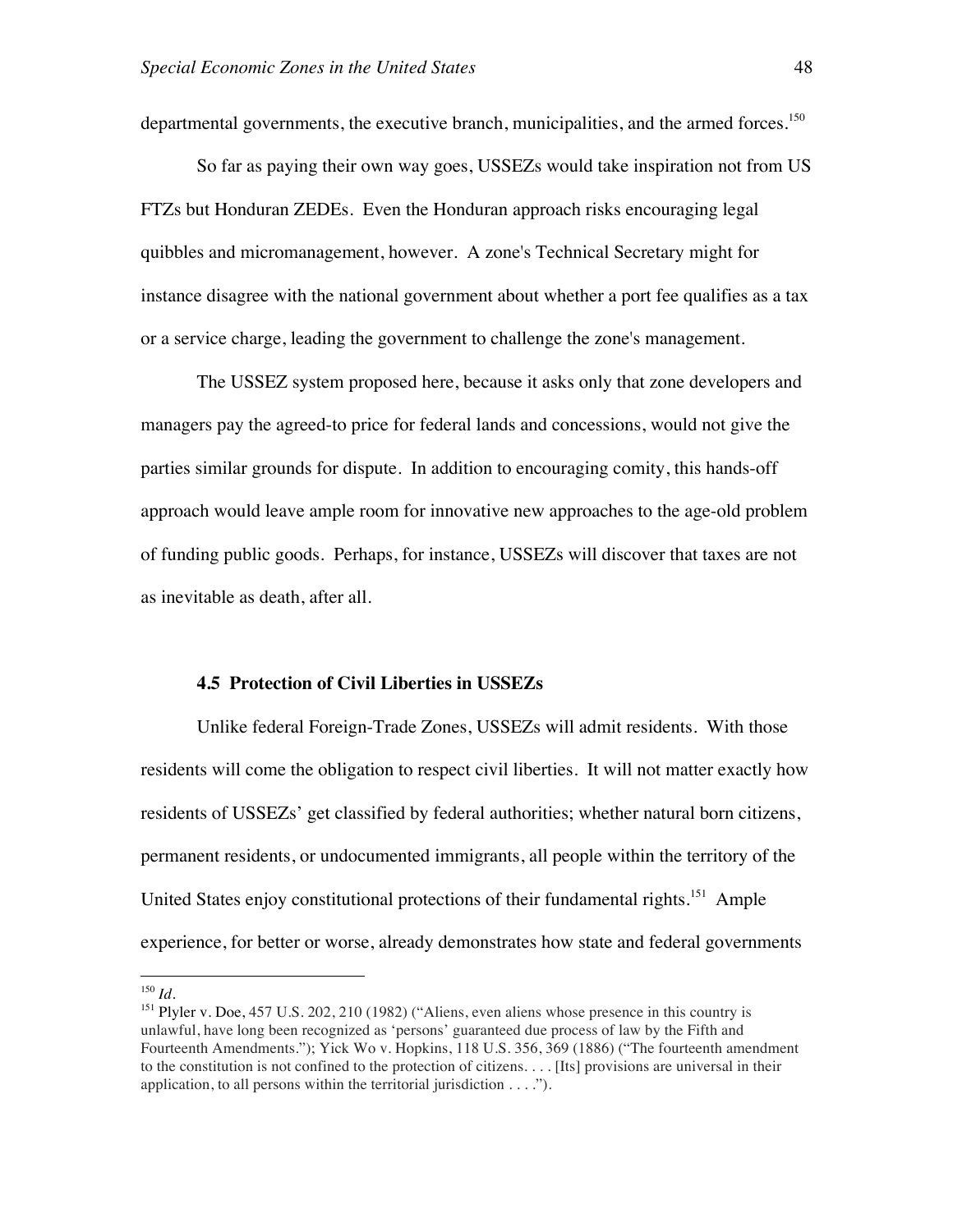fulfill that mandate. History offers less evidence about the performance of private governing services, though. Would USSEZ's respect civil liberties?

This subsection addresses that question in two steps. In the first step, it analyzes the application of the doctrines of state action and waiver to USSEZs and concludes that a zone could obtain enforceable waivers of many if not all constitutional rights. That may sound troubling—and it should—but it does not mark USSEZs as markedly worse than traditional polities. The subsection's second step explains how the absence of governmental immunity and competitive pressure from competing services will tend to nonetheless ensure that USSEZs respect their residents' civil liberties.

#### **4.5.1 How State Action and Waiver Doctrines Affect Civil Liberties in USSEZs**

Even though a privately governed USSEZ might perform many of the same services as a conventional political community, it does not automatically follow that the zone would face the same legal constraints against infringing the fundamental civil liberties of its residents as a conventional political community would. The problem does not and could not arise by statute; federal lawmakers have no just power to negate constitutional rights. The problem instead arises because private communities generally do not engage in state action subject to constitutional limits and, even if they do, they can in many cases obtain waivers of those limits.

The Fourteenth Amendment makes (most of) the Bill of Rights applicable to states, and through them to municipalities, because like the federal government those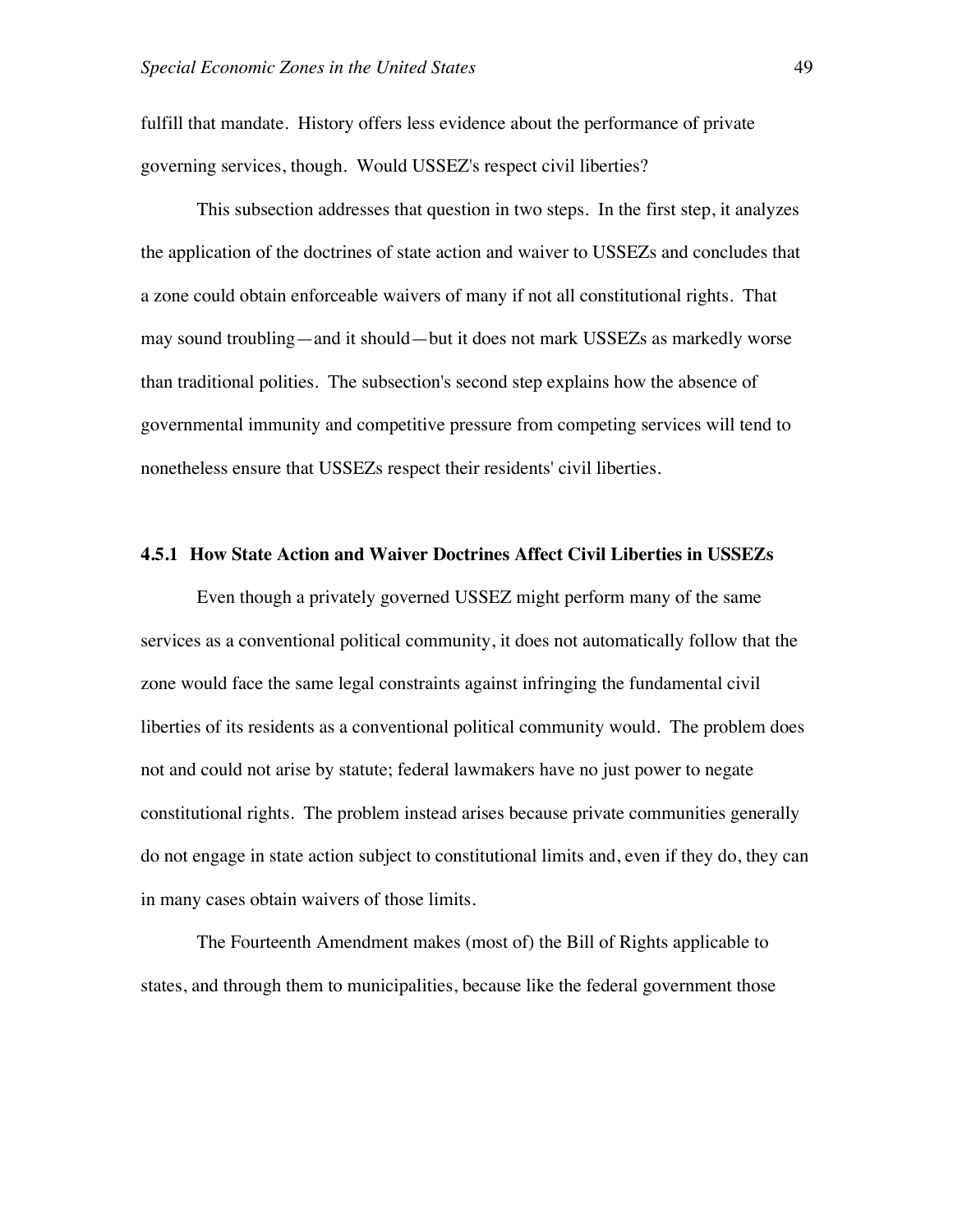entities engage in state action.<sup>152</sup> Under prevailing law, however, homeowners' associations and other private communities, despite offering many governing services, do not generally qualify as state actors.<sup>153</sup> This alone suggests that USSEZs might pose unique risks to civil liberties.

It would not remove that risk to simply treat the zones as state actors, as lawmakers might do by stipulation in the USSEZs' enabling statute. Why not? Because the doctrine of waiver gets particular traction in private communities.

Those who lay just claim to constitutional rights—criminal suspects in policy custody, for instance—also generally have the power to waive those rights.<sup>154</sup> Because they give the public largely unfettered access to streets and other government-owned areas, political communities cannot credibly attribute waiver to their residents and guests. Private communities, in contrast, can admit members of the public more selectively. This allows them to require enforceable waivers of constitutional rights from those who enter their property, as when a homeowners' association limits First Amendment rights by regulating the display of signs on subject properties.<sup>155</sup>

 <sup>152</sup> U.S. CONST., AMEND. XIV.

<sup>153</sup> *See*, Comm. for a Better Twin Rivers v. Twin Rivers Homeowners' Ass'n, 929 A.2d 1060, 192 N.J. 344 (N.J. 2007) (reversing decision to treat HOA as a state actor); Barr v. Camelot Forest Conservation Ass'n., Inc., 153 Fed. Appx. 860 (3d Cir. 2005); Fearing v. City of Lake St. Croix Beach, 2006 WL 695548 (D. Minn. 2006), *aff'd on other grounds*, 253 Fed. Appx. 621 (8th Cir. 2007); Aaron R. Gott, *Comment: Ticky Tacky Little Governments? A More Faithful Approach to Community Associations Under the State Action Doctrine*, 40 FLORIDA ST. U. L. REV. 201, 203 (2012) ("As private actors not held subject to the constitutional limitations that constrain municipal, state, and federal governments, community associations may intrude upon" constitutional rights "with but a few exceptions.").

<sup>154</sup> *See*, D. H. Overmyer Co. Inc., of Ohio v. Frick Co., 405 U.S. 174, 185 (9172) (due process notice rights); Illinois v. Allen, 397 U.S. 337, 342-43 (1970) (right to be present at trial); Miranda v. Arizona, 384 U.S. 436, 444 (1966) (rights to counsel and against compulsory self-incrimination); Fay v. Noia, 372 U.S. 391, 439 (1963) (habeas corpus); Rogers v. United States, 340 U.S. 367, 371 (1951) (right against compulsory self-incrimination).

<sup>155</sup> *See,* Committee For A Better Twin Rivers, 192 N.J. at 367 (2007) (upholding restriction on signs displayed with private community). Notably, the New Jersey Supreme Court upheld these restrictions despite its somewhat exceptional willingness to scrutinize private action in such contexts, saying "we have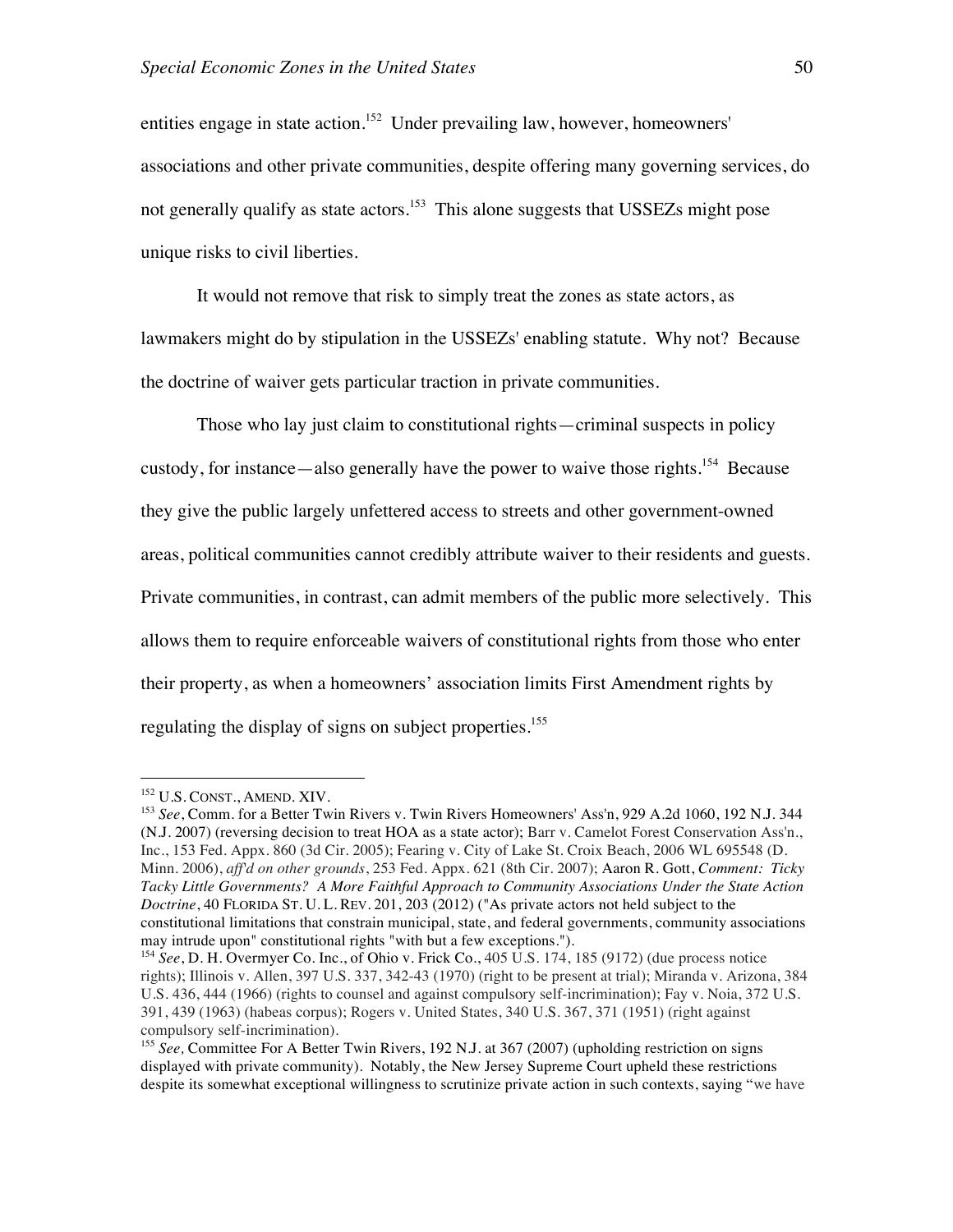The willingness of courts to uphold waivers of constitutional rights in private communities varies across jurisdictions and according to particular circumstances.<sup>156</sup> Most cases to address the issue, however, have held that private communities, not being state actors, cannot violate the First Amendment.<sup>157</sup> Moreover, the doctrine of *Shelley v. Kraemer*, <sup>158</sup> under which judicial enforcement of a private covenant might qualify as state action, evidently does not reach beyond restrictions that aim to effectuate racial discrimination. 159 On that reasoning, a homeowner's association would not violate the First Amendment if it sought a court order against, say, an unwelcome parade on its private thoroughfares.

This prevailing deference to the sanctity of private covenants has its limits. If a private community too closely resembles a conventional political community in terms of scope and access, the venerable case of *Marsh v. Alabama* suggests that it might get also treated like a conventional political community in terms of constitutional rights.  $160$  The Court in *Marsh* overturned the trespass conviction of a woman caught passing out religious pamphlets in defiance of the notices that Gulf Shipbuilding Corporation had posted in its company town—a suburb of Mobile, Alabama, known as Chickasaw. As the Court described it, Chickasaw looked very much like any town.

 $\overline{a}$ 

<sup>159</sup> Loren v. Sasser, 309 F.3d 1296, 53 Fed. R. Serv. 3d 1319 (11th Cir. 2002).

not followed the approach of other jurisdictions to require some state action before the free speech and assembly clauses under our constitution may be invoked." *Id*. at 364.

<sup>&</sup>lt;sup>156</sup> Robin Miller, "Restrictive Covenants or Homeowners' Association Regulations Restricting or Prohibiting Flags, Signage, or the Like on Homeowner's Property as Restraint on Free Speech," 51 A.L.R.6th 533 (originally published 2010).

<sup>157</sup> *See, e.g.,* Barr, 153 Fed. Appx. 860 (prohibition on "for sale" signs on development properties no violation of First of Fourteenth Amendments); Fearing, 2006 WL 695548 (D. Minn. 2006), *aff'd on other grounds*, 253 Fed. Appx. 621 (8th Cir. 2007) (homeowners' association not acting under color of state law when removed signs).

<sup>&</sup>lt;sup>158</sup> 334 U.S. 1 (1948).

<sup>&</sup>lt;sup>160</sup> Marsh v. Alabama, 326 U.S. 501 (1946) (limiting the power of a company town to restrict speech on its property).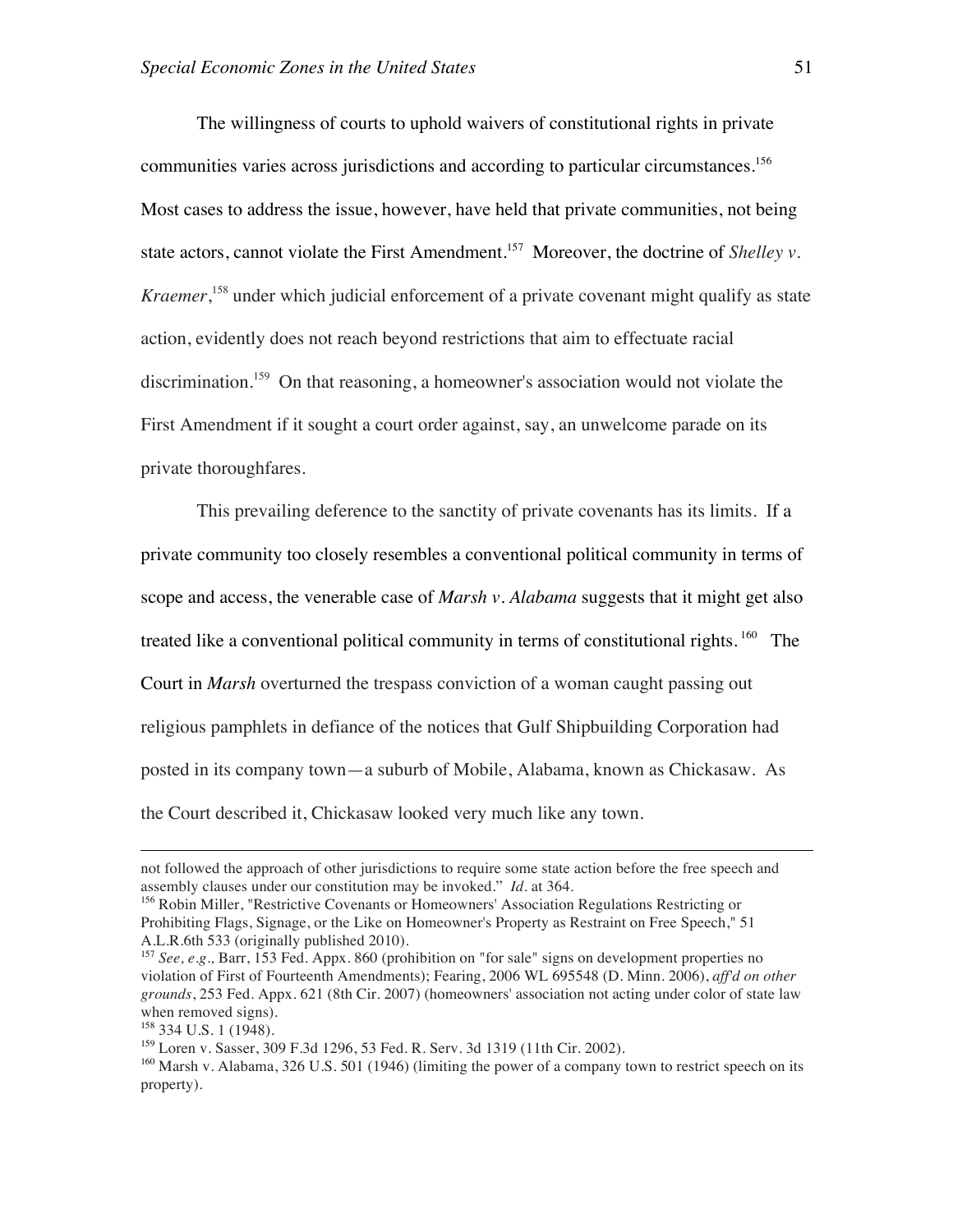The property consists of residential buildings, streets, a system of sewers, a sewage disposal plant and a 'business block' on which business places are situated. A deputy of the Mobile County Sheriff, paid by the company, serves as the town's policeman. Merchants and service establishments have rented the stores and business places on the business block and the United States uses one of the places as a post office.<sup>161</sup>

It was not just the size or functions of Chickasaw's government that convinced

the Court to treat it like a political institution, however; the Court took special note of the

fact that nothing clearly marked off the city as private.

There is nothing to stop highway traffic from coming onto the business block and upon arrival a traveler may make free use of the facilities available there. In short the town and its shopping district are accessible to and freely used by the public in general and there is nothing to distinguish them from any other town and shopping center except the fact that the title to the property belongs to a private corporation.<sup>162</sup>

In general, the Court held, "The more an owner, for his advantage, opens up his property for use by the public in general, the more do his rights become circumscribed by the statutory and constitutional rights of those who use it."<sup>163</sup>

Taken as a whole, therefore, extant case law suggests that a privately run USSEZ might obtain legally enforceable waivers of constitutional rights from its residents or guests. Zone operators would have to avoid the mistake made by Chickasaw, the company town in *Marsh*, instead clearly distinguishing between its territory and neighboring areas. Only by giving clear notice to visitors that they have entered an area where different rules apply could a zone justify imposing those rules.<sup>164</sup> In that case,

 <sup>161</sup> *Id.* at 502.

<sup>162</sup> *Id.* at 503.

<sup>163</sup> *Id.* at 506.

<sup>&</sup>lt;sup>164</sup> Residents, owners, lease holders, and the like do not present the same challenge, as the zone would presumably win their consent to its rules by express and written agreement.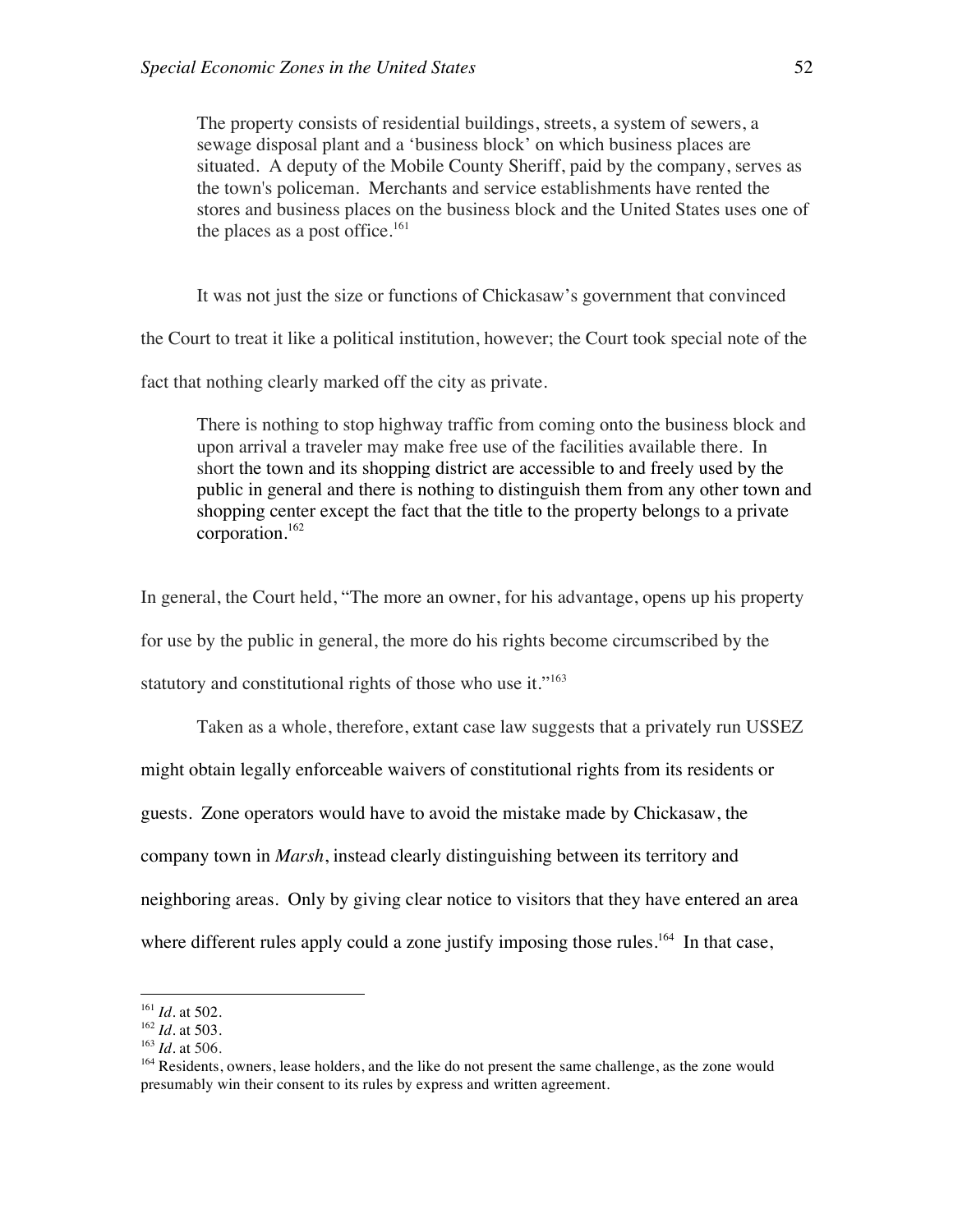entering and remaining in the zone would show the visitor's implied consent to its rules. Still better, the zone might obtain from invitees their express consent to its rules, as when an amusement park guest buys a ticket with attached terms or a toll road user signs up for electronic billing.165 That approach might not have been feasible for Chickasaw to implement in the 1940s, but technological advances have since brought great efficiencies to access controls for large numbers of people and large, conditionally bounded areas.<sup>166</sup>

It thus seems likely that a USSEZ, as a community developed and managed by private parties, might have not just the legal power but the practical ability to require guests and residents to waive certain of their constitutional rights. Which rights? Not all of them, certainly.<sup>167</sup> The Thirteenth Amendment flatly forbids slavery, after all (except as criminal punishment).168 Assuming as suggested below that USSEZs not be given the power to incarcerate, this would put the zones ahead of federal and state governments in terms of eschewing involuntary servitude.<sup>169</sup>

Query whether the Seventh Amendment's ban on "cruel and unusual punishment" likewise qualifies as unwaivable. Innocents may blanch at the thought of prisoners opting for an official lashing or mutilation in lieu of suffering a lengthy imprisonment, but no objective observer of the criminal justice system could call the scenario

<sup>&</sup>lt;sup>165</sup> For an explanation of the relative merits of implied and express consent in justifying social institutions, see Tom W. Bell, *Graduated Consent in Contract and Tort Law: Toward a Theory of Justification*, 61 CASE WESTERN L. REV. 17 (2010).

<sup>166</sup> *See, e.g.*, Dignia Systems, Ltd., *Index*, http://www.dignia.com/ (describing large-scale, technologically sophisticated border, access, and crowd control systems) (visited March 1, 2016); THALES

TRANSPORTATION SYSTEMS, CONTACTLESS FARE COLLECTION IN AN INTEROPERABLE, MULTI-OPERATOR AGE (2006), https://www.thalesgroup.com/sites/default/files/asset/document/lb\_farecollection\_va\_web.pdf (advertising automated fare control services) (visited March 1, 2016).

<sup>&</sup>lt;sup>167</sup> The question is not settled by reference to "unalienable" rights in the Declaration of Independence (U.S. 1776). That term does not equate to "unwaivable"—indeed, the nation's existence has relied on patriots willing to sacrifice their rights to life, liberty, and the pursuit of happiness by serving in the military. <sup>168</sup> U.S. CONST., AMEND. XIII.

<sup>169</sup> *See infra* § 4.5.2.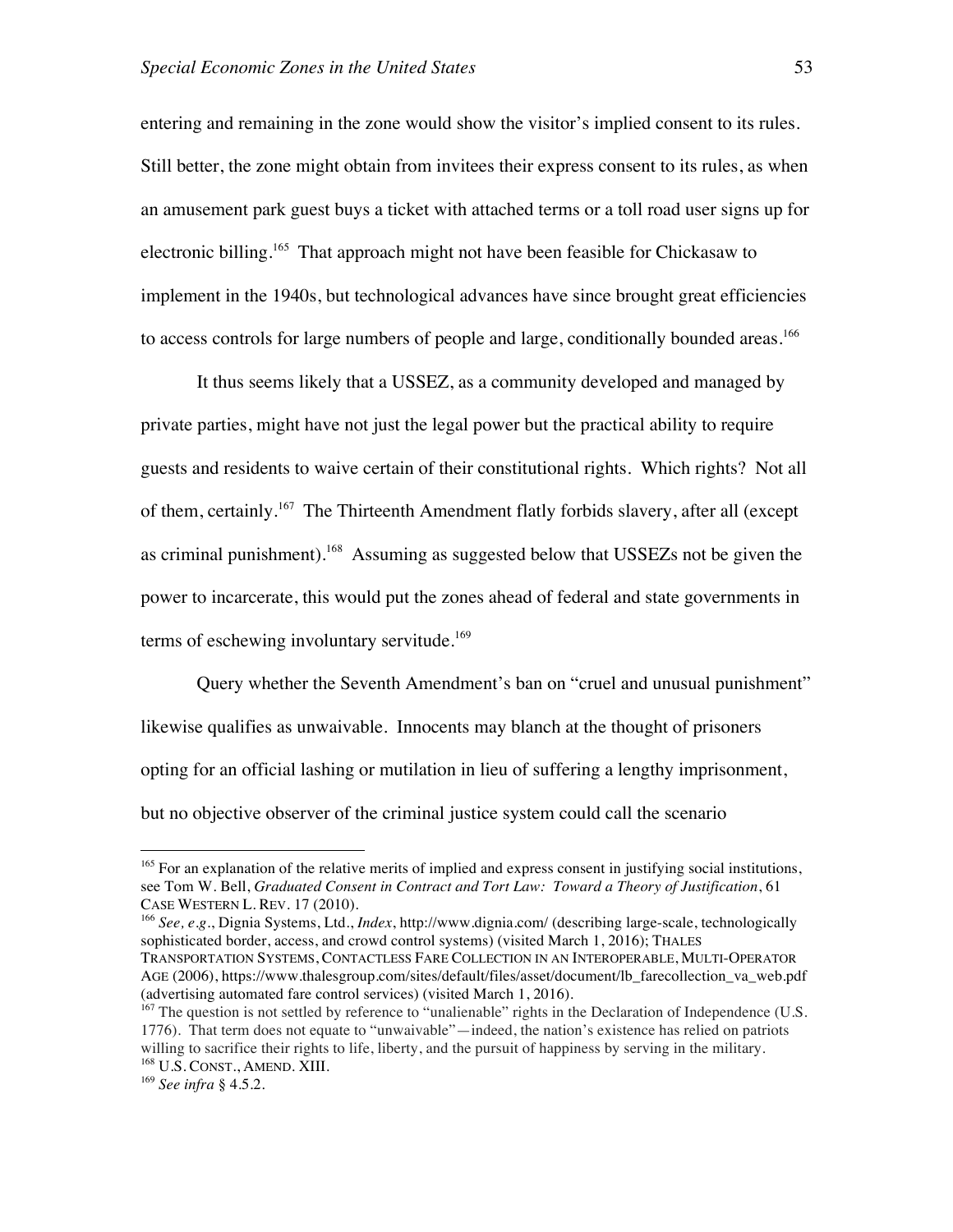inconceivable or even necessarily on net less kind. Penitentiaries already qualify as torture in any humane sense of the word; few penitents make it through without some kind of scarring—literal, psychological, or both. And as those who have studied it most closely will attest, "It is waiver of rights that permits the system of criminal justice to work at all."170 Exactly how far those waivers should reach courts will have to resolve later, under consideration of all the then-pertinent factors.

Does the possibility that USSEZs might be able to enter into legally enforceable agreements concerning the waiver of certain constitutional rights make them more of a threat to civil liberties than conventional political communities? No. First of all, note that the enforcement of legally enforceable agreements, such as those embodied in a private community's servitudes, leases, or licenses, itself qualifies as the defense of vital civil liberties, including the freedoms of property, contract, privacy, and association. Second, note that conventional political communities, notwithstanding their paper commitments, have a decidedly mixed record of respecting fundamental constitutional rights. $^{171}$ 

Free people should surely have the right to decide for themselves whether to trust generous but insincere political promises or less generous but honest private ones. If citizen-customers choose private USSEZs over competing political governments, who are we to second-guess them? As the next step in this subsection's analysis argues, thanks to USSEZs' lack of governmental immunity and to competition from other jurisdictions, zones will have strong incentives to show great respect for residents' civil liberties. So

 <sup>170</sup> Michael E. Tigar, *The Supreme Court, 1969 Term—Foreword: Waiver of Constitutional Rights: Disquiet in the Citadel*, 84 HARV. L. REV. 1, 7 (1970)

<sup>171</sup> *See, e.g.*, Korematsu v. United States, 323 U.S. 214 (1944) (holding constitutional the forced internment of Americans of Japanese ancestry during World War II).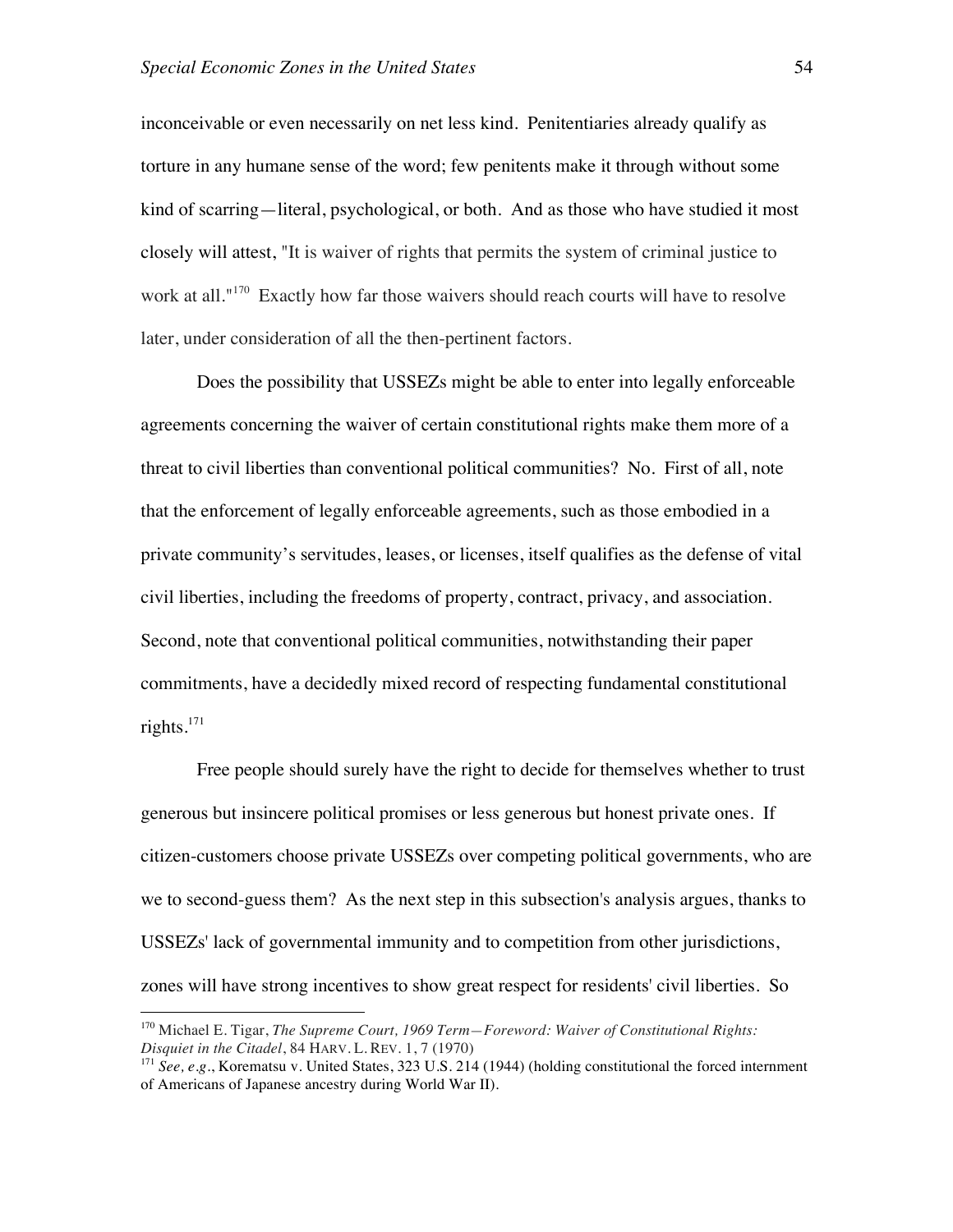far as protecting individual rights goes, therefore, USSEZs could likely give credible competition to traditional nation states.

# **4.5.2 How Exposure to Liability and Competition Protect Civil Liberties in USSEZS**

The prior sub-sub-section revealed that private communities generally escape the burdens that follow from engaging in state action, and that they can likely obtain enforceable waivers of those constitutional rights that still apply against a USSEZ government. That raises the concern that USSEZs might pose a peril to civil liberties. And, indeed, if that were the whole of the picture, it might. But as this sub-sub-section discusses, other legal and economic forces look likely to force USSEZs to respect individual rights. Why? First: because like other private communities, but unlike political ones, USSEZs would not claim the privilege of governmental immunity. Second: because competition from other communities, political and private, would force USSEZs to respond to the demand of its citizen-customers that their right receive the utmost respect.

Anyone who thinks it somehow unfair that private communities do not engage in state action under prevailing law should consider that private communities have to forego one of the main perquisites claimed by political communities at all levels in the United States: governmental immunity. That doctrine, despite shaky historical, legal, and ethical foundations, affords political entities and their agents complete or partial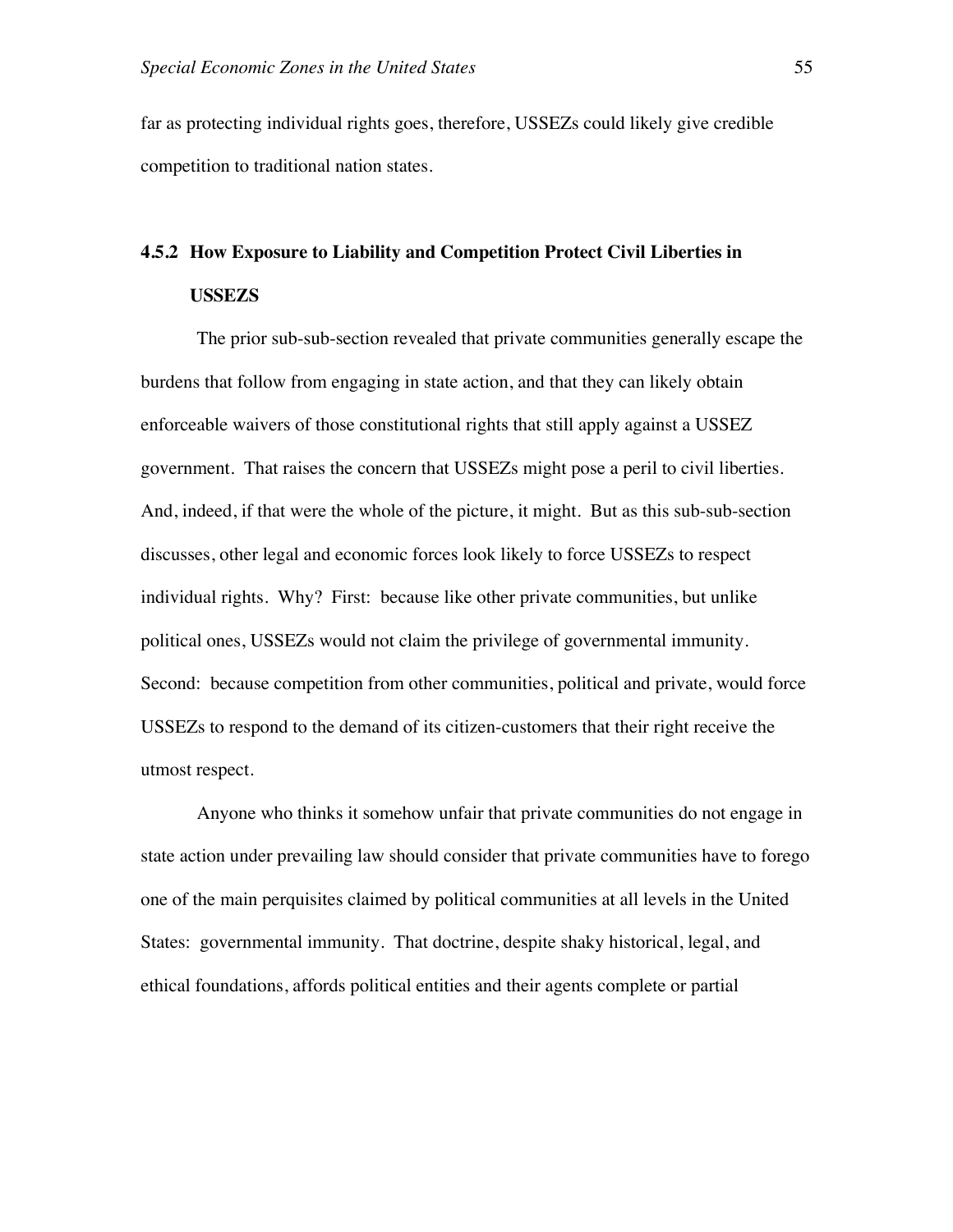exemption from liability for their civil wrongs.<sup>172</sup> Thanks to governmental immunity, a state and its officers can violate a person's constitutional rights without suffering an obligation to pay for the damages they thereby cause.<sup>173</sup> Neither private communities nor their agents enjoy a similar privilege, but instead must face full civil liability for all legal wrongs against persons or property.<sup>174</sup> That prospect of liability would give USSEZs a powerful incentive to respect individual rights.

USSEZs would also face the ultimate check on any government's power: competition from other governments. Arising on vacant land, a zone would in the first instance have to lure its residents away from traditional political communities. Zones would also have to compete with each other to attract the sorts of workers, creators, and managers who make an economy hum.

We do not have to guess how jurisdictional competition would shape the way that USSEZs treat their citizen-customers; a close study of history and theory reveals that when governing services cannot assume the allegiance of captive subjects they have to offer these sorts of features to remain viable:

> Respect for the consent of parties with the zone's jurisdiction; Protection of individual rights; Dispute resolution by truly independent bodies; and

 <sup>172</sup> *See, e.g.,* Donald Doernberg, *Taking Supremacy Seriously: The Contrariety of Official Immunities*, 80 FORDHAM L. REV. 443 (2011); Erwin Chemerinsky, *Against Sovereign Immunity*, 53 STAN L. REV. 1201 (2001); Rodolphe J.A. de Seife, *The King Is Dead, Long Live the King! The Court-Created American Concept of Immunity: The Negation of Equality and Accountability Under Law,* 24 HOFSTRA L. REV. 981 (1996); George W. Pugh, *Historical Approach to the Doctrine of Sovereign Immunity*, 13 LA. L. REV. 476 (1953); Edwin M. Borchard, *Government Liability in Tort*, 34 YALE L.J. 1 (1924).

<sup>173</sup> *See, e.g.,* Englom v. Carey, 677 F.2d 957, 957 (2d Cir. 1982) (finding no state or individual liability for violation of Third Amendment rights).

<sup>174</sup> *See*, Tom W. Bell, *Unconstitutional Quartering, Governmental Immunity, and Van Halen's Brown M&M Test*, 82 TENN. L. REV. 497, 510-14 (2015) (contrasting the liability of private communities to political ones and concluding, "Compared to private parties, governments have it good when they do bad.").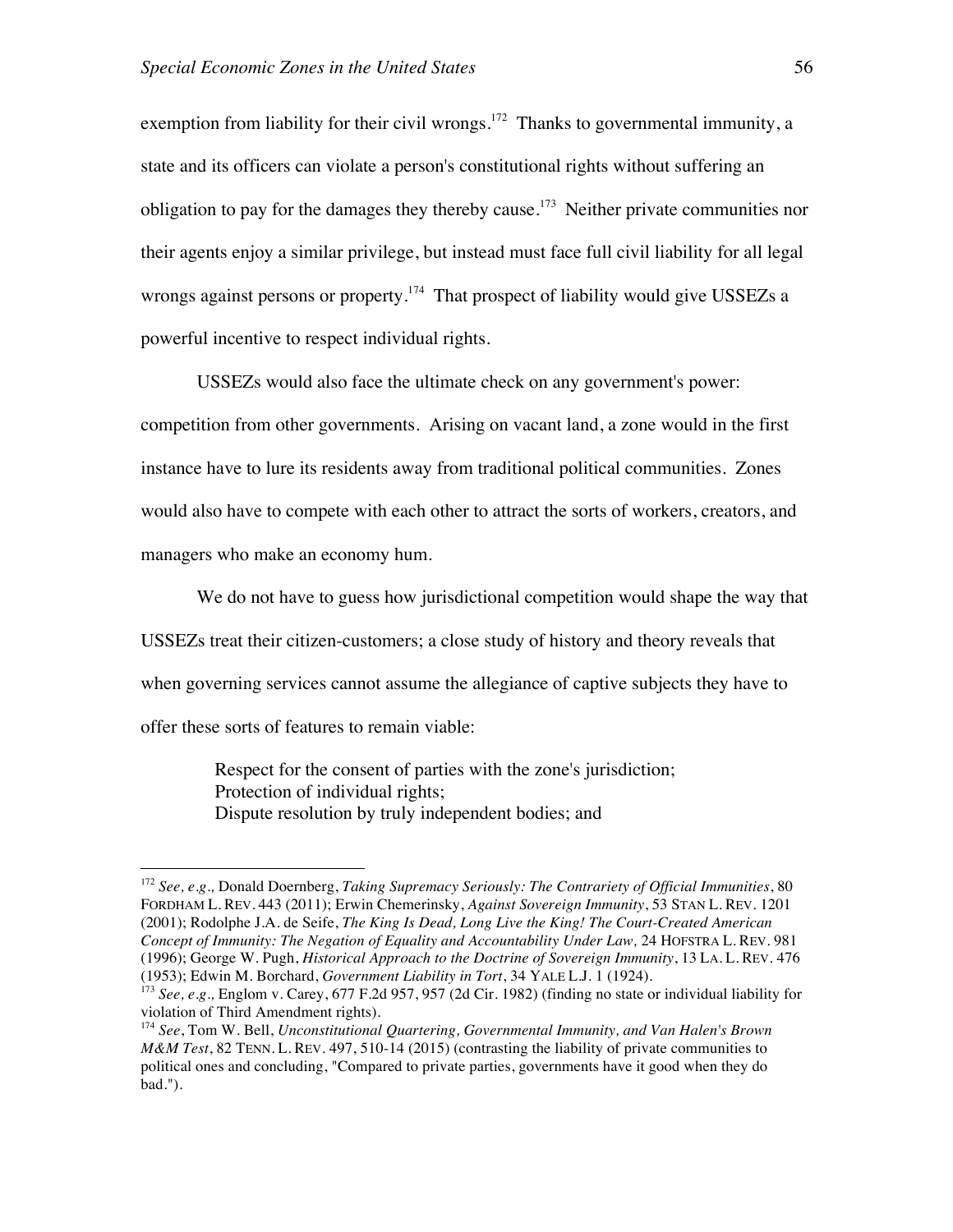# Freedom of exit.<sup>175</sup>

Exactly how zones would supply those and other attributes of good government remains a question of entrepreneurship and innovation. It seems likely, though, that like other privately managed communities, a USSEZ would rely on covenants, leases, and licenses to ensure that it has the express consent of all parties within its jurisdiction. The zones would doubtless promise to respect a long list of rights; on that point, after all, they would have to compete with the likes of the U.S. Constitution's Bill of Rights. More than just a list, though, smart USSEZs might offer their residents a "most free person" guarantee, thereby committing to respect individual liberty at least as well as any number of competing jurisdictions. Also, as mentioned above, USSEZs would like other private communities bear full civil liability for the just legal claims of residents or other wronged parties.

So far as providing dispute resolution by truly independent bodies goes, USSEZs could of course follow conventional polities by providing its own judges and courts. But while that might provide objective dispute resolution in cases between residents, it cannot be trusted to decide cases brought against the zone itself. No party should be allowed to judge its own case.<sup>176</sup> On that front USSEZs could outcompete nation states by relying on panels chosen by the same method already used to resolve disputes in international trade and other contexts where parties seek truly independent adjudicative bodies: Each

 <sup>175</sup> Tom W. Bell, *Principles of Contracts for Governing Services*, 21:2 GRIFFITH L. REV. 472, 475 (2012). That sources also includes in its list of likely features of contracts for governing services customer-friendly interpretive rules (i.e., ones drawn not from constitutional law but instead contract law) and the provision of adequate remedies (by way of insurance or bonding mechanisms) for wrongs. <sup>176</sup> *Id*. at 496-87.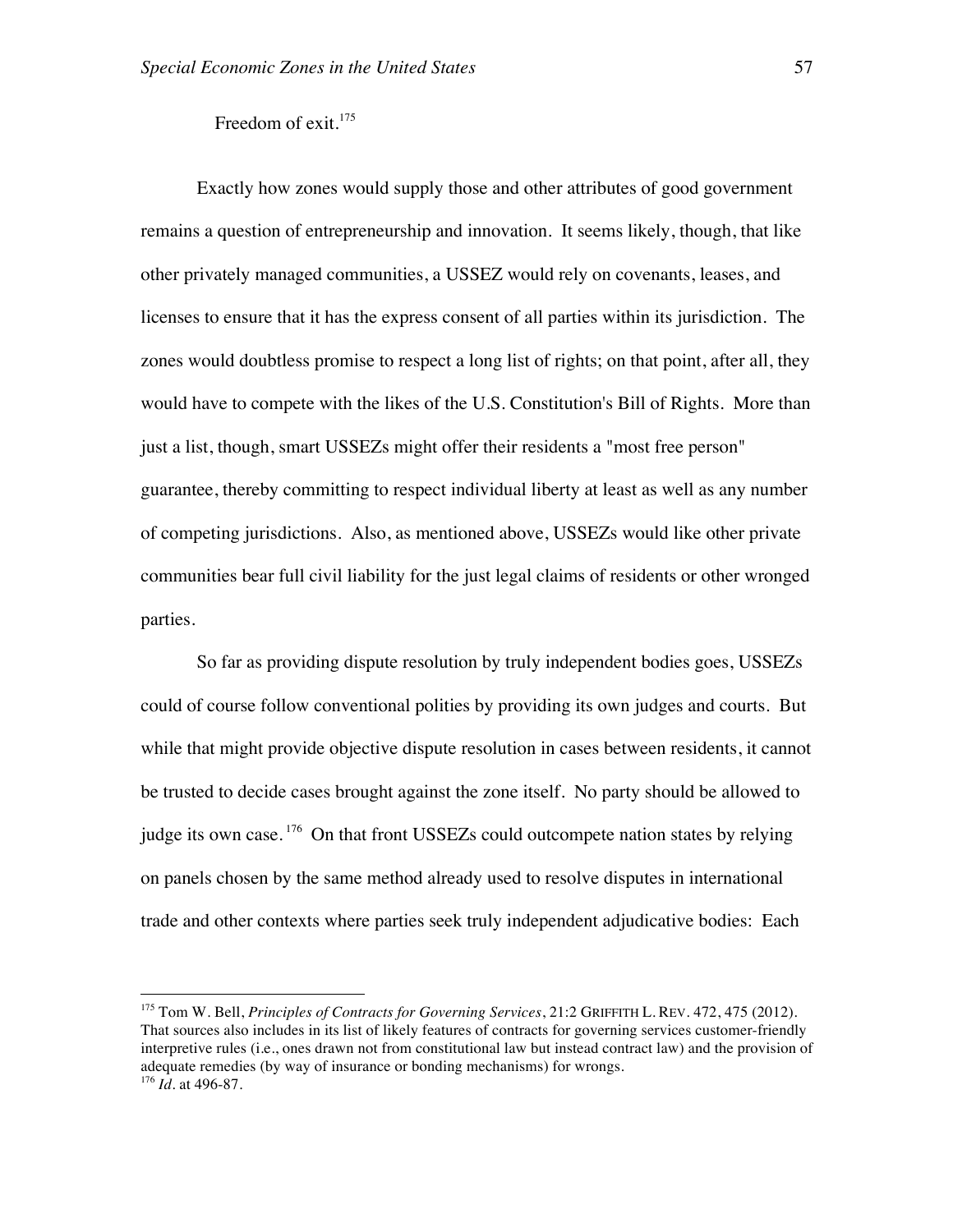party chooses an arbitrator and those two arbitrators choose a third.<sup>177</sup>

What about freedom of exit? Lawmakers could best provide for that by expressly denying USSEZs the imprisonment power. Zones would have to deal with criminals by more clever and gentle means, such as prevention, civil liability, and exile. That is not to say that zones would have to answer wrongdoing with passivity; it is only to say that, as private actors, USSEZs would be limited to the sort of responses that other private actors can take in defense of person and property.<sup>178</sup>

#### **5.0 Conclusion**

For the last several centuries, nation states have dominated the political environment. But the political environment is not as simple—not as uniform and unchanging—as it once was. Special jurisdictions, long relegated to the margins of history, have for some decades been growing in number, diversity, and influence. SEZs worldwide and FTZs in the United States exemplify that trend; USSEZs represent the next step in the evolution of special jurisdictions.

This paper began by offering an overview of SEZs. It then gave a quick history of special jurisdictions, revealing not only their long and complicated relationship with nation states generally but also the role they have played in the development of the United States. From the proto-SEZs that gave it birth, to the FTZs now sprinkled

 <sup>177</sup> *See, UNCITRAL Model Law on International Commercial Arbitration* (1985), Art. 11(3)(a), http://www.uncitral.org/pdf/english/texts/arbitration/ml-arb/07-86998\_Ebook.pdf. *See also*, American Arbitration Association, *Commercial Arbitration Rules and Mediation Procedures* (2013), R-12(b) and R-13 http://www.limaarbitration.net/pdf/arbitraje-comercial/Reglamento-Arbitraje/aaa-ingles.pdf (setting forth similar procedure).

<sup>178</sup> *See, e.g.,* Restatement (2d) of Torts § 65 (specifying limits on privilege of defense of self); § 76 (specifying limits on privilege of defense of others). *See generally,* JOHN P. GILROY, THE LAW OF ARREST FOR MERCHANTS AND PRIVATE SECURITY PERSONNEL (CreateSpace 2014).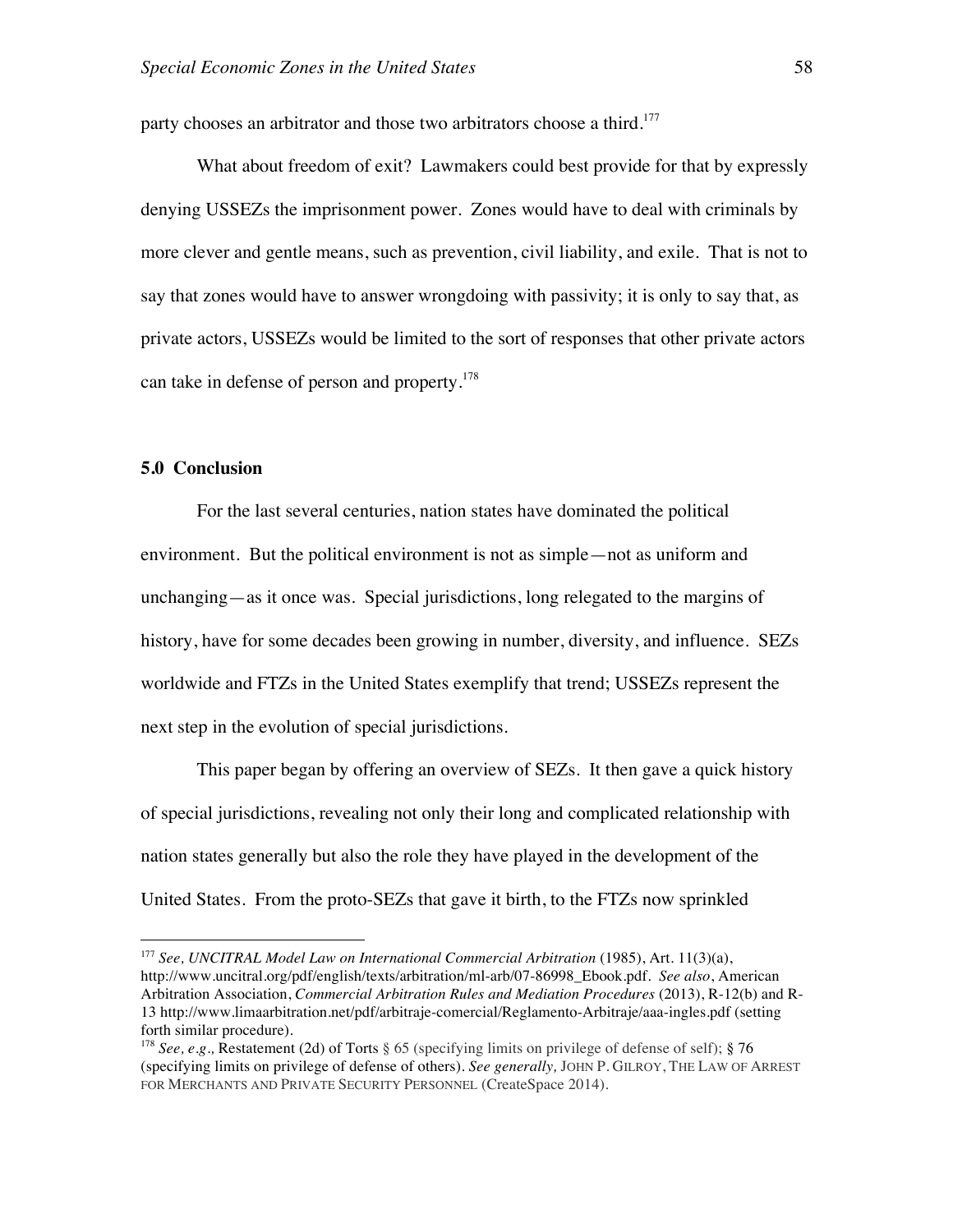generously across its territory, to its very name, the United States has special jurisdictions built into its very being.

The paper concluded by proposing a new and characteristically American generation of special economic zone: USSEZs. These would arise on fallow federal lands and exempt zone residents from all state and many federal laws, regulations, and taxes. For the most part self-governing and privately run, USSEZs would permit innovation in government, attracting investment and creating jobs. The program would also raise money for public coffers through the auction of zone lands and concessions. The federal government would share these revenues with states both for reasons of fairness, because zones would impose costs on the infrastructure and services of adjoining states, and of politics, because revenue sharing would win the USSEZ program national and local allies. The USSEZ program would have another beneficial effect: By finally putting neglected public lands to productive use, it would bring peace to a longrunning conflict between the federal government the states.

Unlike FTZs, but like special zones elsewhere in the world, USSEZs would have residents. Unlike political governments, but like other private communities, USSEZs would bear full liability for all civil wrongs. This check on power would, if enforced by truly objective courts, give the zones powerful incentives to respect residents' rights. Furthermore, each USSEZ would face competition from traditional polities and other zones, making fair treatment of citizen-customers a paramount concern. In these and other ways, USSEZs would likely protect residents' civil liberties at least as well as federal and state governments.

Theorists say that biological evolution proceeds not at a steady pace, but instead